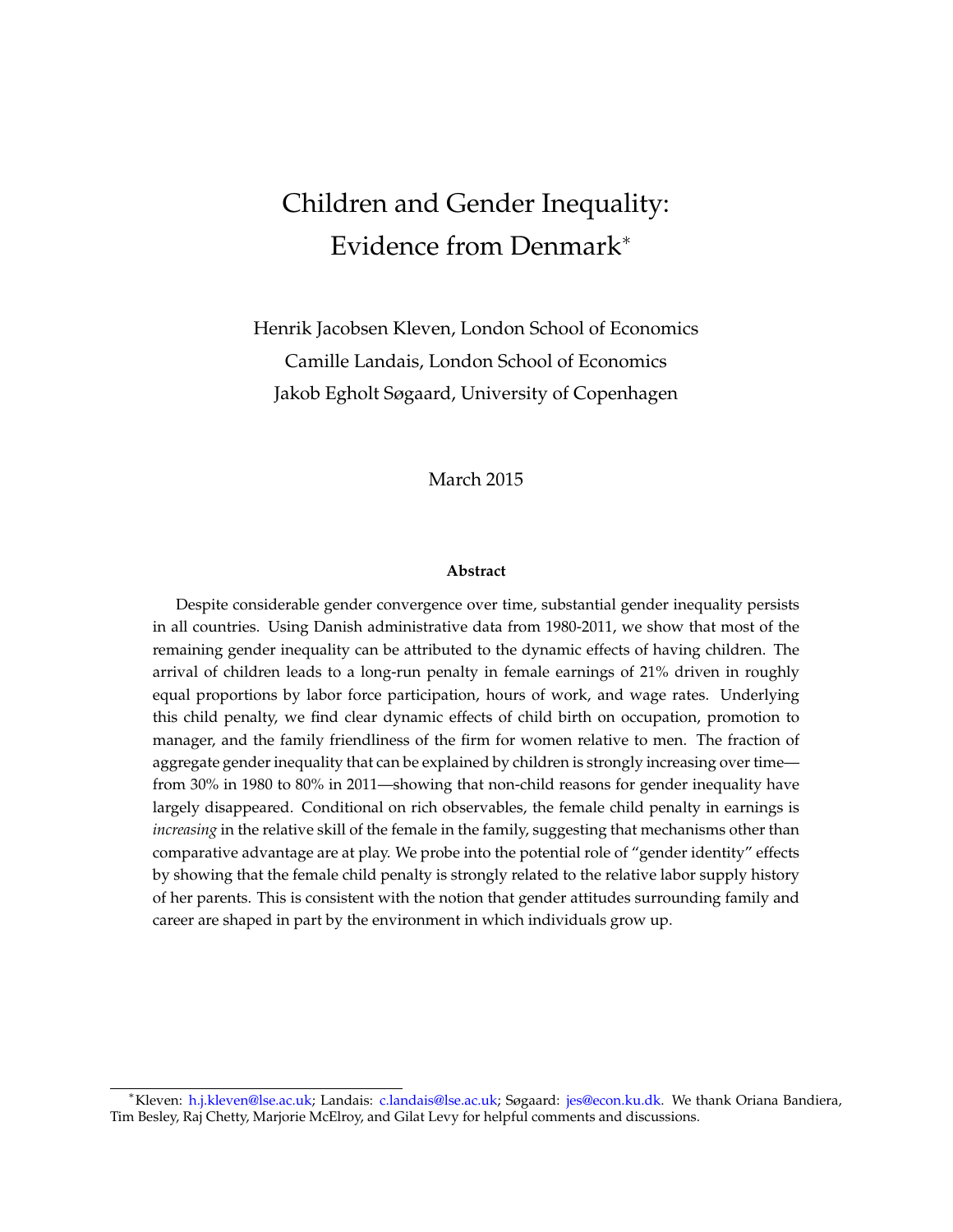### **1 Introduction**

Despite considerable gender convergence over the last century, substantial gender inequality persists in all countries and the process of convergence has slowed down. The early literature on gender inequality in the labor market focused on the role of education and discrimination [\(Altonji](#page-27-0) [& Blank](#page-27-0) [1999\)](#page-27-0), but the disappearance of gender differences in education and the implementation of anti-discrimination policies suggest that the explanation for the remaining gender gap lies elsewhere. Based on administrative data for the full population in Denmark since 1980, we provide a simple explanation for the persistence of gender inequality: the effects of parenthood on the careers of women relative to men are large and have not fallen over time. Hence, most of the remaining gender inequality can be attributed to children. Our findings are surprising given that Scandinavian countries have been leaders in the implementation of legislation and policies that are supposed to allow women to balance career and family.

To provide context, Figure [1A](#page-29-0) shows the evolution of the gender gap in earnings for full-time workers in different countries. It is striking that the cross-country differences in gender inequality have largely disappeared over time. For example, while gender inequality in Denmark was dramatically lower than in the United States around 1980, today the gender pay gap is between 15-20% in both countries and appears to have plateaued at that level. That is, gender convergence happened earlier in Scandinavia than elsewhere, but the process also slowed down earlier in Scandinavia allowing other countries to catch up. So even though these countries feature different public policies and labor markets, they are no longer very different in terms of overall gender inequality.

To estimate the effect of parenthood on the careers of women relative to men, we adopt a quasi-experimental approach based event studies around the birth of the first child. For a range of labor market outcomes, we find large and sharp effects of children: women and men evolve in parallel until the birth of their first child, diverge sharply immediately after child birth, and do not converge again. The long-run child penalty in female earnings equals 21% over the period 1980- 2011. This should be interpreted as a total penalty that includes the costs of children born after the first one, and we show that the penalty is increasing in the number of children. The earnings penalty can come from three margins—labor force participation, hours of work, and the wage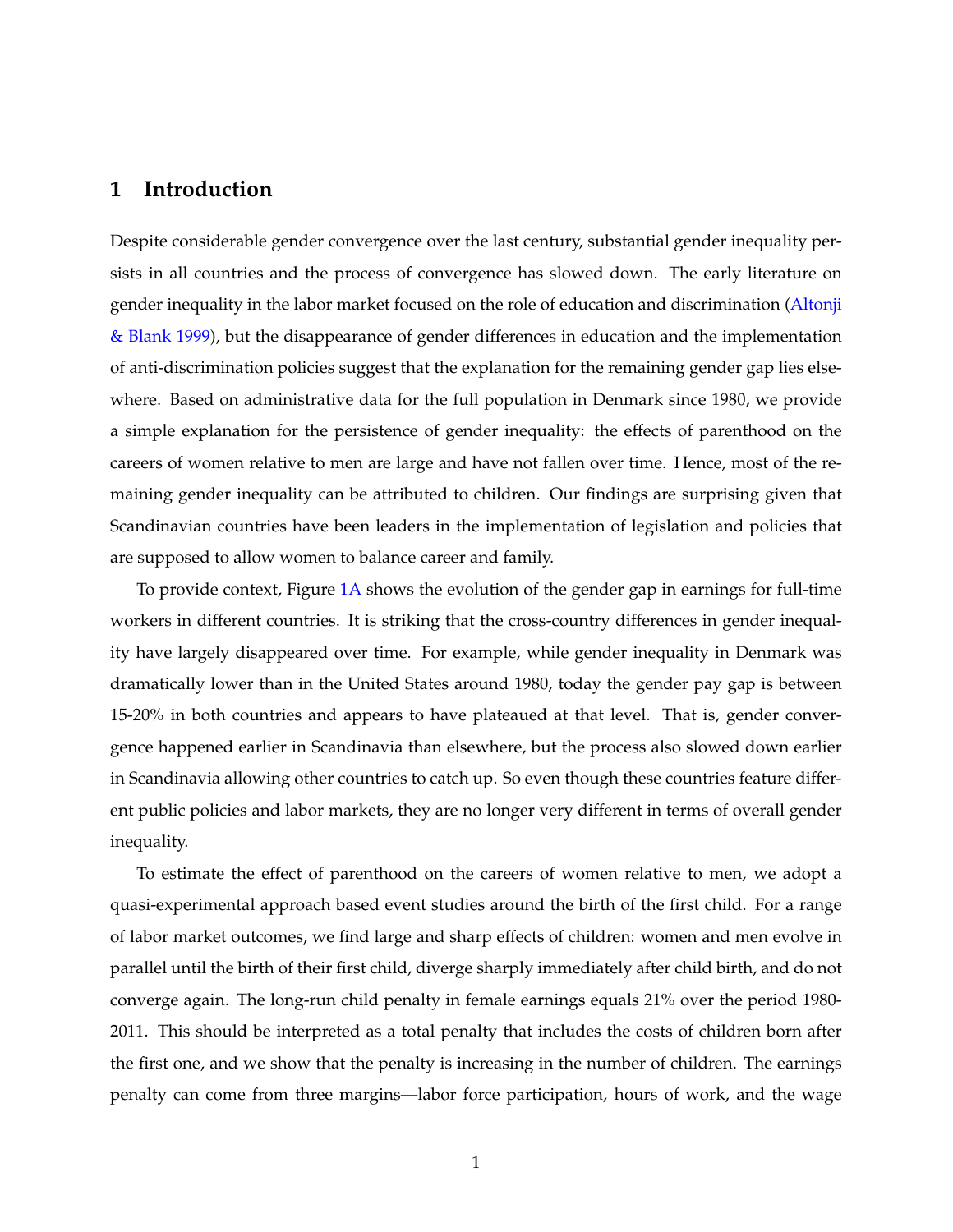rate—and we find sharp effects on all three margins that are roughly equal in size. Our ability to precisely estimate hours and wage rate effects relies on a unique administrative and third-party reported measure of working hours that is available for the full population.

Based on the event study approach, we find effects on several other margins that can shed light on some of the underlying mechanisms. Just after the birth of the first child, women start falling behind men in terms of their occupational rank (ordered by earnings level) and their probability of being manager. Furthermore, women switch jobs to firms that are more "family friendly" as measured by the share of women with young children in the firm's workforce, or by an indicator for being in the public sector which is known to provide very flexible conditions for working women (see [Nielsen](#page-28-0) *et al.* [2004\)](#page-28-0). Since family friendly firms are associated with lower earnings and wage rates, this response explains part of the gender gaps described above.

Having obtained micro estimates of child penalties in the full population—allowing for variation across birth cohorts—we are able to decompose aggregate gender inequality over time into child-related inequality and residual inequality. We show that the fraction of total earnings inequality that can be explained by children has risen from 30% in 1980 to 80% in 2011. This dramatic change reflects a combination of two effects: (i) the child-related earnings gap has increased from about [1](#page-2-0)4% to 18%, and (ii) the total earnings gap has fallen from about  $45%$  to  $22\%$ .<sup>1</sup> To understand the first effect, note that although the female child penalty in percentage terms has fallen slightly over time, the penalty operates on a larger base due to the general increase in the earnings of women relative to men. Our findings have implications for future work on gender inequality, which should focus on understanding what drives gender roles and gender outcomes in relation to parenting. This is consistent with the views expressed by [Goldin](#page-28-1) [\(2014\)](#page-28-1) on what the "last chapter" of gender convergence must contain, but the persistence of child penalties in a country with generous family policies suggests that the last chapter may not be written any time soon.

Further insight can be obtained by analyzing the heterogeneity of child penalties across families. This analysis shows that relative skill within families—as measured by relative wage rates in the years prior to child birth—do not affect child penalties in the direction one might expect. Both the earnings penalty and the wage rate penalty are increasing in the skill of the mother relative to the father, conditional on a rich set of covariates. Even in families where the woman is the primary earner before having children she takes the major hit when children arrives. These findings are

<span id="page-2-0"></span><sup>&</sup>lt;sup>1</sup>These gender gaps are larger than those reported in Figure  $1A$  discussed above. This is because the cross-country evidence in Figure [1A](#page-29-0) is based on *median* earnings for *full-time* workers, whereas we are now considering *mean* earnings for *all* workers as shown in Figure [1B](#page-29-0).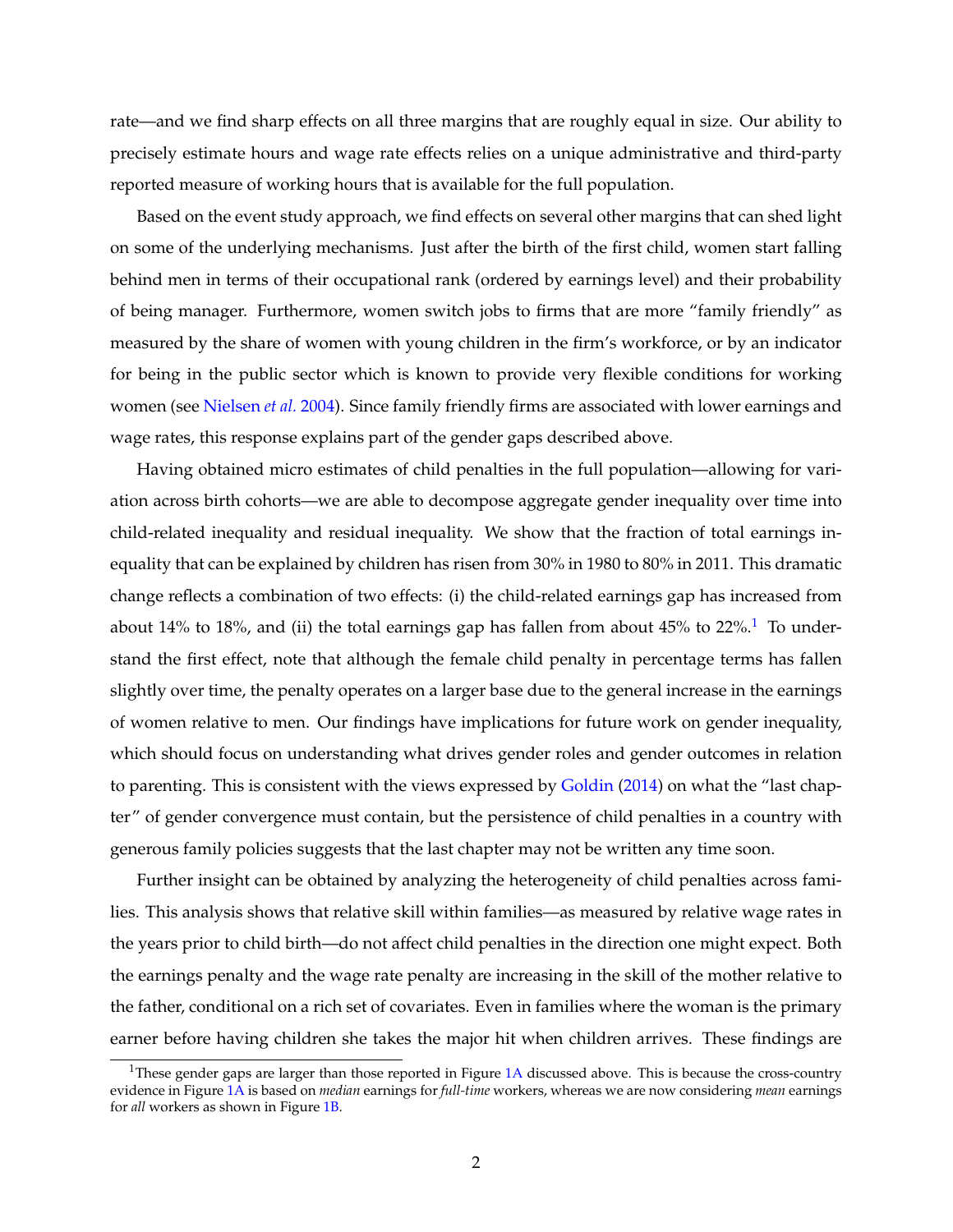interesting in relation to the evidence on the disappearance of the gender gap in education [\(Goldin](#page-28-2) *[et al.](#page-28-2)* [2006;](#page-28-2) [Goldin & Katz](#page-28-3) [2008\)](#page-28-3). While the closing of the education gap has a direct and positive effect on gender equality in earnings (consistent with the reduction in non-child gender inequality that we document), the potential gain will not be fully realized if child penalties are borne to a larger degree by highly skilled women. The large child penalties for high-skill women that we estimate are consistent with evidence for the US by [Bertrand](#page-27-1) *et al.* [\(2010\)](#page-27-1) and [Wilde](#page-28-4) *et al.* [\(2010\)](#page-28-4).

The size and persistence of female child penalties, along with their heterogeneity across skill, are difficult to reconcile with comparative advantage alone. A recent literature discusses the importance of social norms and gender identity for explaining the different labor market outcomes of men and women, although causal testing of these ideas is difficult [\(Bertrand](#page-27-2) [2011;](#page-27-2) [Bertrand](#page-27-3) *[et al.](#page-27-3)* [2013\)](#page-27-3). We explore the potential role of such effects by showing that the female child penalty is strongly related to the labor supply history of her parents, conditional on the socio-economic characteristics of the family. For example, in traditional families where the mother works very little compared to the father, their daughter pays a much larger child penalty when she eventually becomes a mother herself. We estimate the intergenerational transmission of child penalties by exploiting that our administrative measure of hours worked goes back to 1964, allowing us to relate the estimated child penalties between 1980-2011 to the within-family work history one generation before. Our findings are consistent with an influence of nurture in the formation of women's preferences over family and career. This analysis is related to the work by [Fernandez](#page-27-4) *et al.* [\(2004\)](#page-27-4), but focusing on the intergenerational transmission of child penalties (as opposed to labor supply levels) between parents and their daughters (as opposed to daughters-in-law).

Our paper speaks to the large literature on gender inequality in the labor market (reviewed by [Altonji & Blank](#page-27-0) [1999;](#page-27-0) [Bertrand](#page-27-2) [2011\)](#page-27-2), and it is closely related to a body of work emphasizing the importance of parenthood for gender differences (e.g. [Waldfogel](#page-28-5) [1998;](#page-28-5) [Lundberg & Rose](#page-28-6) [2000;](#page-28-6) [Paull](#page-28-7) [2008;](#page-28-7) [Bertrand](#page-27-1) *et al.* [2010;](#page-27-1) [Wilde](#page-28-4) *et al.* [2010;](#page-28-4) [Adda](#page-27-5) *et al.* [2011;](#page-27-5) [Angelov](#page-27-6) *et al.* [2014;](#page-27-6) [Goldin](#page-28-1) [2014\)](#page-28-1). While some of the existing literature estimates child penalties using event study approaches related to ours, we leverage the quality and comprehensiveness of the Danish administrative data to document how micro-level child penalties translates into macro-level gender inequality over a long time period. Although we find that child-related inequality is large and persistent, one could argue that the event study approach represents a *lower* bound due to a potential effect of children that it misses. If women select family-friendly career paths (offering flexible hours and generous maternity leave, but lower wages) based on their *planned* fertility prior to child birth, then the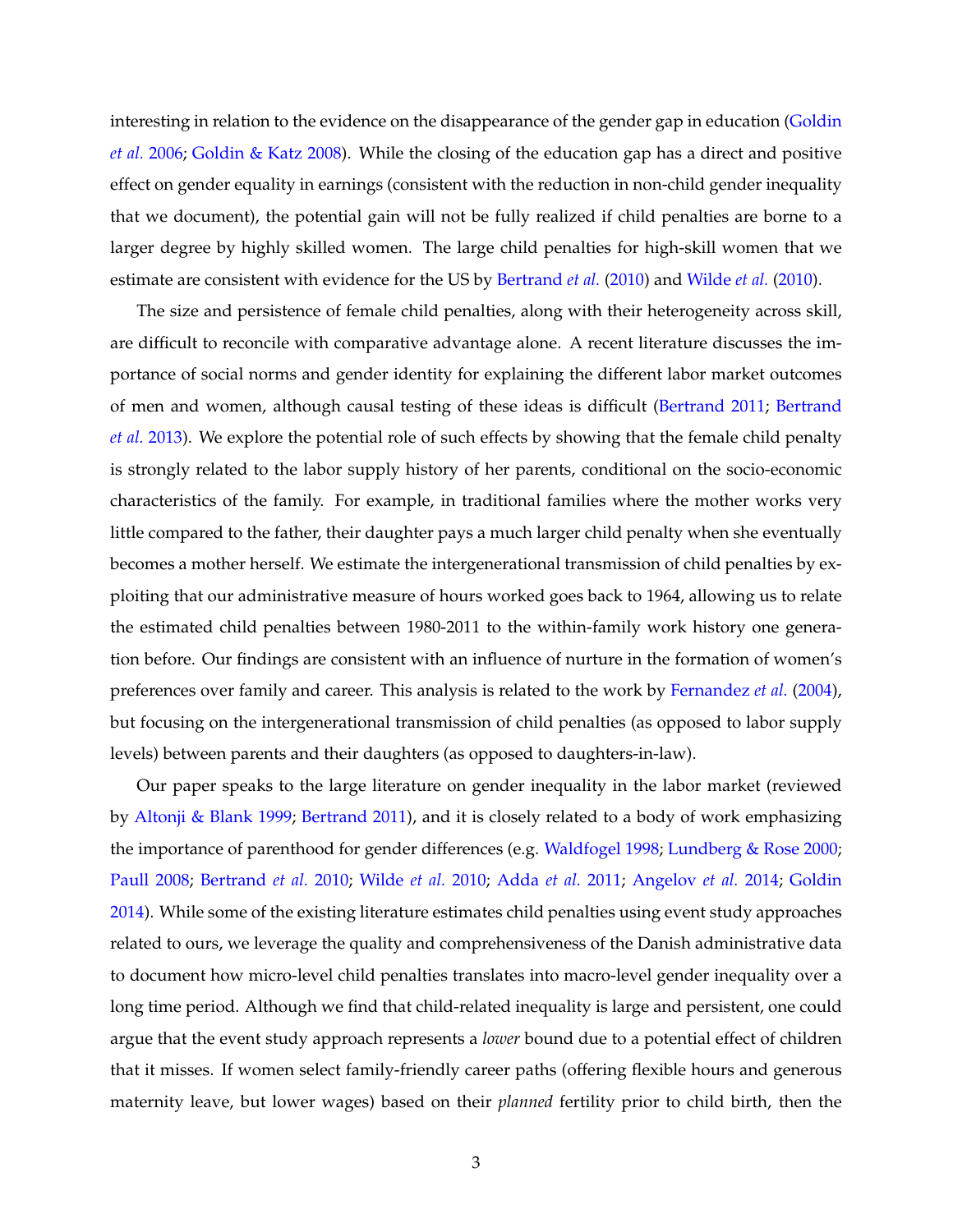pre-child gender gap partly reflects a child penalty. This idea is consistent with our finding that women are working in relatively family-friendly firms and sectors prior to child birth, and that this by itself reduces the child penalty following child birth (see also [Nielsen](#page-28-0) *et al.* [2004\)](#page-28-0). From this perspective our estimates may be viewed as conservative.

Our paper is also related to the literature on family labor supply and fertility. This literature has tried to estimate the causal effect of children on female labor supply using potentially exogenous variation in family size coming from twin births, sibling sex mix, miscarriage and infertility (see e.g., [Browning](#page-27-7) [1992;](#page-27-7) [Bronars & Grogger](#page-27-8) [1994;](#page-27-8) [Angrist & Evans](#page-27-9) [1998;](#page-27-9) [Hotz](#page-28-8) *et al.* [2005;](#page-28-8) [Aguero &](#page-27-10) [Marks](#page-27-10) [2008\)](#page-27-10). The empirical approach in our paper is different from this body of work, and the objective is different too. Our identification is based on sharp breaks in career trajectories that occur *just after* having children for women, but not for men. These sharp dynamic patterns are unlikely to be driven by omitted variables or selection on unobservables as these factors should be smooth around the precise moment of child birth.

While we are thus capturing a causal effect of children on labor market outcomes, it is important to keep in mind that having children is a choice and this affects the interpretation. In particular, by estimating the relationship between children and career choices, our results are most naturally interpreted as measuring complementarity in preferences. We show that this complementarity is very strong for women but not for men, and that these gendered preferences can account for most of the remaining gender inequality. The key question is why preferences are so strongly gendered. Is it biology or is there a role for environmental influences in the formation of preferences? We start probing into these questions by considering patterns of heterogeneity and intergenerational transmission, but future work should go further in the investigation of the underlying mechanisms as this will ultimately determine the welfare and policy implications of the patterns we uncover here.

The paper is organized as follows. Section [2](#page-4-0) describes the context and data, section [3](#page-7-0) lays out the event study methodology, section [4](#page-10-0) presents the empirical results, and section [6](#page-25-0) concludes.

#### <span id="page-4-0"></span>**2 Context and Data**

#### <span id="page-4-1"></span>**2.1 Context**

Scandinavian countries have been praised for offering better opportunities for women to balance career and family than most other countries. This view is based on the presence of generous family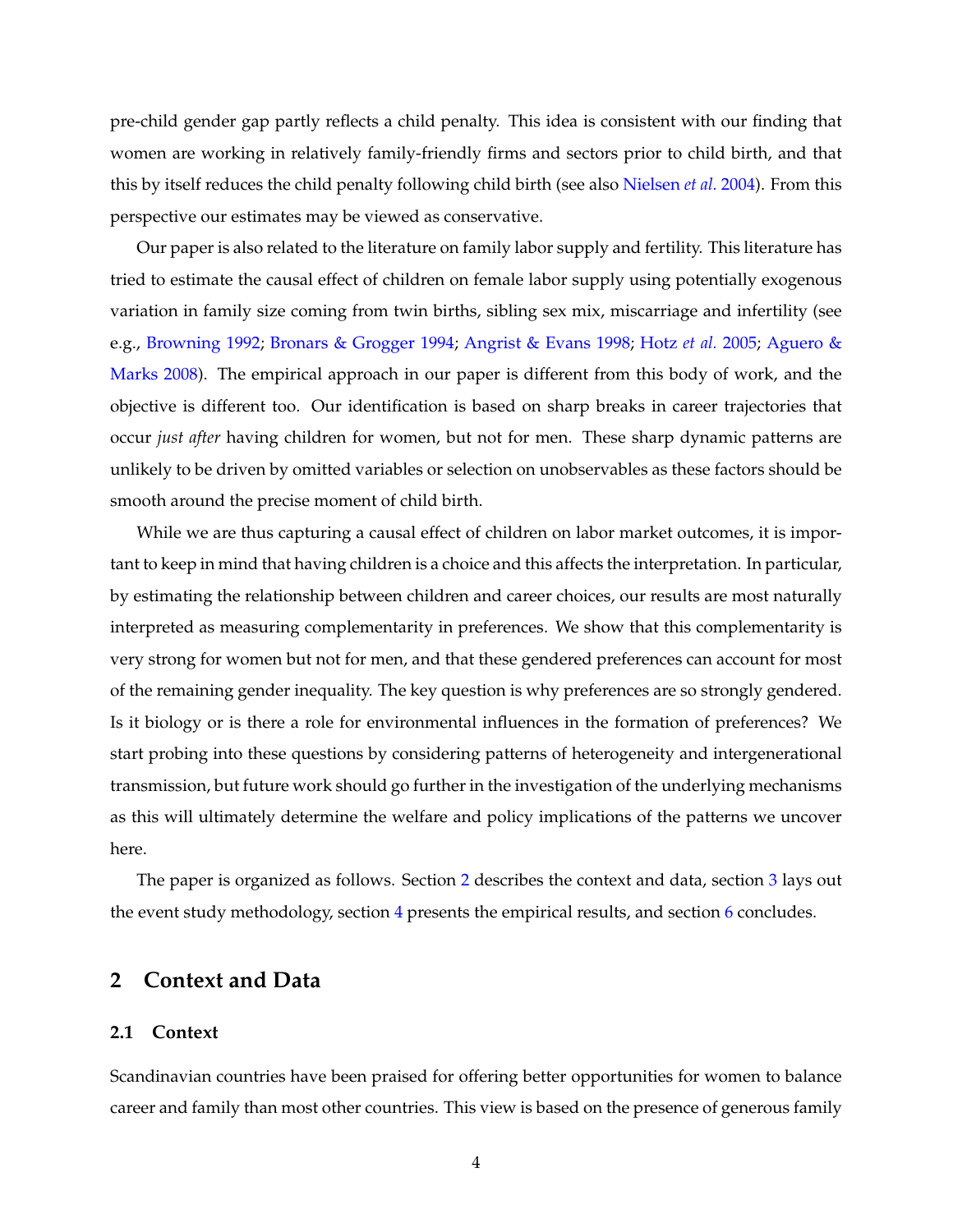policies—job-protected parental leave and public provision of child care—and a perception that gender norms are comparatively egalitarian in Scandinavia. Consistent with this view, Denmark has one of the highest female labor force participation rates in the world, currently around 80% as opposed to around 70% in the United States, and it has almost no remaining gender gap in participation rates. However, Figure [1](#page-29-0) shows that this is far from the full story. The cross-country comparisons in Panel A were discussed above and shows that Denmark is no longer a strong outlier in terms of the gender gap in earnings for full-time workers. Panel B focuses on Denmark alone and shows gender gaps in different labor market outcomes for all workers. We see that the gender gap in participation has gradually disappeared over the last three decades and that the gender gap in hours worked has fallen substantially, but that large gaps persist in earnings and wage rates (defined as earnings/hours worked among those who are working). The earnings gap is now around 22% and is created mostly by differences in wage rates and to a smaller degree by differences in hours worked. $2$ 

Figure [2](#page-30-0) probes the idea that gender norms are more egalitarian in Scandinavia than elsewhere. The evidence in the figure is based on questions from the International Social Survey Program (ISSP) regarding the attitudes that people have towards market work by women with and without children. Specifically the survey asks participants whether they think women should work outside the home full-time, part-time or not at all when they have no children (Panel A), have children under school age (Panel B), have children in school (Panel C), and have children who have left home (Panel D). Two striking insights emerge from the figure: one is that gender attitudes are still quite traditional—essentially that women should work full-time before having children and after the children have left home, while they should work only part-time or not at all when they have children living at home—and the other is that different countries are very similar in holding this view. The only noticeable cross-country difference is that the Scandinavian populations are somewhat more open to the idea that women with young children work part time (rather than staying at home entirely) compared to the US and UK populations, but overall the similiarities in gender attitudes stand out much more than the differences. The figure is based on samples that include both men and women, but interestingly there is very little difference in these gender attitudes between men and women. Overall and in contrast to common wisdom, the evidence presented in Figures [1](#page-29-0) and [2](#page-30-0) raises doubts about the degree to which Scandinavian countries are

<span id="page-5-0"></span> $2$ As we describe below, the way we measure hours worked means that we understate somewhat the gender hours gap and by implication overstate the gender wage rate gap. That is, the decomposition in Figure [1B](#page-29-0) of the earnings gap into the underlying margins is tilted somewhat from hours worked to wage rates.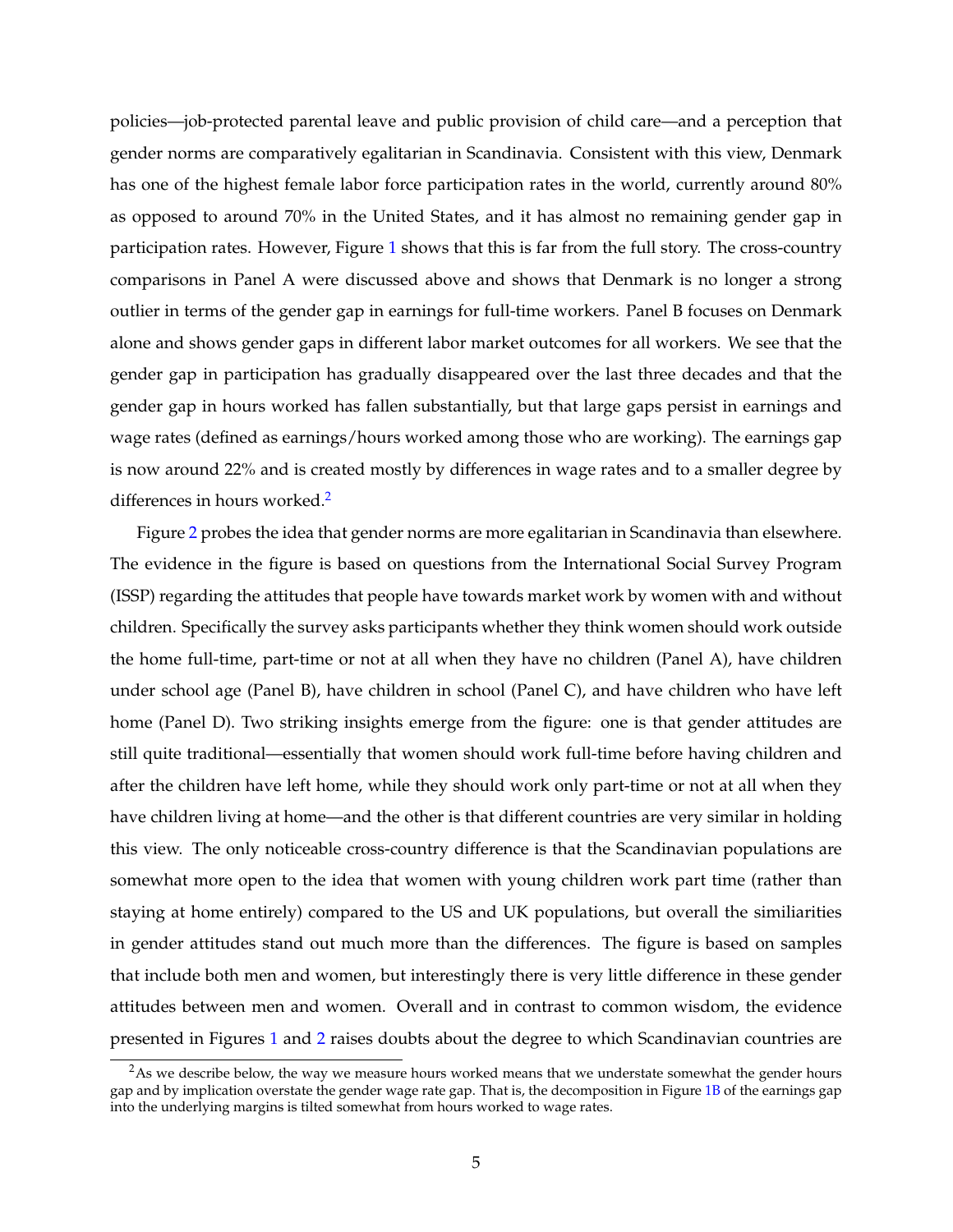positive outliers in terms of gender equality in the labor market.

The policy environment in Denmark is one which combines large tax-transfer distortions (which may affect the gender gap due to differential labor supply elasticities between men and women) and generous family policies intended to support female labor supply. As shown by [Kleven](#page-28-9) [\(2014\)](#page-28-9), the effective tax rate on labor earnings is exceptionally large in Denmark, but so are the implicit subsidies to labor supply through publicly provided child care and public spending on other goods that are complementary to working (transportation, elder care, education, etc.). Over the period we consider, public child care is universally provided at a heavily subsidized price from around 6-12 months after birth. Until the child reaches the age where public child care becomes available, there is job-protected and paid maternity and parental leave. Up until 2001, parents were offered 14 weeks of maternity leave followed by 10 weeks of parental leave to be shared between the mother and father. Since 2002 this has been extended to 18 weeks of maternity leave and 32 weeks of parental leave. Hence, throughout the period we consider, parents were covered first by paid leave and then by public child care, with no gap between the two.

#### <span id="page-6-0"></span>**2.2 Data**

The analysis is based on administrative data for the full population in Denmark between 1980- 2011. For the study of intergenerational transmission we exploit additional administrative data going back to 1964. The Danish data combines several different administrative registers (linked at the individual level via personal identification numbers) and therefore contains rich information on children, earnings, labor supply, occupation, firm, education, and many other outcomes. Furthermore, the data allows us to link family members, generations, and workers to firms.

The Danish population is currently 5.5 million people and there were around 2 million child births during the period 1980-2011. For our main event study analysis we focus on *first* child births where both parents are observed every year between 5 years before having a child and 10 years after. We are thus focusing on first child births between 1985-2001 where both parents are alive and reside in Denmark throughout a 15-year window around the birth. We condition on both parents being at least 20 years of age when having their first child (teenage births constitute only 2.3% of all births during the 1985-2001 period). We do not impose restrictions on the relationship status of the parents: we include all individuals who have a child together in a given year and follow them through the 15-year window whether or not they are married, cohabiting, separated, divorced, or have not formed a couple yet in any given year. This leaves us with a core estimation sample of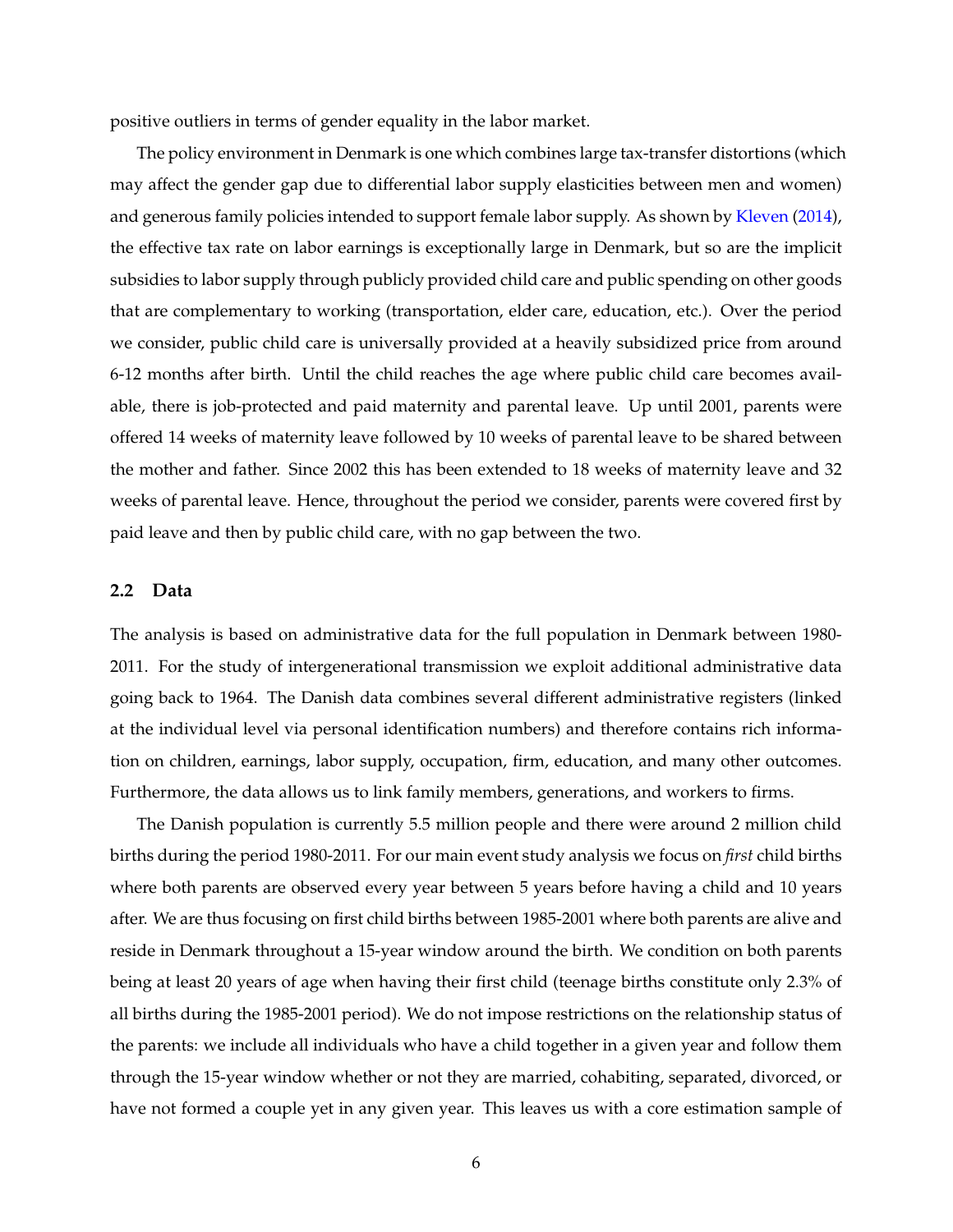around 350,000 births or 11,200,000 individual-year observations.

We estimate child penalties in earnings, labor force participation, hours worked, and wage rates (earnings/hours worked for those who are working). Our ability to estimate child penalties in hours worked and wage rates using sharp event studies relies on a unique administrative and third-party reported measure of hours worked that is available for the full population. This measure comes from a mandated pension scheme introduced in 1964—*Arbejdsmarkedets Tillægspension* (ATP)—that require all employers to contribute on behalf of their employees based on individual hours worked.<sup>[3](#page-7-1)</sup> The pension contribution is a function of hours worked in discrete steps, namely four bins of weekly hours (0-8, 9-17, 18-26, 27-) for someone paid weekly or four bins of monthly hours (0-38, 39-77, 78-116, 117-) for someone paid monthly, with the latter being much more common. Hence the annual pension contribution for someone paid monthly depends on  $\sum_{i=1}^{12} h_i$  where monthly hours  $h_i$  has 4 steps, which gives an annual hours measure in 37 steps (=  $4 \times 12 - 12 + 1$ ). Our measure of the wage rate is defined as earnings divided by this ATP hours measure.

Because the ATP hours measure is capped, it does not capture marginal hours adjustments for those working every month of the year in the highest hours bin. For a given child penalty in earnings, this will make us underestimate the penalty in hours worked and correspondingly overestimate the penalty in wage rates. The hours measure does capture larger labor supply adjustments such as switches to different levels of part-time work and work interruptions within the year, which are important adjustments for women with children. The key advantage of our measure is that it is precisely measured for the full population over a very long time period, unlike labor market surveys that have considerable measurement error and small samples. Moreover, we are able to validate our results for the discrete hours measure against a continuous hours measure reported by all firms on behalf of their employees, but only since 1997.

## <span id="page-7-0"></span>**3 Event Study Approach**

The idea of the event study approach is to estimate female child penalties based on (sharp) changes that occur just after child birth for mothers relative to fathers. For each parent in the data we denote by  $t = 0$  the year in which the individual has his/her first child and index all years relative to that year. As described above, we consider a balanced panel of parents who we observe every year between 5 years before having their first child and 10 years after, and so event time  $t$  runs from -5

<span id="page-7-1"></span><sup>&</sup>lt;sup>3</sup>The scheme also covers self-employed individuals who contribute on their own behalf.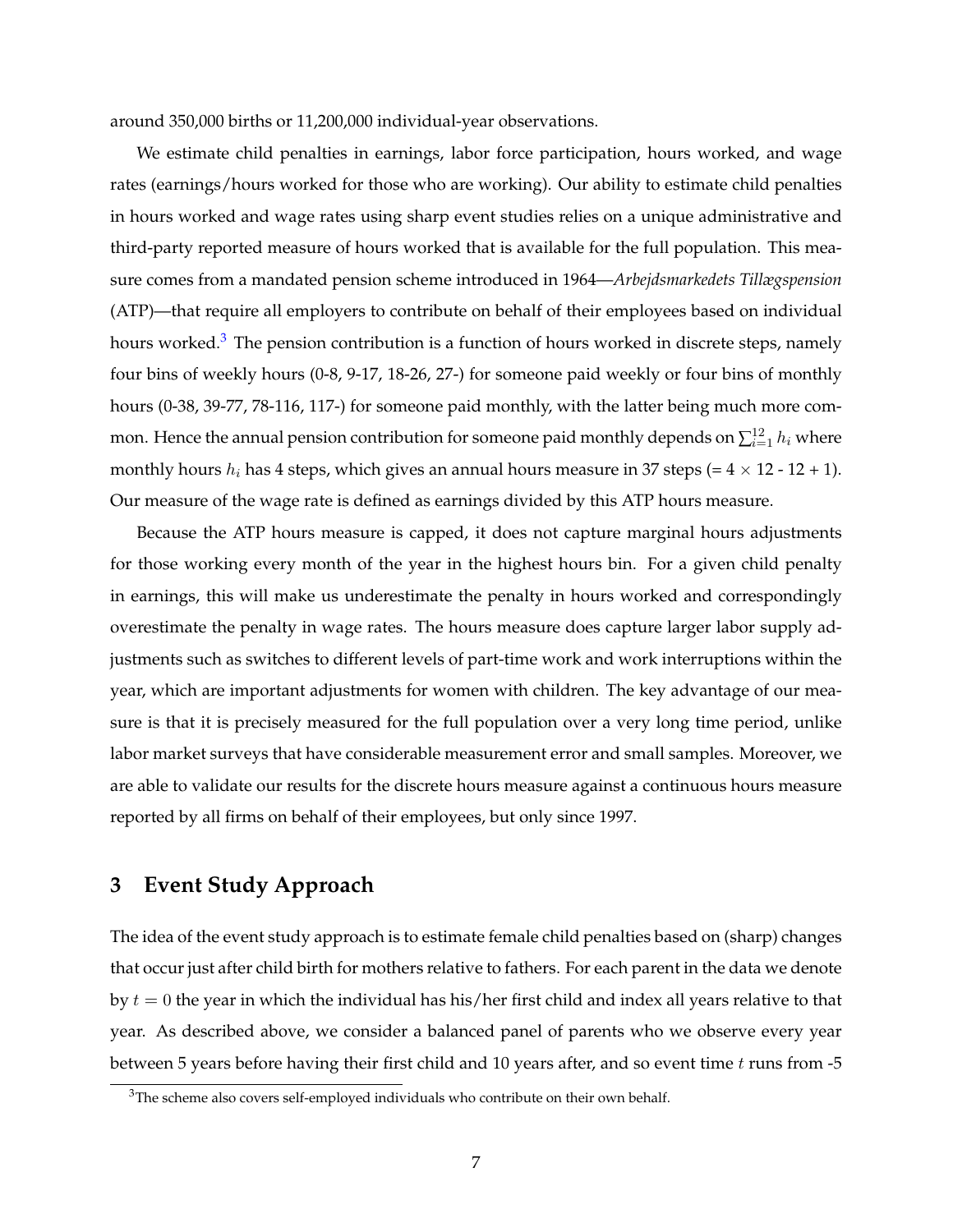to +10. We then study the evolution of different outcomes (earnings, labor supply, wage rates, etc.) as a function of event time.

Specifically, denoting by  $Y_{ist}$  the outcome of interest for individual  $i$  in year  $s$  at event time  $t$ , we run the following regression separately for men and women

<span id="page-8-0"></span>
$$
Y_{ist} = \sum_{t \neq -1} \alpha_t \cdot EVENT_{it} + \sum_j \beta_j \cdot AGE_{is}^j + \sum_s \gamma_s \cdot YEAR_s + \nu_{ist},\tag{1}
$$

where  $EVENT_{it}$  is an event time dummy,  $AGE_{is}^j$  is an age dummy for being j years old, and  $YEAR_s$  is a year dummy. We omit the event time dummy at  $t = -1$ , implying that the event coefficients  $\alpha_t$  measure the impact of children relative to the year just before the first child birth. If we did not include the age and year dummies in the specification, the estimated event coefficients  $\hat{\alpha}_t$  would correspond simply to the mean value of the outcome at event time t, measured relative to the year before birth. By including a full set of age dummies we control nonparametrically for non-child related career progression, and by including year dummies we control non-parametrically for non-child related time changes such as wage inflation and business cycles. In other words, the age and year dummies remove any underlying life-cycle and time trends in the outcomes we consider.

We specify equation [\(1\)](#page-8-0) in levels rather than in logs to be able to keep the zeros in the data (due to non-participation). We convert the estimated level effects into percentages by calculating  $\hat{\alpha}_t/E\left[\hat{Y}_{ist} \mid t\right]$  where  $\hat{Y}_{ist}$  is the predicted outcome when omitting the contribution of the event dummies, i.e.  $\hat{Y}_{ist} \equiv \sum_j \hat{\beta}_j \cdot AGE^j_{is} + \sum_s \hat{\gamma}_s \cdot YEAR_s$ . This captures the year-t effect of having a child as percentage of the counterfactual outcome absent the child. We estimate this separately for men and women and denote the gender-specific effects by  $P_t^k \equiv \hat{\alpha}_t^k / E\left[\hat{Y}_{ist}^k \mid t\right]$  where  $k=m,w.$ We then define the *long-run child penalty* on women as the average effect of children over a 10-year horizon for women relative to men, i.e.

<span id="page-8-1"></span>
$$
\Delta P \equiv P^m - P^w \quad where \quad P^k \equiv E \left[ P_t^k \mid 0 < t \le 10 \right]. \tag{2}
$$

Hence, the child penalty  $\Delta P$  is the percentage by which women are falling behind men due to children over a 10-year period following the first child birth. The choice of a 10-year window is based on the empirical analysis below, which shows that the effect is roughly at a steady state by that time.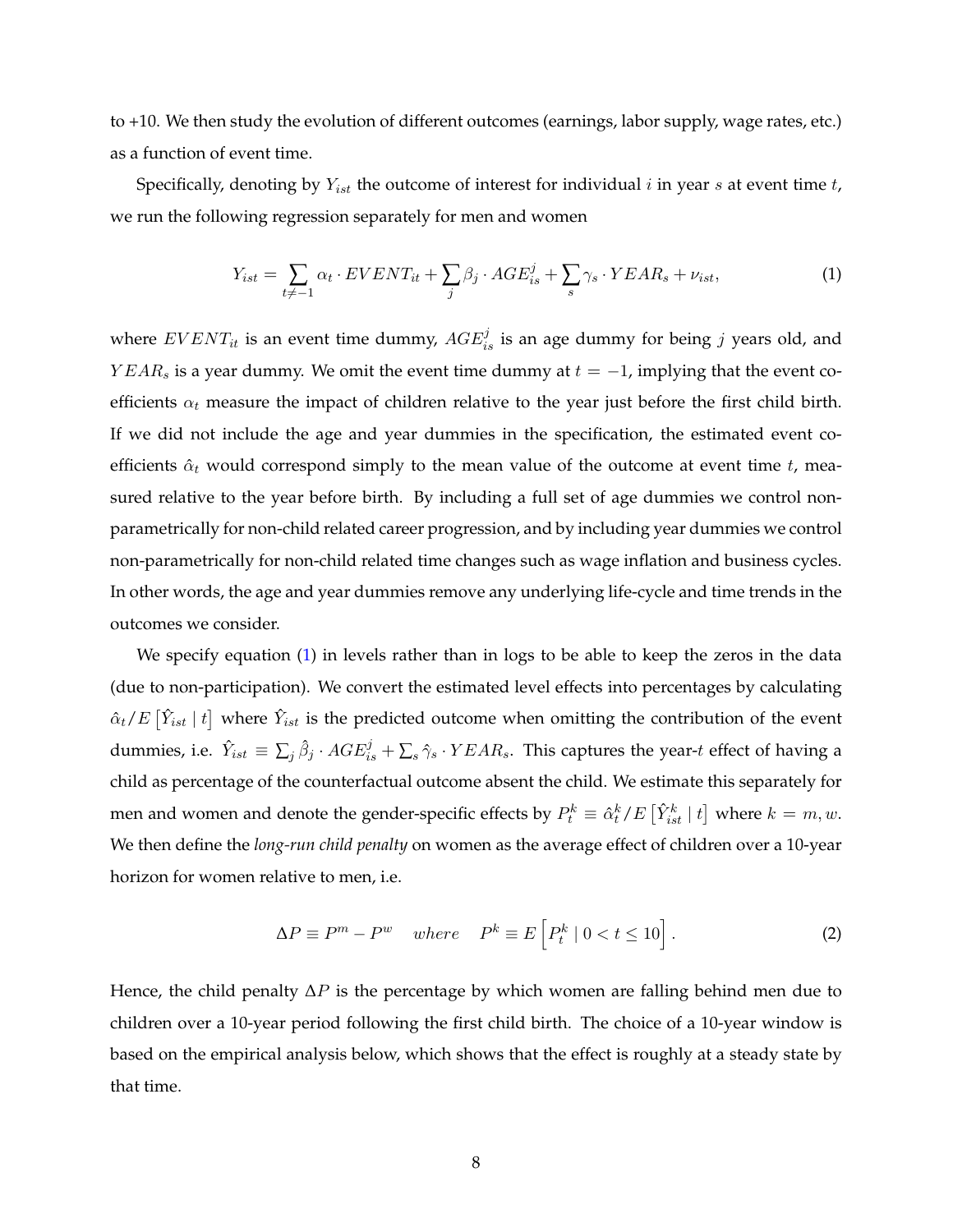To gain insight into the potential determinants of child penalties, we present a detailed study of heterogeneity using the rich observational data. Here we consider penalties at the family level and regress these on a range of non-parametric controls. The long-run child penalty on the female in family  $i$  is defined as

<span id="page-9-0"></span>
$$
\Delta p_i \equiv p_i^m - p_i^w \quad where \quad p_i^k \equiv \frac{E\left[Y_{it}^k \mid 0 < t \le 10\right] - E\left[Y_{it}^k \mid -5 \le t < 0\right]}{E\left[Y_{it}^k \mid -5 \le t < 0\right]},\tag{3}
$$

that is, the percentage change in a given outcome between the 5-year period before birth and the 10-year period after birth for the man relative to the woman within a family. The family-level penalty in equation [\(3\)](#page-9-0) is conceptually similar to the aggregate-level penalty in equation [\(2\)](#page-8-1), but in general it does not aggregate to the same number: the average over family-level penalties in percentages ( $E[\Delta p_i]$ ) is not the same as the percentage penalty in the average levels ( $\Delta P$ ) due to a potential correlation between penalties and the outcome level. Furthermore, when focusing on family-level penalties, we have to drop families in which one or both of the parents have zeros (non-participation) in all five years preceding the arrival of the child. The key advantage of defining family-level penalties is that it allows us to study heterogeneity in a given dimension while controlling for the (correlated) variation in other relevant determinants of penalties.

We regress the penalty  $\Delta p_i$  on a range of variables that capture the socio-demographics, work environment, and relative skill of the two parents in the family. The richest specification we consider is the following

<span id="page-9-1"></span>
$$
\Delta p_i = \sum_c \beta_{1c} \cdot COHORT_i^c + \sum_k \sum_j \beta_{2jk} \cdot AGE_i^{jk} + \sum_j \beta_{3j} \cdot KIDS_i^j + \sum_j \beta_{4j} \cdot INCOME_i^j
$$
  
+ 
$$
\sum_j \beta_{5j} \cdot EDUCATION_i^j + \sum_j \beta_{6j} \cdot SKILL_i^j + \sum_k \sum_j \beta_{7j} \cdot EXPERIENCE_i^{jk}
$$
 (4)  
+ 
$$
\beta_8 \cdot PUBLIC_i + \sum_j \beta_{9j} \cdot FRIENDLY_i^j + \sum_k \sum_j \beta_{10j} \cdot PROFESSION_i^{jk} + \mu_{ic}.
$$

The explanatory variables in [\(4\)](#page-9-1) are dummies defined as follows:  $\mathit{COHORT}_i^c$  is a dummy for the first child being born in year  $c$ ,  $AGE_i^{jk}$  is a dummy for parent  $k$  being  $j$  years old when having the first child,  $KIDS_i^j$  is a dummy for having  $j$  children in total (1, 2, 3, 4+),  $INCONE_i^j$  is a dummy for being in the jth decile of the household income distribution just before having the first child,  $EDUCATION_i^j$  is a dummy for being in the  $j$ th quartile of the distribution of relative years of education between parents (based on completed education before having a child),  $\mathit{SKILL}^j_i$  is a dummy for being in the jth decile of the distribution of relative wage rates between parents (based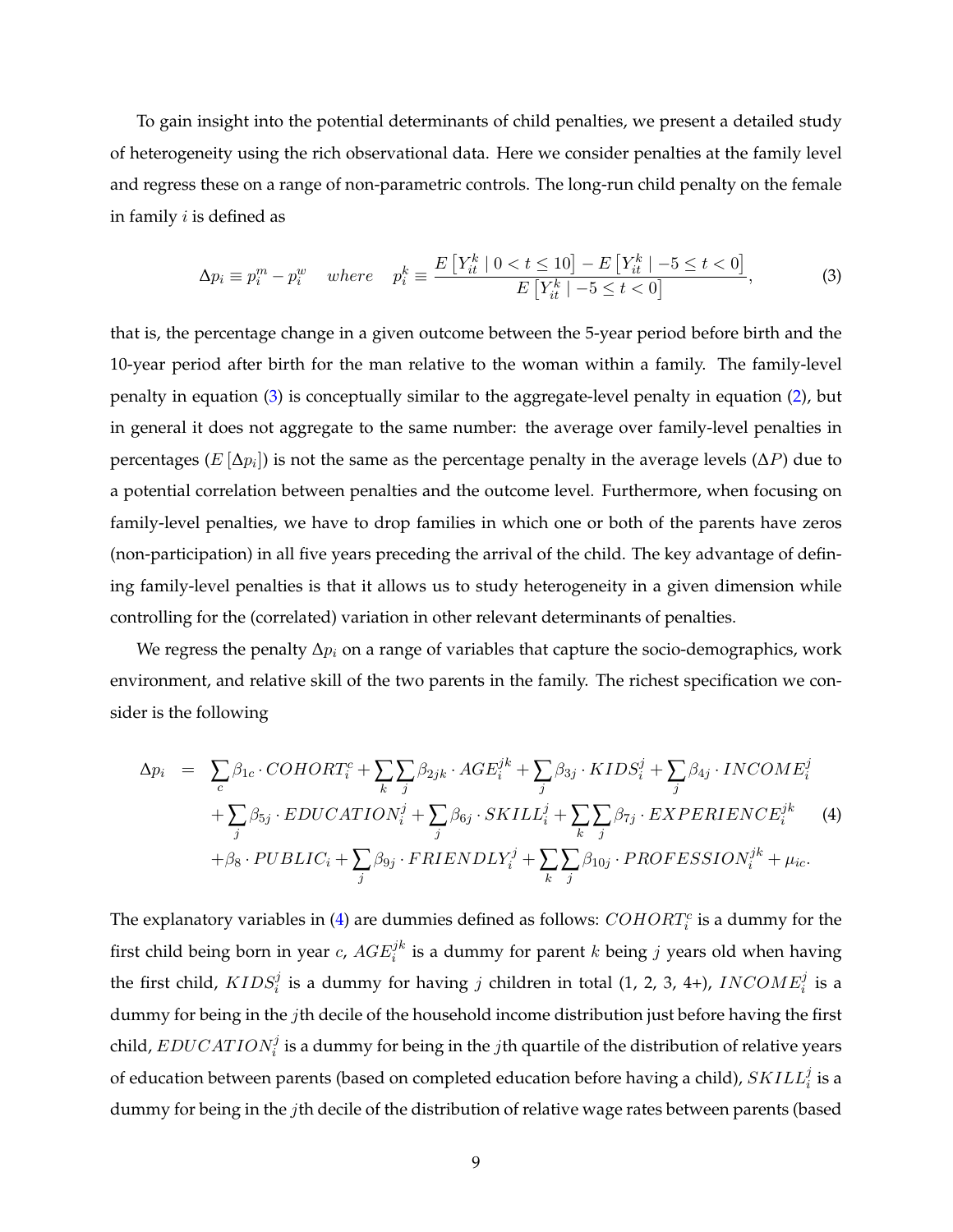on the five years prior to having the first child),  $EXPERIENCE^{jk}_i$  is a dummy for parent  $k$  having  $j$  years of experience between completing education and the arrival of the first child (bottom coded at zero if education is completed after child birth),  $PUBLIC_i$  is a dummy for the woman working in the public sector at the time of having her first child,  $FRIENDLY_i^j$  is a dummy for the woman working in a firm belonging to the *j*th quartile of the distribution of family friendliness when she has her first child, and  $PROFESSION_i^{jk}$  is a dummy for parent  $k$  being in profession  $j$  (based on 22 categories education fields). Family friendliness  $FRIENDLY_i^j$  is based on the share of women with young children in the firm's workforce (or by the presence of women with young children in the firm's management).

## <span id="page-10-0"></span>**4 Empirical Results I: Child Penalties and the Gender Gap**

#### **4.1 Estimating Child Penalties**

We start by documenting a set of stark changes in the labor market outcomes of women relative to men around the event of having the first child. Figure [3](#page-31-0) plots  $P_t^m$  and  $P_t^w$  as defined in section [3:](#page-7-0) these are outcomes for men and women as a function of event time  $t$ , measured relative to the year just before the birth of the first child ( $t = -1$ ) and controlling non-parametrically for age and time trends. The figure includes 95% confidence bands around the event coefficients, although these are not always clearly visible due to the enormous amount of precision in the administrative data. Panel A starts by considering total earnings before taxes and transfers. We see that, once life-cycle and time trends are taken out, the earnings of men and women evolve in a strikingly parallel way until they become parents. But at the precise moment that the first child arrives, the earnings paths of men and women begin to diverge: women experience an immediate drop in gross earnings of almost 30%, while men experience no significant variation in their earnings. Importantly, in the years following the initial drop, the earnings of women never converge back to their original level. Ten years after the birth of a first child, female earnings have plateaued around 20% below its level just before child birth, whereas male earnings are essentially unaffected by children. As shown in the figure, these estimates imply a long-run child penalty in the earnings of women relative to men  $(\Delta P \text{ defined in equation (2)})$  $(\Delta P \text{ defined in equation (2)})$  $(\Delta P \text{ defined in equation (2)})$  equal to 20.8%.

While we take an event study approach using the birth of the first child, the evidence presented in Figure [3](#page-31-0) is based on the full population of women with children, irrespective of the total number of children a woman ends up having. This implies that the dynamic patterns we document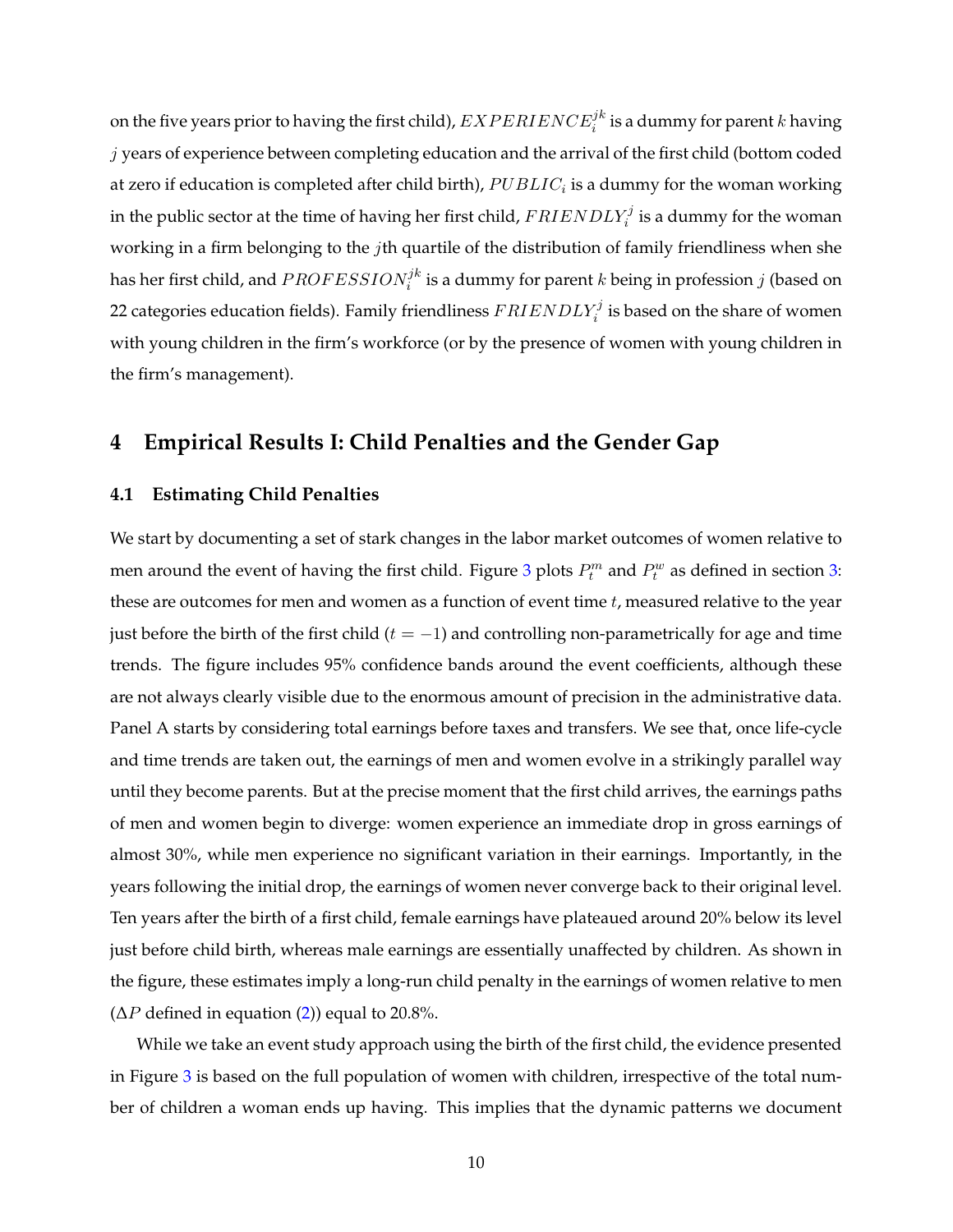include the effects of children born after the first one, and the estimated long-run child penalty is naturally interpreted as the aggregate penalty of all children. In appendix Figure [A.I](#page-29-0) we replicate the earnings event study from Figure [3A](#page-31-0) for different numbers of children (1, 2, 3, 4+). The impact of children is sharp for all four family sizes and the magnitude of the long-run child penalty varies with the number of children in the expected direction. The child penalty increases by roughly 10 percentage points per child. Note that the event study graph for families with two children in Panel B of Figure [A.I](#page-29-0) looks very similar to the graph for all families in Figure [3,](#page-31-0) which is natural given that the average completed fertility per woman in Denmark is close to two conditional on having children.

In general, earnings responses can be driven by three margins: labor force participation, hours worked conditional on participation, and the wage rate. In panels B-D of Figure [3](#page-31-0) we analyze how parenthood affects each of these three margins separately using the same methodology as above. Panel B plots the evolution of hours worked for men and women relative to the year before the first child birth. Hours worked follow the same qualitative pattern as earnings, with a sharp and persistent drop after child birth for women relative to men. Three years after birth, hours worked by women are 10% lower than before birth, while hours worked by men are almost unchanged. Ten years after birth, there is no sign of convergence; a persistent 10% gender gap in hours worked has been created due to children. Panel C displays the evolution of the labor force participation rates of men and women. Again, the labor force participation trends of men and women are perfectly similar until the birth of a first child, at which point they sharply diverge with a 10% relative drop for women that fully persists over time. Finally, Panel D shows that wage rates feature a similar dynamic pattern: men and women are on very similar trends prior to the birth of the first child, diverge immediately after birth, creating a 10% gap between men and women that does not fade over time.

These results show that the female child penalty in earnings is in part a direct consequence of intensive and extensive labor supply adjustments made by the family after the birth of the first child. At the same time, the wage rate patterns suggest that there is more going on than these quantitative labor supply adjustments. A possibility is that women, once they become mothers, make active career decisons in other more qualitative dimensions (choice of occupations, tasks, firms) that have immediate and persistent effects on their wage rates. We provide direct evidence on such margins of adjustment in the next section. Interestingly, the estimated long-run penalties at the intensive, extensive, and wage rate margins are roughly similar in magnitude, suggesting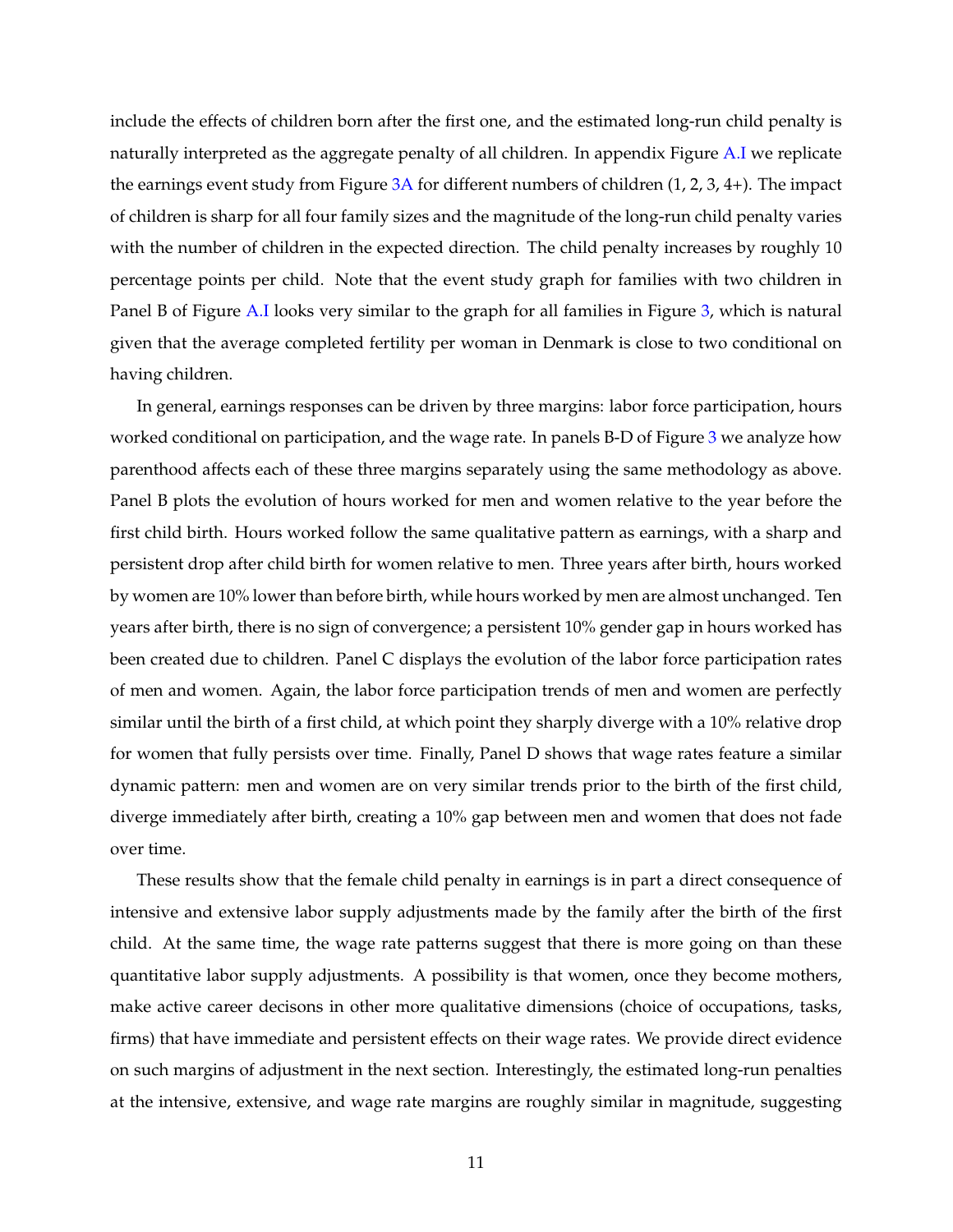that these margins are equally important for understanding the long-run effect of children on the earnings paths of women relative to men.<sup>[4](#page-12-0)</sup>

In the event graphs presented so far, the drop in earnings and labor supply in event year 0 is not much larger than the drop in subsequent event years. While this may seem surprising, note that the use of calendar-year measures of earnings and labor supply tend to create attenuation bias in the first-year dip compared to a continuous time representation: as women give birth some time during year 0, some of the earnings and hours in calendar-year 0 were realized prior to child birth. To investigate this point, we reproduce Figure [3](#page-31-0) on a sample restricted to child births in January for which the definition of calendar years and event years coincide. The results are shown in appendix Figure [A.II](#page-30-0) from which the following insights emerge. First, when focusing on January births alone we do see a pronounced dip in event year 0 as one would expect. This dip reflects the extra time taken out of the labor market immediately following delivery. Second, focusing on January births also reveal a slight drop in labor market outcomes in event year -1, which can be explained by sick leave and parental leave (for which women are eligible during the last four weeks of pregnancy) taken just before giving birth. Third and most important, the long-run child penalties over a 10 year horizon are very similar for January births and all births, which implies that the calendar-year presentation in Figure [3](#page-31-0) does not introduce any bias in the long run.

We have presented estimates on the career cost of children using child births between 1985- 2001 and an event study horizon that includes 10 post-birth years. It is of course interesting to study how these career patterns evolve in the very long run, which is feasible to explore with our data. In appendix Figure [A.III](#page-31-0) we consider child births between 1985-1991 and a 20-year post-birth horizon. The figure is otherwise similar to Figure [3](#page-31-0) and shows results for earnings, hours worked, participation, and wage rates. The long-run child penalty estimates shown in each panel is based on an average over event years 10-20 ( $\Delta P$  in equation [\(2\)](#page-8-1) for  $10 < t < 20$ ). The figure shows how strikingly persistent the effects of children are. In fact, the earnings penalty 20 years after child birth is almost the same as the penalty 10 years after. The only qualitative difference that emerges from considering the very long run is that hours worked do eventually begin to converge, while at the same time wage rates keep diverging. The combination of the narrowing hours gap and the widening wage rate gap produces a constant earnings gap.

It is useful to take a step back in order to discuss identification and how to interpret the event

<span id="page-12-0"></span> $4$ The child penalties in panels B-D of Figure [3](#page-31-0) are unconditional penalties: when estimating the effect of parenthood on one particular margin, we are not controlling for the other two margins in the regression. This explains why the long-run penalties on the three margins do not sum up to the overall earnings penalty.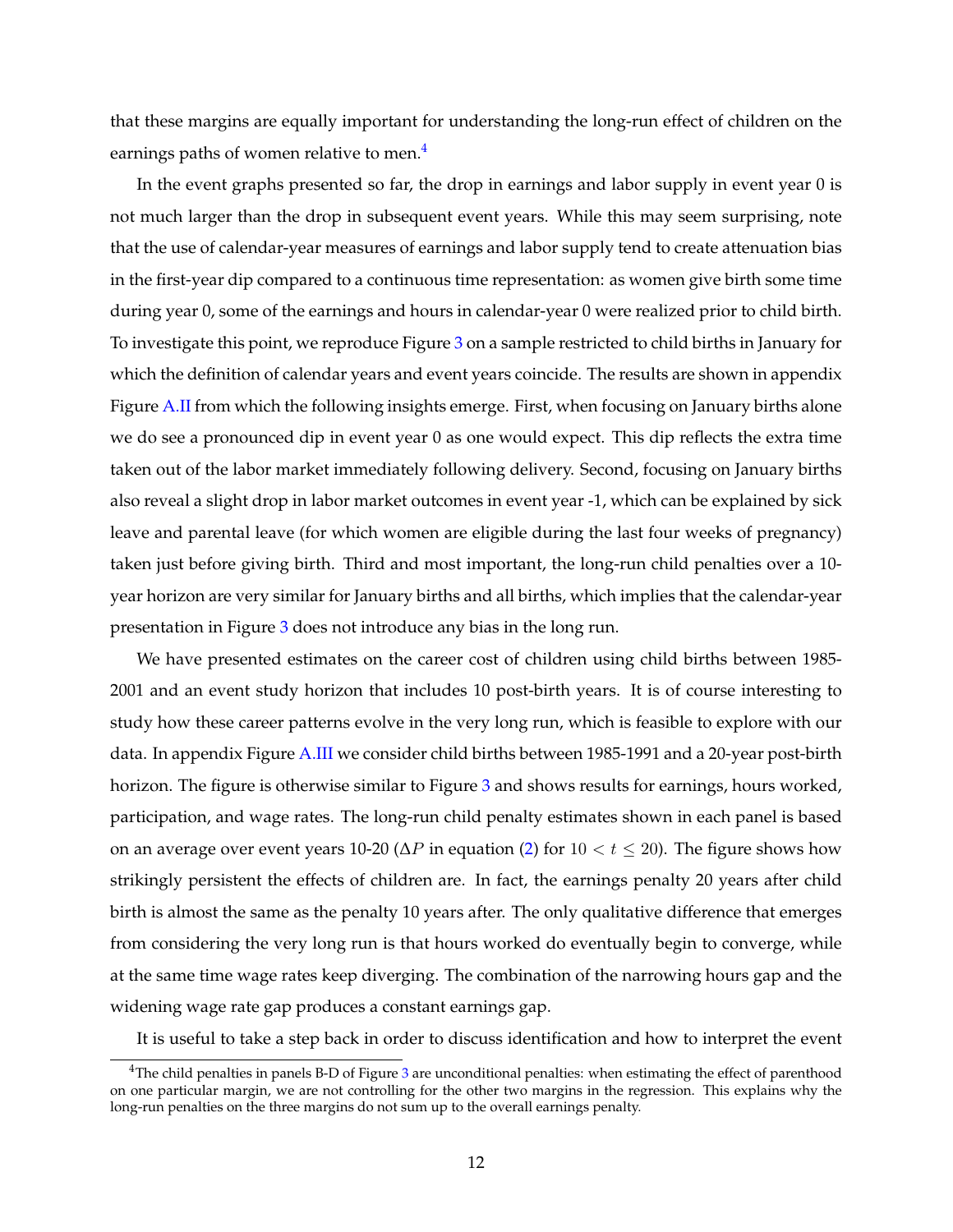study estimates we have presented. Consider first the relationship between our approach and the vast literature on family labor supply and fertility (e.g., [Browning](#page-27-7) [1992\)](#page-27-7). This literature has discussed the difficulties of interpreting the observed negative correlation between children and female labor supply, noting that causal inference is difficult due to omitted variables and reverse causation. A series of papers try to estimate the causal effect of children on female labor supply using potentially exogenous instruments for family size such as twin births, sibling sex mix, miscarriage, and infertility (e.g., [Bronars & Grogger](#page-27-8) [1994;](#page-27-8) [Angrist & Evans](#page-27-9) [1998;](#page-27-9) [Hotz](#page-28-8) *et al.* [2005;](#page-28-8) [Aguero & Marks](#page-27-10) [2008\)](#page-27-10). While this literature has been constrained by data limitations—having to rely on cross-sectional variation in survey data—we leverage full-population administrative panel data in order to pursue an event study strategy that exploits sharp breaks in career trajectories occurring *just after* having children for women relative to men. The sharp dynamic patterns that we document are unlikely to be driven by omitted variables (such as unobserved heterogeneity in career preferences) as these should be smooth around the moment of child birth, nor are they driven by reverse causality as the labor market changes occur after child birth. Broadly speaking, our identification is related to the fundamental insights of [Sims](#page-28-10) [\(1972\)](#page-28-10) and the concept of Granger causality: we exploit the fact that the arrival of children is sharply related to future career trajectories, but not to past career trajectories. Some recent papers have taken related event study approaches to estimate the effect of children on gender gaps in labor market outcomes [\(Paull](#page-28-7) [2008;](#page-28-7) [Wilde](#page-28-4) *et al.* [2010;](#page-28-4) [Bertrand](#page-27-1) *et al.* [2010;](#page-27-1) [Angelov](#page-27-6) *et al.* [2014\)](#page-27-6), although they do not push the analysis of secular inequality changes and anatomy/mechanisms as we do in the following sections.

While the preceding arguments suggest that we are uncovering a causal relationship between children and labor market outcomes, it is important to keep in mind that having children is a choice and this affects the interpretation. Three points are worth noting. First, we are estimating the effect of children on the sample of individuals who have selected parenthood as opposed to the effect of an exogenous change in children on the full population. As in the IV approaches discussed above, what we obtain is a treatment effect on the treated. Second, since we are estimating the relationship between choice variables—having children and various labor market choices—the results are most naturally interpreted as measuring complementarity in the utility function. The decision to have children and a less ambitious career is strongly complementary for women, but not for men. The deeper question is why this complementarity is so strongly gendered, a question to which we return in section [5.](#page-19-0) Third, because parenthood is a *planned* choice, some of the labor supply and career decisions that are complementary to parenthood could be made prior to the birth of the first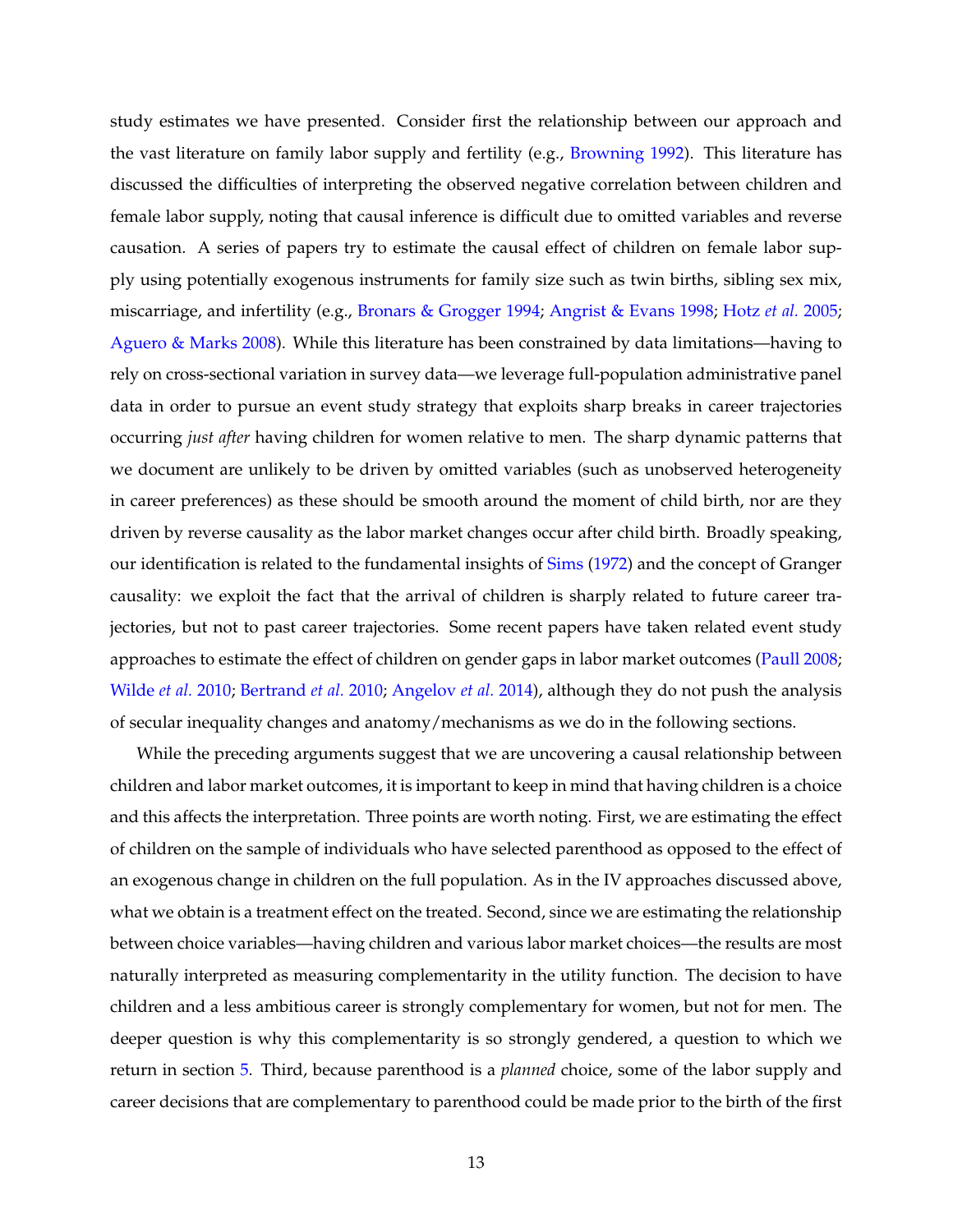child. Although the striking similarity of pre-child trends for men and women suggests that such anticipatory responses are relatively limited, we cannot rule out that some women make childrelated career choices far in advance, before our event study window starts. For example, this would be the case if a woman decides to never enter the labor force in anticipation of becoming a mother. For such a woman, the estimated child penalty using our event study methodology would be zero, although the true child penalty is positive and already incorporated in the pre-child gender gap in participation rates. Hence the large child penalties that we find are, if anything, *lower bounds* on the total career effects of children.

#### <span id="page-14-0"></span>**4.2 Anatomy of Child Penalties**

We have seen that motherhood is associated with large and persistent penalties in earnings driven in roughly equal proportions by participation, hours of work, and wage rates. These empirical patterns, and especially the large effects of children on wage rates, beg the question of what are the underlying mechanisms that drive the effects. This section focuses on this question, leveraging the rich administrative data to explore if child birth changes women's careers in qualitative dimensions that affect their productivity in the labor market. The results are presented in Figure [4,](#page-32-0) which is based on the same event study methodology used above.

Panels A considers occupational rank in five levels: unskilled labor, skilled labor, white-collar work (low level), white-collar work (high level), and top manager. This ordering of occupations is consistent with an ordering based on average earnings or average wage rates in each occupation. This panel shows that men and women are on identical trends in terms of their occupational rank prior to becoming parents (controlling non-parametrically for age effects), but that women start falling behind men soon after parenthood. Note that the occupation graphs begin to diverge in event year 1 rather than in event year 0 as for earnings and labor supply. This makes sense given that women are giving birth during year 0, so that this year consists partly of a pre-birth period and partly of a period covered by job-protected parental leave. Hence, women do not have a strong incentive to change occupation within year 0, but can wait until year 1 when they come back to work. Panel B also explores occupational rank, but focuses specifically on the probability of being top manager. It is in general harder to uncover effects of children on this margin, because relatively few individuals have risen to the managerial level prior to becoming parents. Nevertheless, the graph suggests that parenthood has a negative effect on women's prospects of becoming managers. While the male and female trends are not perfectly similar prior to child birth, they do begin to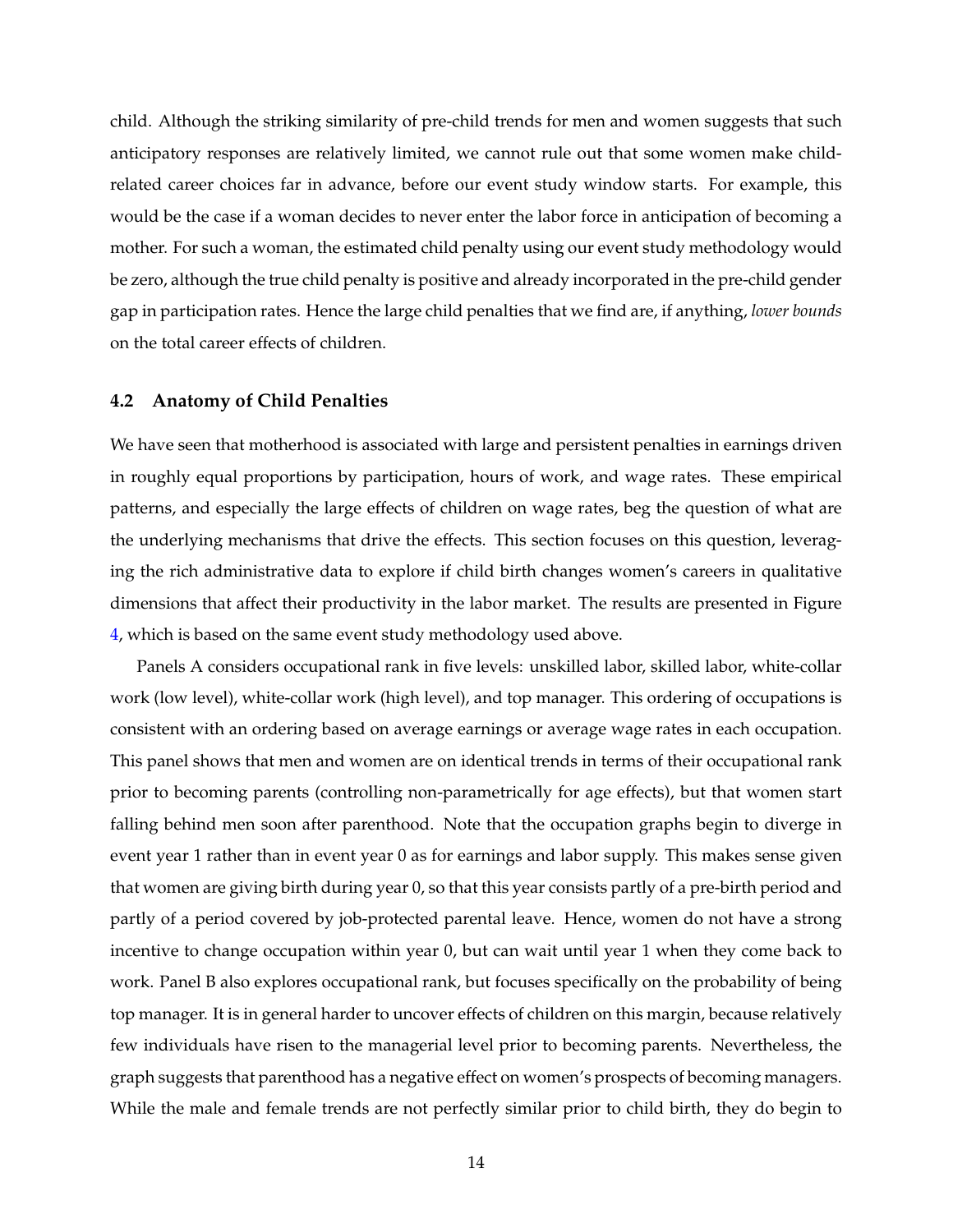diverge at a much faster pace following child birth.

The bottom panels turn to the choice of work environment and in particular its family friendliness. We first consider the link between parenthood and the decision to work in the Danish public sector, which has a long tradition of focusing on working conditions rather than on wages. This includes flexible working hours, leave days for those with sick children, and a favorable view on long parental leaves (see [Nielsen](#page-28-0) *et al.* [2004](#page-28-0) for a detailed description). It is therefore natural to expect that mothers would be induced to move into the public sector, a hypothesis that is clearly confirmed in Panel C. Women and men are on very similar pre-child trends in terms of their probabilities of working in the public sector, but begin to diverge strongly soon after having a child. Ten years after child birth, women have a 10pp higher probability of public sector employment than men, relative to the year before child birth. As with occupation, the divergence mainly starts in year 1 rather than in year 0, i.e., when women return to work after their parental leave.

Finally, Panel D considers a proxy for the family friendliness of a work environment that also encompasses heterogeneity across firms in the private sector. Here we take advantage of our employer-employee matched data by defining a firm's "family friendliness" as the share of women with children below 15 years of age in the firm's workforce (excluding the considered woman's own first child when it arrive). Having a larger share of female employees with young children may reflect that the firm offers more family-friendly policies, or that the firm is more family friendly in the broader sense of employing people that women with children see as like-minded. Since our measure of firm family friendliness is negatively related to wage rates, if women move into more family-friendly firms following parenthood, this helps explain the wage rate penalties documented above. The outcome shown in Panel D is the percentile rank in the distribution of firm family friendliness for men and women, respectively, relative to the year before child birth. Although men and women are not on identical trends prior to birth (the female trend is steeper), there is a very clear break in the relative trends around the moment of having a child. Women begin to move into family-friendly firms at a much higher pace in the years following child birth, whereas the male trend is completely unaffected by child birth. The female trend is increasing somewhat already in event year -1, consistent with an anticipation effect of motherhood. Taking the differential pre-trend into account we estimate a long-run effect of parenthood on the percentile rank in the distribution of firm family friendliness for women relative to men equal to 4.36.

Overall, the results in Figures [3](#page-31-0)[-4](#page-32-0) show that women's career trajectories change sharply due to motherhood, creating substantial gender inequality in a range of quantitative and qualitative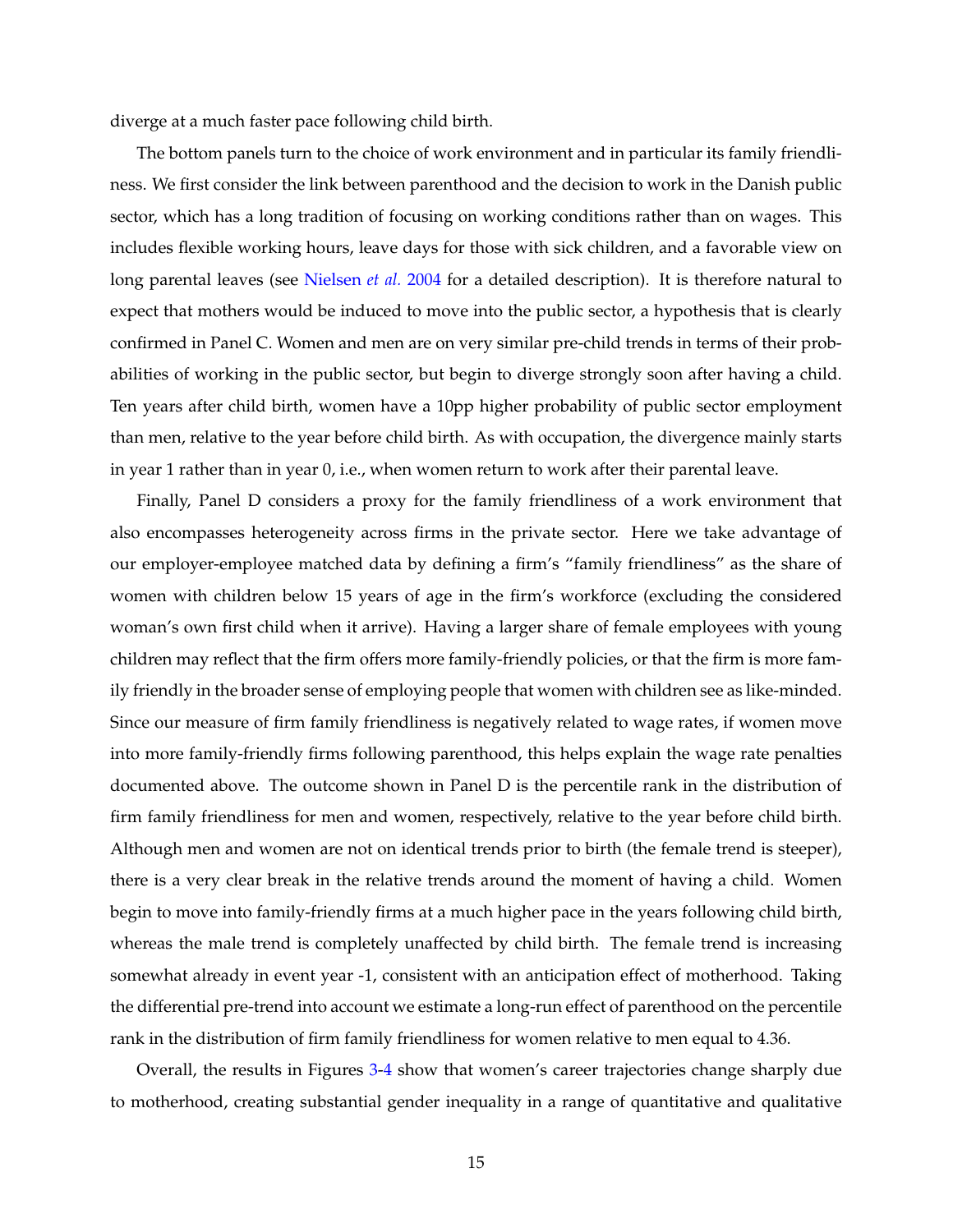dimensions. The results demonstrate the difficulties that women continue to face in trying to balance career and family, and are broadly consistent with the arguments by [Goldin](#page-28-1) [\(2014\)](#page-28-1) on the "last chapter" of gender convergence. As discussed above, our large effects are, if anything, lower bounds as they do not include the potential anticipatory responses to planned parenthood. For example, while we find sharp effects on women's decision to work in the public sector or in a family friendly firm just after child birth, it is entirely conceivable that some women have made decisions to be in such sectors and firms far in advance in anticipation of eventual motherhood. Consistent with this, women are more likely than men to work in the public sector or in a more family friendly firm already prior to birth. Such lifetime effects are difficult to estimate without making strong parametric assumptions.

#### <span id="page-16-1"></span>**4.3 Decomposing Gender Inequality Over Time**

In this section we study the long-run evolution in the composition of gender inequality into what is driven by children and what is driven by other factors (such as human capital or discrimination). For the reasons just discussed, our decomposition into child-related gender inequality and residual gender inequality will, if anything, be biased towards the latter, because there may be lifetime effects of anticipated parenthood that are not captured by our event study methodology. As we shall see, this potential bias makes our findings all the more striking.

Our decomposition analysis is implemented as follows. The first step is to estimate cohortspecific child penalties, which we do by extending the baseline event study specification [\(1\)](#page-8-0) in the following way

<span id="page-16-0"></span>
$$
Y_{ist} = \sum_{s} \sum_{t \neq -1} \alpha_{st} \cdot EVENT_{it} \cdot YEAR_{s} + \sum_{j} \beta_{j} \cdot AGE_{is}^{j} + \sum_{s} \gamma_{s} \cdot YEAR_{s} + \nu_{ist},\tag{5}
$$

with the only innovation being that we interact the event time dummies by year dummies in order to estimate year-specific event coefficients  $\alpha_{st}$ . Note that estimating event coefficients by year s and event time t amounts to estimating event coefficients by birth cohort  $c = s - t$ . As in the baseline specification we consider an event time window running from -5 to +10, but we expand from the previously balanced panel of individuals who have their first child between 1985-2001 to a semi-balanced panel of individuals who have their first child at any point during the data period 1980-2011. The sample is *semi*-balanced in the sense that early cohorts are not observed all the way back to event time -5 (for example, birth cohort 1981 is not observed before event time -1) and that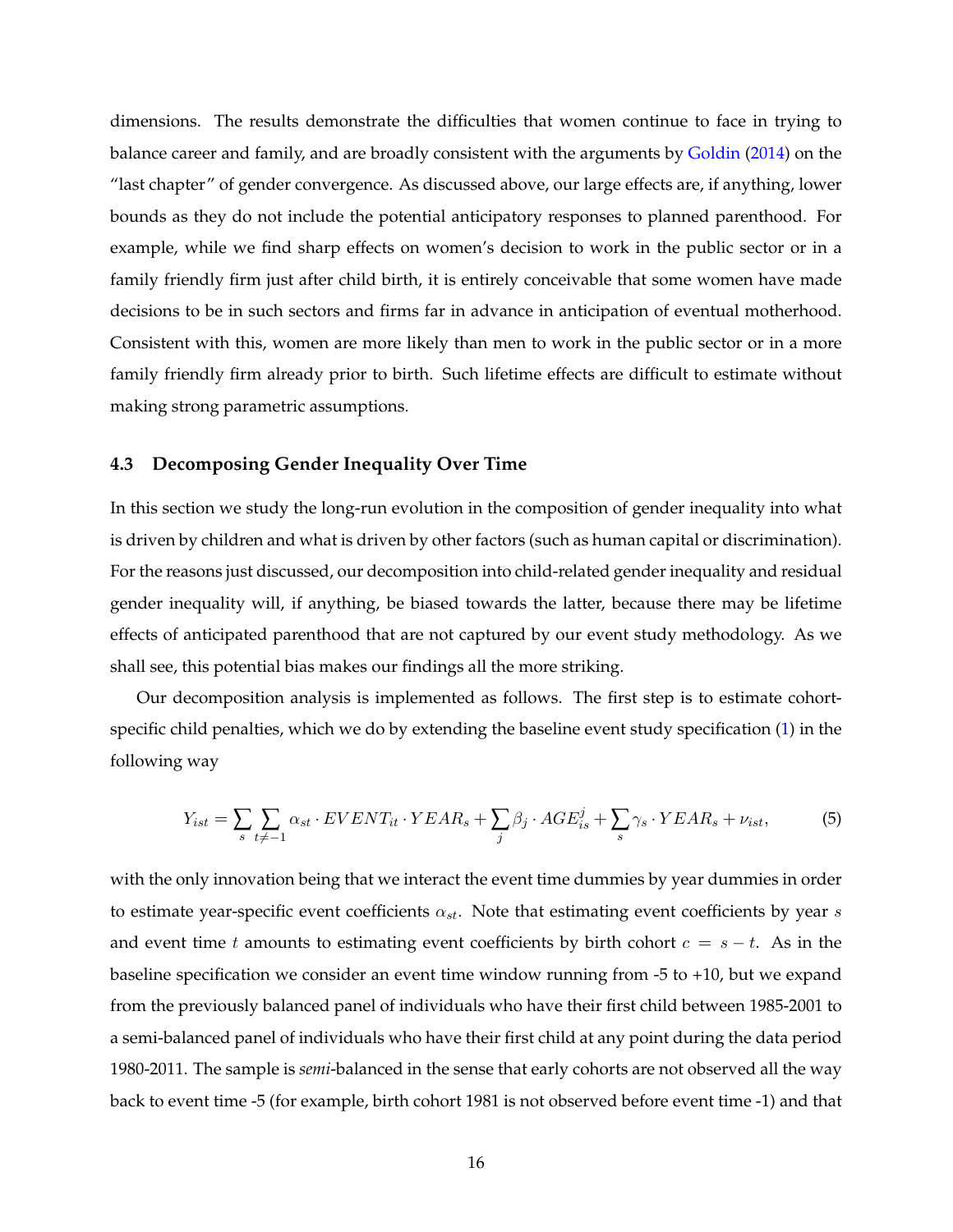late cohorts are not observed all the way up to event time +10 (for example, birth cohort 2009 is not observed after event time +2), but within each cohort we require both parents to be present in the maximum number of years possible within our data period. Expanding the sample in this way have no major impact on any of our conclusions, but it is helpful for separately identifying event×year coefficients and year coefficients by creating more independent variation in event time and calendar time towards the end points of the data period.

The earnings penalties for birth cohorts 1985-2001 obtained from specification [\(5\)](#page-16-0) are shown in Figure [A.IV.](#page-32-0) We show short-run earnings penalties in Panel A (an average over event time 0-4) and long-run earnings penalties in Panel B (an average over event time 5-10). We see that there is some cyclicality in the short-run child penalty faced by women, but no statistically significant longrun trend. On the other hand, the long-run child penalty features no cyclicality, but a statistically significant negative time trend.

The second step of the analysis requires us to take a stand on the child penalties faced by women who have their first child outside our event study period, but are in the labor market at some point during 1980-2001. For example, women who have their first child in 1978 will be at event time +7 in 1985, and we have to assign a child penalty associated with this event time and year for our historical decomposition analysis. The results presented in Figure [A.IV](#page-32-0) give guidance on how to do this. The child penalties for event time 5-10 are on an almost perfectly linear trend between 1985-2001, and so we extrapolate linearly to obtain penalties for these event times outside our event study period. On the other hand, the child penalties for event time 0-4 are not trending between 1985-2001, and so we simply assume that they were constant at their 1985 level prior to that year and that they were constant at their 2001 level following that year.

The third step of the analysis requires us to take a stand on the child penalties faced by women after the end of our event time window, i.e. from event time +11 onwards. We already analyzed longer-run penalties in Figure [A.III,](#page-31-0) which showed clearly that earnings penalties are extremely stable from event year +10 onwards. Hence we assume uncontroversially that each women is at a steady state from 10 years after birth.

The fourth and final step is to decompose the gender gap using the estimates and assumptions described above. Building on the notation from section [3,](#page-7-0) the percentage child effect in event year t and calendar year s is denoted by  $P_{st}^k$  for  $k = m, w$ , and so the female child penalty associated with this event and calendar time is given by  $\Delta P_{st} \equiv P_{st}^m - P_{st}^w$ . Given the previous three steps, we have an estimate of  $\Delta P_{st}$  for any event time and any year during 1980-2011, which we can use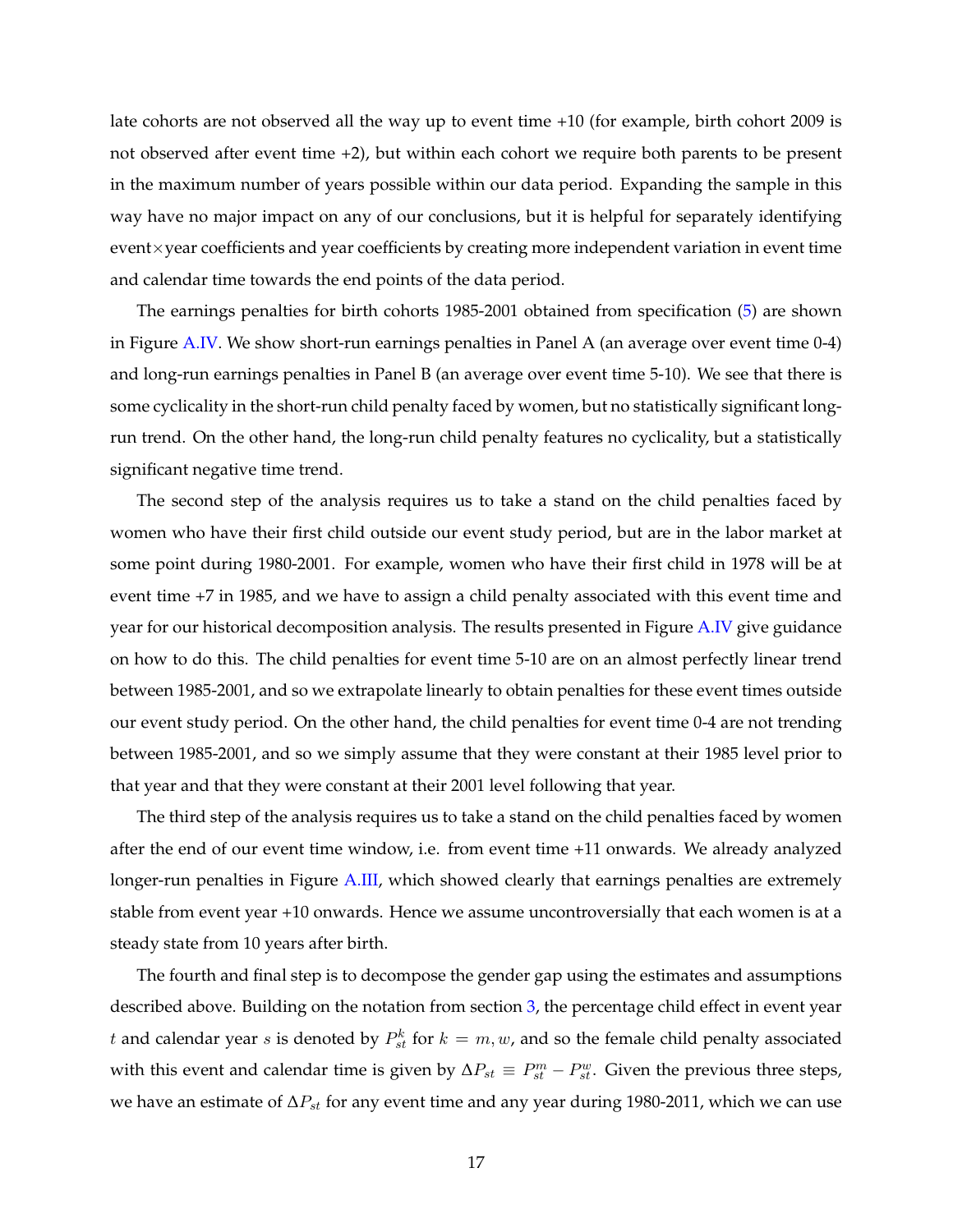to decompose the gender gap. If the actual earnings of a woman with children are  $Y_{ist}$ , then we construct the earnings she would have had absent children as  $\hat{Y}_{ist} \equiv Y_{ist}/\left(1-\Delta P_{st}\right)$ . We do not adjust the earnings of men (as the adjustment for women is already based on an estimate relative to men), nor do we adjust the earnings of women before they become mothers or women who never have children. Using the adjusted earnings  $\hat{Y}_{ist}$ , we construct a new gender gap—this is the residual gap not related to children. The difference between the residual gender gap and the actual gender gap is the child-related gender gap.

The results of our decomposition exercise are shown in Figure [5.](#page-33-0) We see that the fraction of gender inequality in earnings that can be attributed to children has increased dramatically over time, from about 30% in 1980 to about 80% in 2011. This secular change reflects a combination of two effects: (i) the child-related gender gap in earnings has increased from about 14% to 18%, and (ii) the total gender gap in earnings has fallen from about 45% to 22%. To understand the first effect, note that although the *percentage* child penalty on women has fallen slightly over time (as shown in Figure [A.IV\)](#page-32-0), the penalty operates on a larger base due to the general increase in the earnings of women relative to men coming from the second effect. That is, at a time where non-child gender inequality is falling (for example, due to changes in education or discrimination) while child penalties are roughly constant or falling by less, there will be a tendency for childrelated gender inequality to go up.

Our findings imply that, to a first approximation, the remaining gender inequality is all about children. This has important implications for future work on gender inequality, which should focus on understanding what drives gender outcomes in relation to parenthood. There is likely to be some biological element to these gender differences (innate differences in childrearing abilities or preferences), but the more interesting question for economists is whether the strongly gendered parental outcomes are also driven by environmental influences, labor markets, and policy. These are the aspects that the gender inequality literature has already been focusing on (see [Bertrand](#page-27-2) [2011\)](#page-27-2), but the findings in Figure [5](#page-33-0) highlight that those topics must be studied specifically in the context of having children in order to shed light on the remaining gender inequality.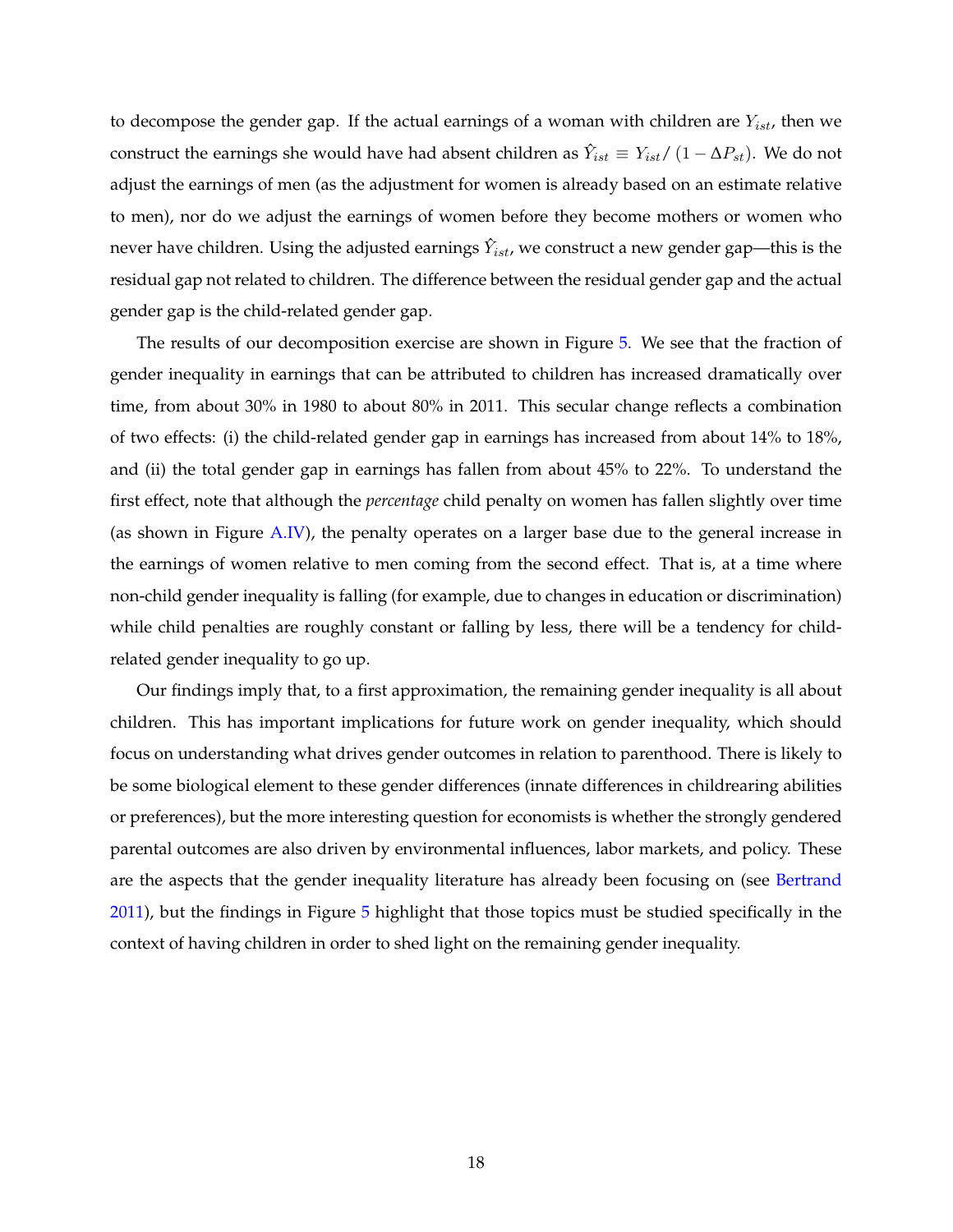#### <span id="page-19-0"></span>**5 Empirical Results II: Heterogeneity and Mechanisms**

#### <span id="page-19-2"></span>**5.1 Heterogeneity in Child Penalties**

We have documented the existence of large child penalties on women's careers in a number of dimensions, and we have shown that these penalties can account for almost all of the remaining gender inequality in earnings. The key question is why the labor market effects of parenthood are so strongly gendered after decades of legislation and policies that are supposed to foster gender equality (and in a country often seen as a leader on this front). Are these differences mostly due to biology or is there an important role for environmental influences? A first step in exploring this question is to document the degree and patterns of heterogeneity. The presence of large heterogeneity by itself speaks against the idea that child-related inequality is *only* about biology and lend support to the role of environmental influences. Moreover, the specific patterns of heterogeneity provide suggestive evidence of mechanisms, although our descriptive analysis of heterogeneity does not identify causal effects as such.

One way of analyzing heterogeneity would be to consider each dimension of interest separately. The problem with such a strategy is that many of the interesting variables are highly correlated, making it hard to draw meaningful conclusions when considering them one at a time. As an example take the one dimension of heterogeneity we have already considered, namely heterogeneity in the child penalty by the number of children shown in Figure [A.I.](#page-29-0) We saw there that the child penalty in earnings is strongly increasing in the number of children, with a roughly 10pp increase in the earnings penalty per child. Yet, having more children is correlated with many other parental variables that could influence the size of child penalties such as the age at first birth, education, occupation, income level, and so on. To properly analyze the patterns of heterogeneity in child penalties and shed light on potential mechanisms, we leverage the granularity and comprehensiveness of the Danish administrative data to document how the child penalty correlates with different dimensions of interest—for example, the number of children, the relative skills of the parents, and the work environment of the mother at the time of birth—holding constant all other potential determinants of child penalties in the data.<sup>[5](#page-19-1)</sup>

<span id="page-19-1"></span> $5$ Of course, the family characteristics we consider are not randomly allocated, but may be partly driven by selection on unobserved preferences over careers and children. While this serves as a warning against causal interpretation, it is worth noting that the sharp event studies presented above suggest that the full effect of children come in part "as a surprise" to parents. Anticipation effects appear to be relatively limited, while immediately after child birth we see sharp changes in a multitude of dimensions. If the full implications of children come as a surprise, the dimensions that correlate with child penalties may well come as a surprise too. This would mitigate the concern that the heterogeneity we document is mainly driven by selection.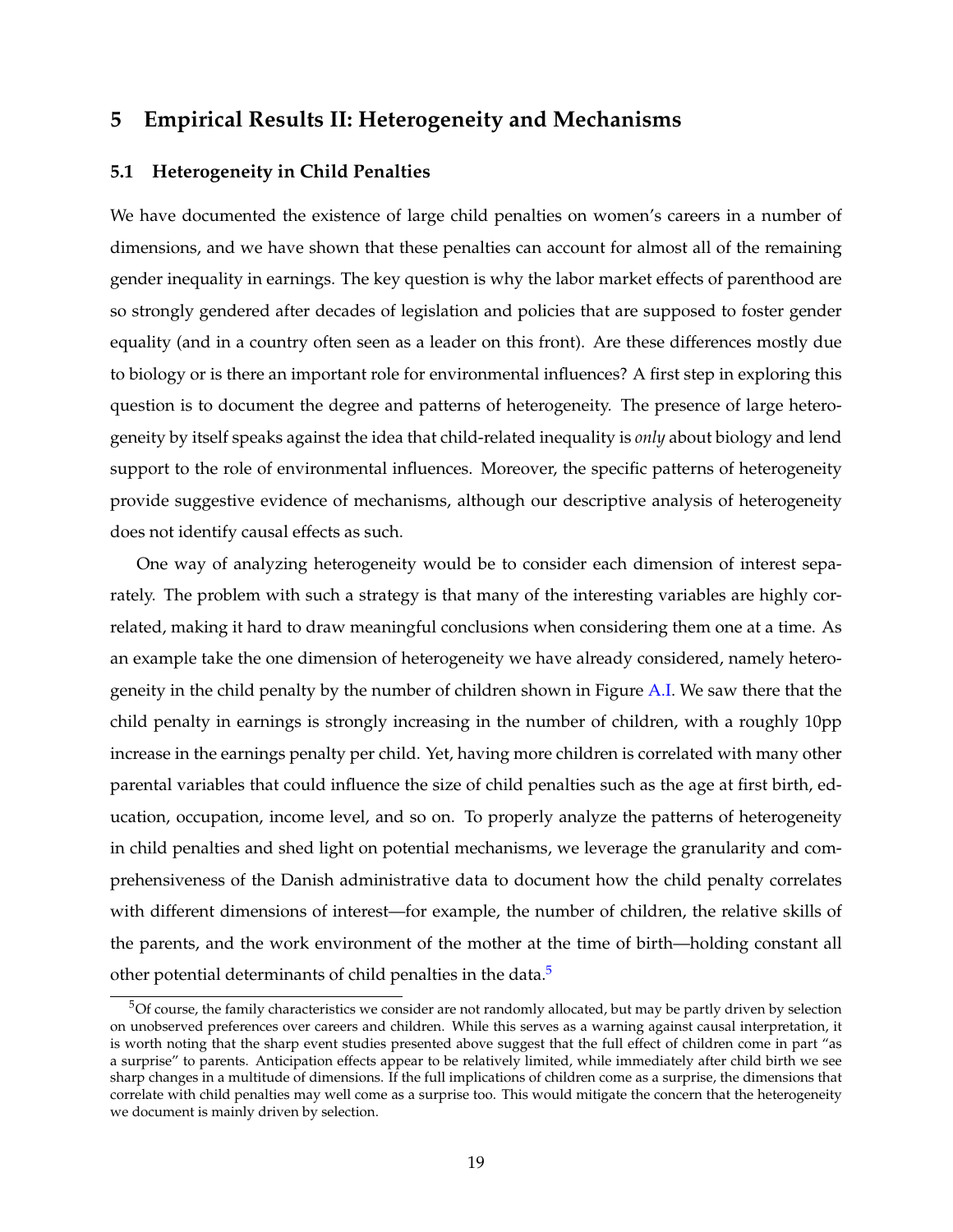The analysis is executed by regressing family-level penalties  $\Delta p_i$  defined in equation [\(3\)](#page-9-0) on a rich set of non-parametric controls as specified in equation [\(4\)](#page-9-1). Although conceptually similar to the aggregate-level penalties estimated in the previous section, the family-level penalties differ slightly in their definition. Instead of computing the penalty by comparing post-birth outcomes to the outcome at event time -1, the family-level penalties compare post-birth outcomes to the average outcome between event time -5 and -1. This minimizes the noise in family-level penalties introduced by potential mean-reversion in labor market outcomes at the individual level. Note also that if the mother or the father have zero earnings in all of the five years prior to child birth, then the family-level penalty cannot be computed. Finally, our measure of the family-level penalty is unbounded, which may create problems with extreme outliers. We address this concern in two ways. First, in our baseline specification we simply exclude penalties over 400% and under -400%. Second, we also consider results from robust regressions using a Huber M-estimator, which imposes weights on observations so as to reduce the influence of outliers.<sup>[6](#page-20-0)</sup>

The full set of results on heterogeneity in earnings penalties, hours penalties, and wage rate penalties are presented in appendix tables [A.I](#page-42-0)[-A.III,](#page-44-0) while a subset of these results are presented in Figure [6.](#page-34-0) The four panels in the figure display coefficient estimates from the specification in column (2) of the appendix tables, which corresponds to the specification shown in equation [\(4\)](#page-9-1).

In panel A of Figure [6,](#page-34-0) we plot the coefficient estimates of the effect on child penalties of the total number of children that the woman has. The reference is having one child only. Consistent with the evidence in Figure [A.I,](#page-29-0) earnings penalties increase steadily with the number of children and in fact the size of the effect is roughly unaffected (slightly smaller) by the rich set of covariates. Interestingly, the earnings effect is driven by both hours penalties and wage rate penalties, and in roughly equal proportions. These results confirm that larger families go hand-in-hand with lower career trajectories for women relative to men.

In panel B, we investigate how child penalties correlate with the relative wage rates that the mother and father had prior to child birth. Specifically, we compute for each family the average wage rate of the woman and the man  $w_i^w, w_i^m$  between event years -5 and -1, and rank families by deciles of the distribution of relative wage rates  $w_i^w/w_i^{m}$ .<sup>[7](#page-20-1)</sup> Because we are including a rich set of controls for relative years of education, profession, and experience, the relative wage rate is meant

<span id="page-20-0"></span> $^6$ Quantile regressions would have been a natural alternative, but they proved too computationally demanding with so many indicator variables and such a large sample.

<span id="page-20-1"></span> $^{7}$ By averaging individual wage rates over five years, we mitigate the potential concern about short-term mean reversion in wage rates at the individual level.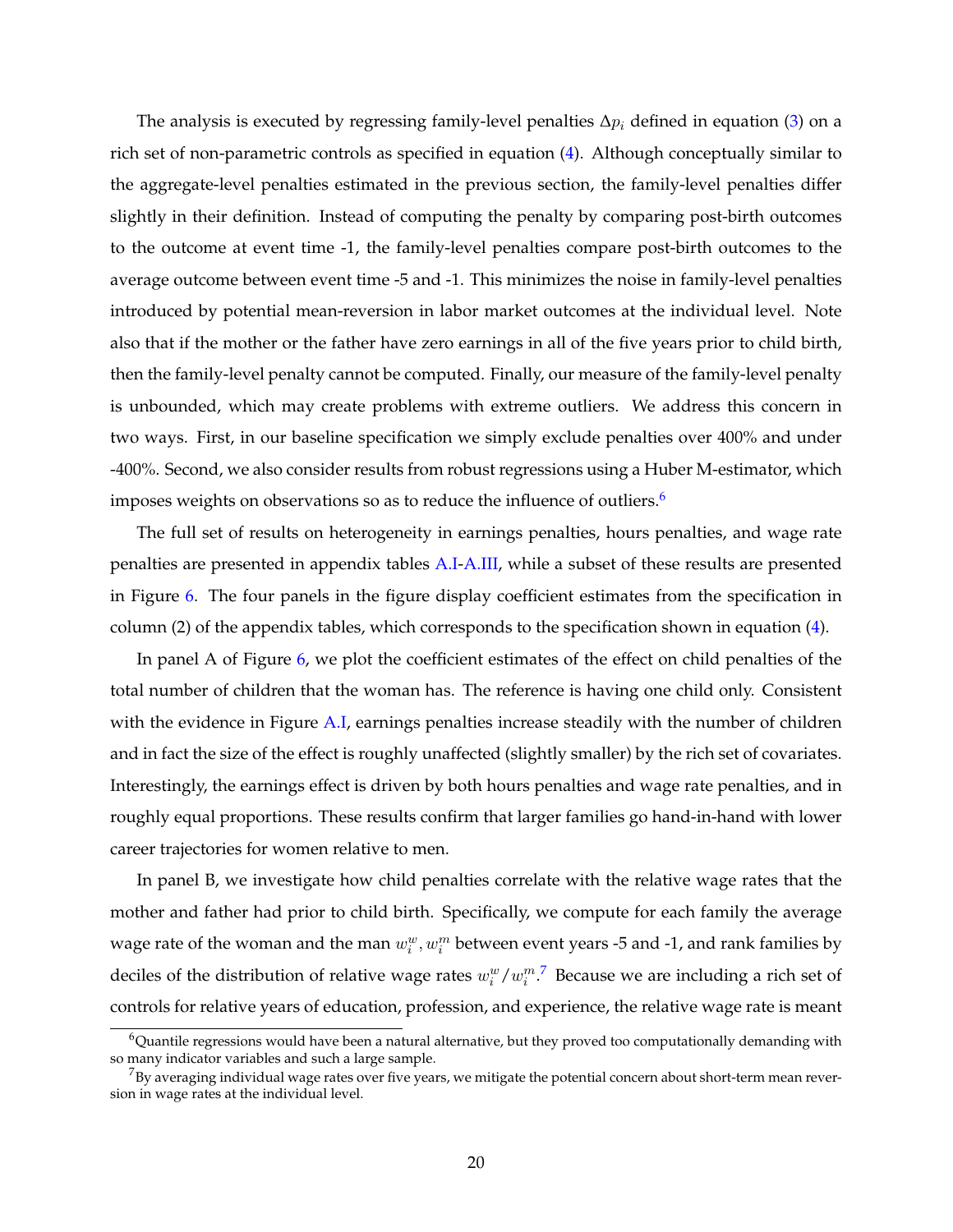to capture relative earnings abilities within the family. The reference category in the regression is the first decile of the relative wage rate distribution, i.e. families in which the earnings ability of the woman relative to the man is the smallest. The results show that the earnings penalty is strongly *increasing* in the earnings ability of the mother relative to the father. The 30% of women who are "primary earners" (according to their wage rate) prior to giving birth face an earnings penalty up to 10pp larger than women who are secondary earners. The larger earnings penalties on highskill women are driven by much larger wage rate penalties, while there is an offsetting effect from smaller hours penalties. The appendix tables [A.I](#page-42-0)[-A.III](#page-44-0) show that these qualitative results are very robust to different sample definitions and specifications.<sup>[8](#page-21-0)</sup>

These descriptive findings show that women at the top of the distribution face the hardest trade-offs between career and family, broadly consistent with evidence from the US by [Wilde](#page-28-4) *et al.* [\(2010\)](#page-28-4) and [Bertrand](#page-27-1) *et al.* [\(2010\)](#page-27-1). The fact that the *hours* penalty is declining in the relative skill of the woman is consistent with the presence of a comparative advantage channel, but this effect is swamped by other factors that create larger wage rate and earnings penalties. The evidence in section [4.2](#page-14-0) on the effect of motherhood on occupational rank, sector, and firm provides insight into how high-skill women who face increased demands at home may reduce the intensity of their careers in a way that creates large earnings penalties.

Panel C shows that child penalties correlate strongly with the work environment of the woman at the time of having her first child (at event time -1). Working in the public sector is associated with a 10pp smaller penalty in earnings, driven mostly by a lower penalty in total hours. Furthermore, working in a relatively family-friendly firm—proxied as above by the fraction of women with young children in the firm—is also associated with substantially smaller earnings and hours penalties. Note here that selection on unobservables is most likely to go against the effects we find. In particular, women with relatively strong preferences for family over career (those who would face larger child penalties other things equal) are more likely to select into family-friendly work environments ex ante, which by itself would increase observed child penalties in such environments.

Finally, panel D shows the evolution of the child penalty in earnings across birth cohorts, relative to the 1985 birth cohort and controlling for our rich set of covariates. While the conditional earnings penalty is overall declining with birth cohort, it also exhibits significant cyclicality. The

<span id="page-21-0"></span> ${}^{8}$ In tables [A.I](#page-42-0)[-A.III,](#page-44-0) we also investigate how child penalties correlate with relative years of education (pre-birth) within the family. Conditional on all the other controls, relative years education within the family have only a modest and marginally significant effect on child penalties.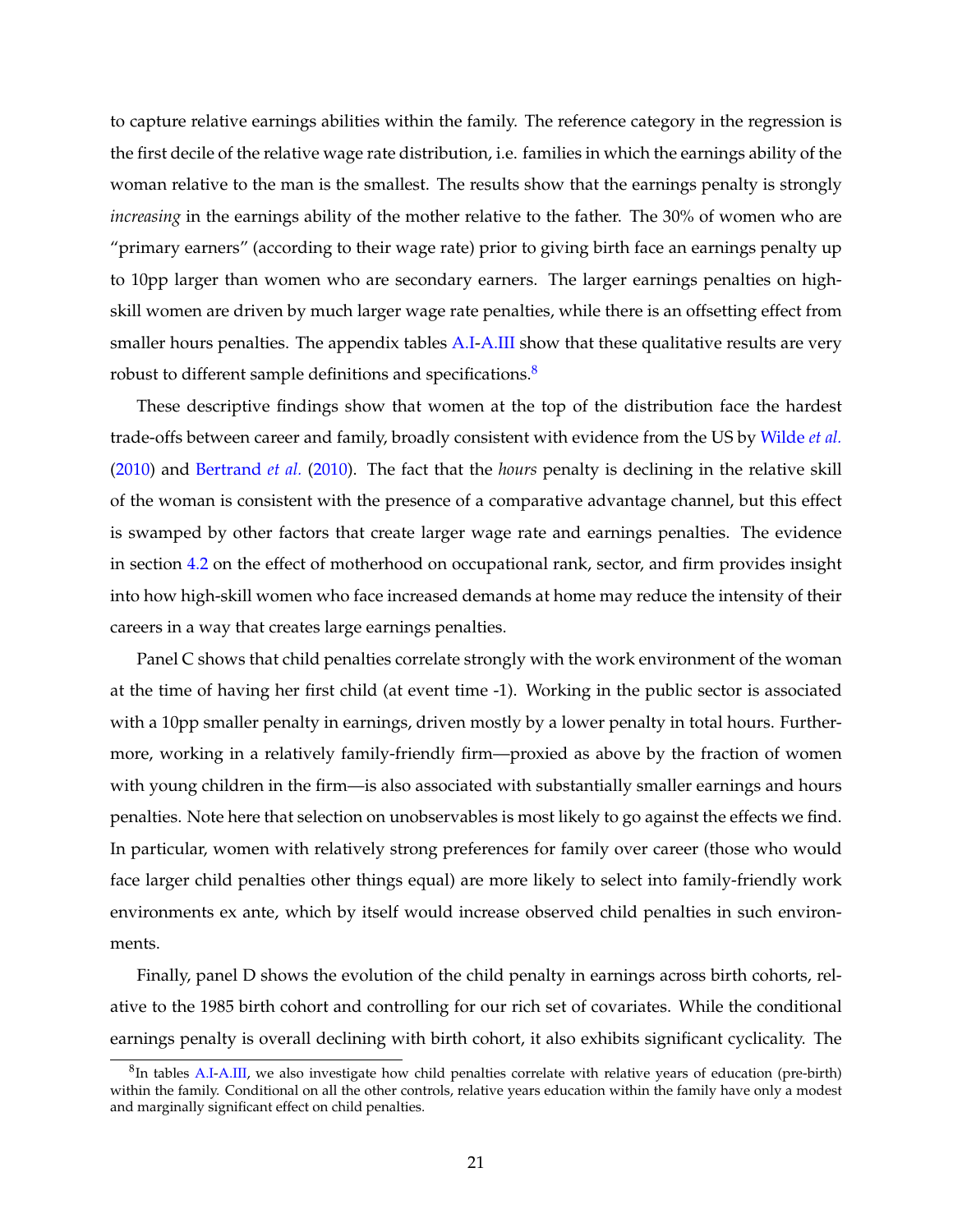recession years following the 1987 financial crisis were associated with larger child penalties than during boom periods. This evidence of cyclicality is consistent with the raw evidence on cohortspecific penalties presented in Figure [A.IV.](#page-32-0)

#### **5.2 Intergenerational Transmission of Child Penalties**

The size and persistence of female child penalties, along with their heterogeneity across skill, are difficult to reconcile with comparative advantage alone. This suggests that the effects are partly driven by preferences over what men and women should do when becoming parents. Indeed, we have shown in Figure [2](#page-30-0) that views on the appropriate gender roles in families with children are very conservative in all countries. The vast majority of both men and women hold the view that women should not work full-time as long as there are children living at home. This raises the question of where these gendered preferences are coming from? Are they biologically determined or is there a role for environmenal influences? In this section we present a set of findings that speak in favor of environmentally determined gender preferences.

A recent literature discusses the importance of social norms and gender identity in explaining the different labor market outcomes of men and women, although causal testing of these ideas has proved difficult (see [Bertrand](#page-27-2) [2011\)](#page-27-2). We explore the role of such influences by showing that the female child penalty is strongly related to the work history of her parents, but not to the work history of her partner's parents. Our findings are consistent with the idea that a woman's preferences over family and career are shaped during her childhood. Our analysis is related to [Fernandez](#page-27-4) *et al.* [\(2004\)](#page-27-4), but they consider a transmission mechanism between the woman and the parents of the man (where we find no effect). Our approach also differ in that we consider the intergenerational transmission of child penalties—i.e., labor supply changes of women relative to men around child birth—rather than the intergenerational transmission of labor supply levels. Working with such labor supply changes directly takes care of some of the key omitted variable concerns encountered when working with labor supply levels.

Our analysis leverages the availability of the administrative ATP measure of hours since 1964. Specifically, for each family  $i$  we observe the cumulative sum of all recorded ATP hours between 1964-1979 of the mother's mother  $h_i^{mm}$  and of the mother's father  $h_i^{mf}$  $i^{m_j}$ . To capture the relative labor supply of the maternal grandparents, we rank families in deciles of the distribution of the difference  $h_i^{mf} - h_i^{mm}$ . We do the same for the relative labor supply of the paternal grandparents  $h_i^{ff} - h_i^{fm}$  $\frac{j}{i}$ .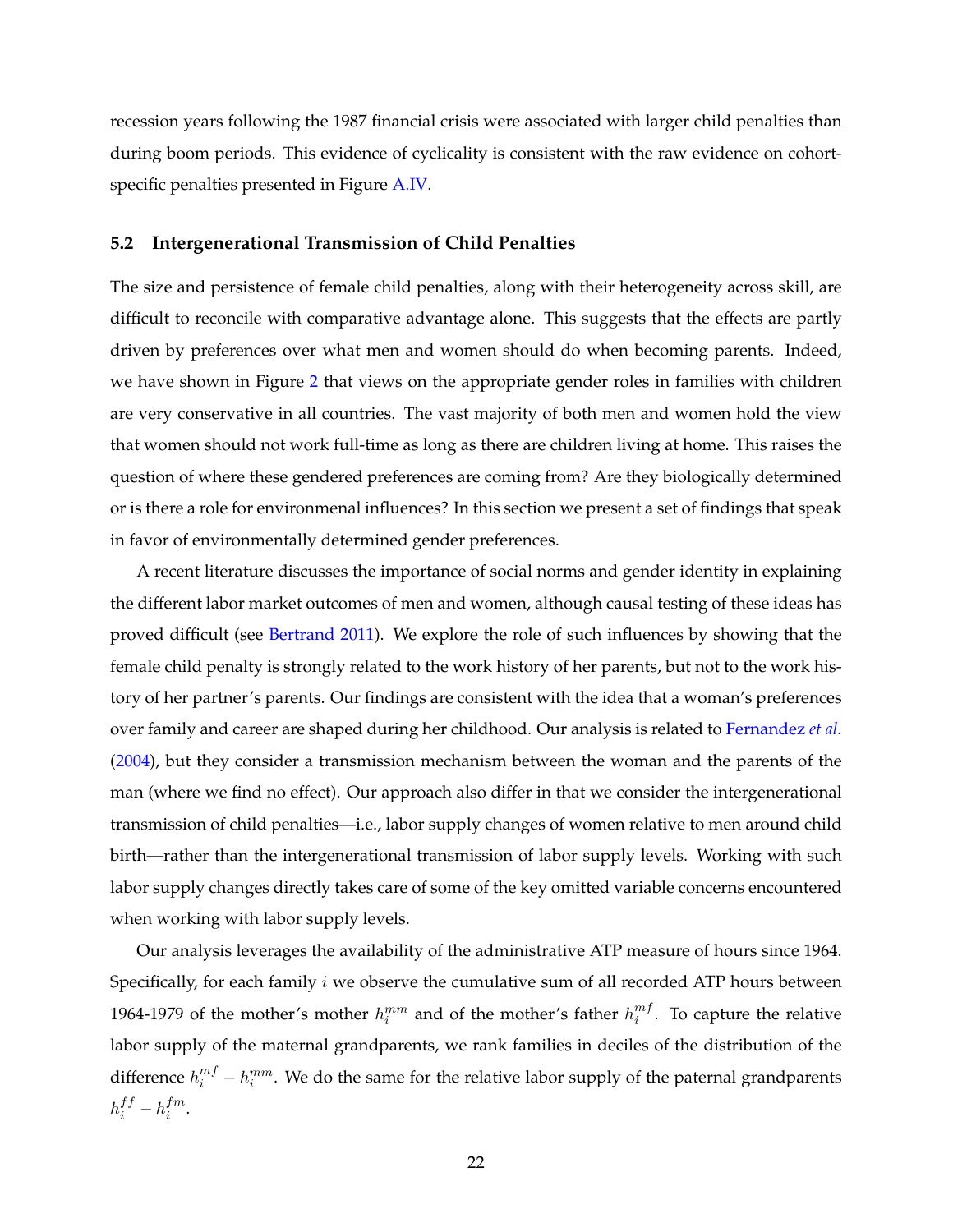Panel A and B of Figure [7](#page-35-0) start by plotting the average family-level child penalties in earnings and hours by deciles of the relative labor supply of the maternal grandparent's (relative to first decile). They reveal a very strong and significant correlation between the child penalty in earnings and hours on the mother and the relative labor supply of the maternal grandparents. In families in the top decile of the relative labor supply of maternal grandparents, i.e. where the grandmother worked very little compared to the grandfather, the mother pays an earnings penalty that is 10pp larger and an hours penalty that is 7pp larger than in families from the bottom decile.

There are two potential concerns in the interpretation of these (unconditional) intergenerational correlations. First, rather than reflecting a transmission of gendered preferences, they could be driven by other transmissible characteristics of the maternal grandparents that correlate with child penalties in every generation. The prime candidates are education and income/wealth levels. Second, while our cumulative measure of hours for grandparents between 1964-1979 has the advantage of minimizing noise compared to snapshots of cross-sectional data, part of the variation in this measure might be driven by grandparents in different cohorts being observed at different points in the lifecycle.

To investigate the robustness of our findings to these potential concerns, we adopt a methodology similar to section [5.1](#page-19-2) by exploring the effect of the relative labor supply of grandparents, conditional on a rich set of socio-demographic controls for the maternal grandparents. We include in the regression a complete set of dummies for the birth cohort of the grandmother and the grandfather, which will control for observing grandparents at different points in the lifecycle. We also include detailed controls for the education of both the grandfather and the grandmother, with twenty-two dummies for each grandparent that capture education level and field. We finally control for the wealth level of the grandparents. We use the average net wealth of the grandfather over the years 1980-90 and control for deciles of the within-generation wealth rank of the grand-father.<sup>[9](#page-23-0)</sup> The results, displayed in panels C and D of Figure [7,](#page-35-0) confirm that these intergenerational correlations are very robust to controlling for the characteristics of grandparents.

Interestingly, when we replicate the same exercice using paternal grandparents in appendix Figure [A.V,](#page-33-0) we find no significant relationship between grandparents' work history and female child penalties. This differential pattern is interesting for two reasons. First, it is consistent with child penalties being driven by female gender identity formed during her childhood, as opposed

<span id="page-23-0"></span> $9$ This comprehensive wealth information on the universe of Danish taxpayers was collected for the purpose of the wealth tax.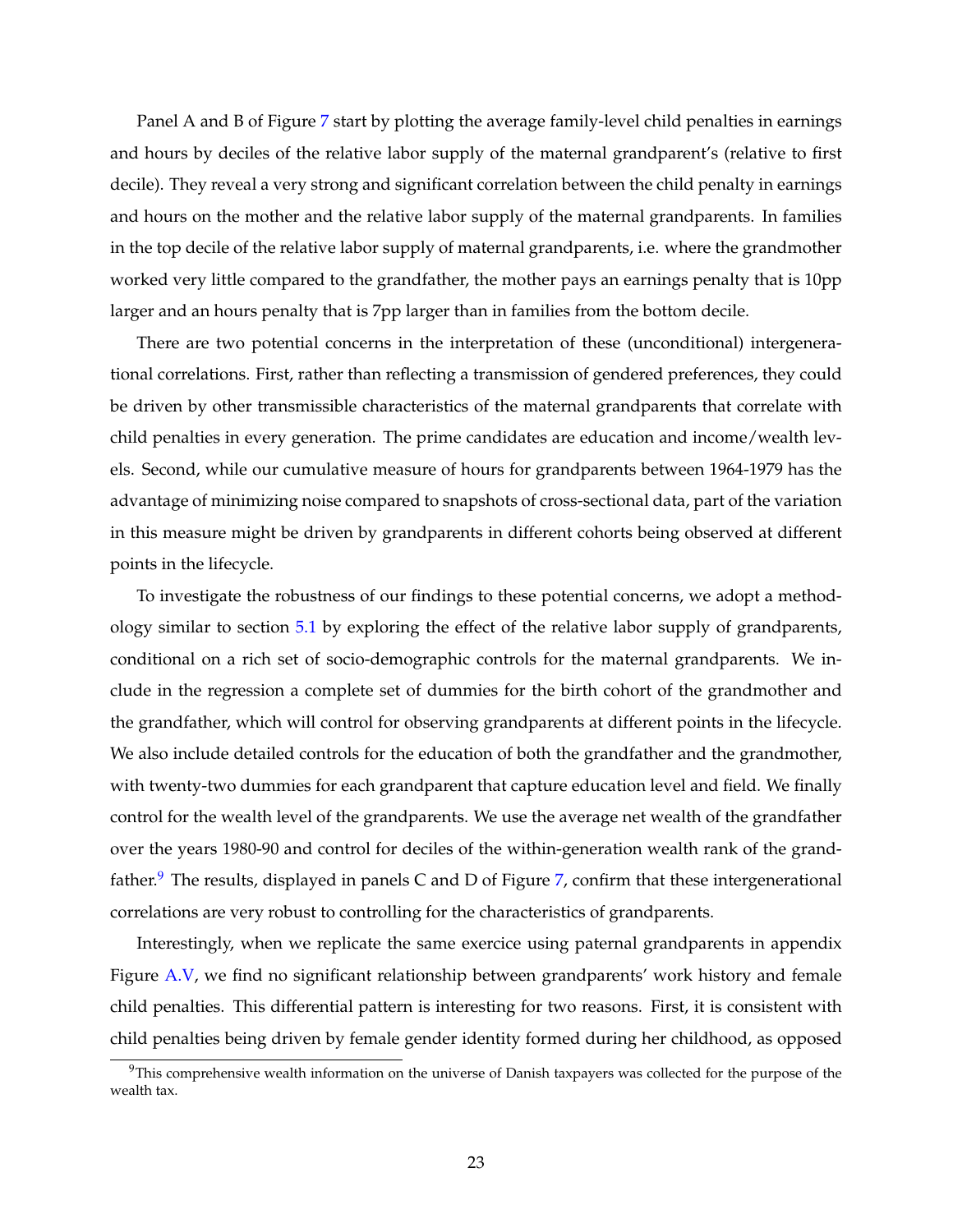to child penalties being driven by male gender identity formed during his childhood. This makes sense when considering the event study evidence presented above. The effects in those event studies are entirely driven by sharp changes in the behavior of women, with men being essentially unaffected by parenthood, and so it makes sense that the underlying reason for such behaviors should be sought in the woman's childhood environment, not the man's. Second, the differential pattern of intergenerational correlations between maternal and paternal grandparents rules out the treat from omitted variables that are present in both sets of grandparents, i.e. family background variables (not captured by the detailed education and wealth controls) that both parents have and which affect child penalties.

Overall, these findings are pointing to an influence of nurture in the formation of gender attitudes regarding children and career. They suggest the existence of heterogeneous preferences or norms across families regarding gender roles in the labor market and in the home, preferences that are transmitted in the family across generations, and differentially between daughters and sons. Such intergenerational transmission mechanisms may play an important role in the persistence of child penalties on women over time.

#### **5.3 Parental Leave Policy: Part of the Solution or Part of the Problem?**

As described in section [2.1](#page-4-1) Denmark has been at the forefront of implementing family policies that offer job-protected and paid maternity and parental leave. An important question is whether such policies are helpful for reducing gender inequality or if they are counterproductive. While an evaluation of the long-run effect of such policies on gender inequality is outside the scope of this paper, in this section we provide evidence that the take-up of gender-neutral family leave policies is extremely unequal across gender. Our findings here are consistent with the evidence above that preferences over family vs career are strongly gendered, and this raises potential concerns with respect to the effect of family leave policies on the gender gap.

To study this question we consider a 2002 reform, which extended parental leave from 26 weeks to 52 weeks. Apart from the introduction of 4 weeks of pregnancy leave, the rest of the expansion took the form of parental leave that could be freely allocated between the two parents. Hence the reform did not directly change the relative prices of leave taken for women relative to men. However, if preferences over family vs career are strongly gendered as we have shown above, then a gender-neutral provision of parental leave may effectively subsidize leave taken by woman and this could potentially excaserbate gender inequality.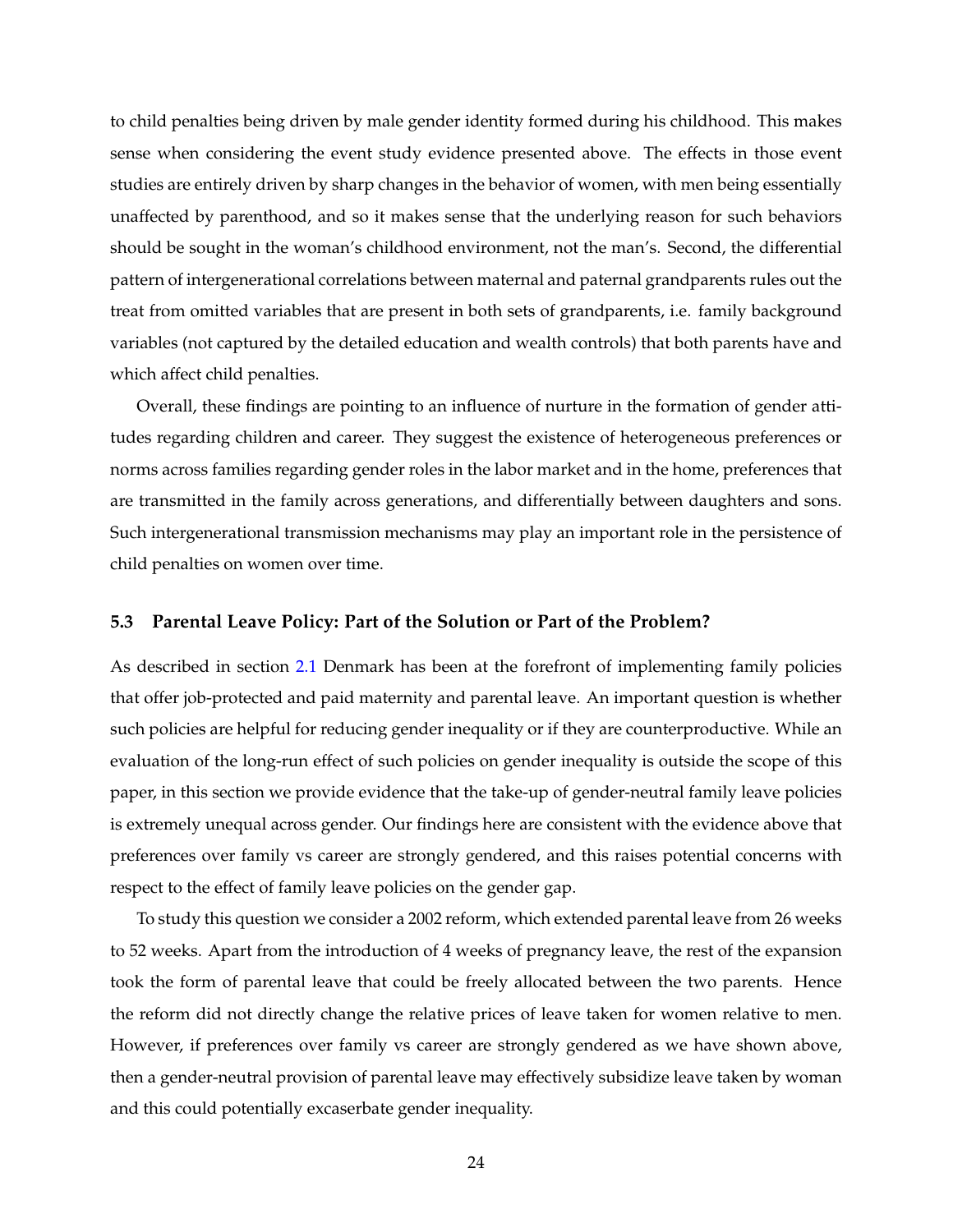Our findings are presented in Figure [8.](#page-36-0) Panel A shows the amount of parental leave taken by men and women around the 2002 reform, relative to 2001. We see a very sharp increase in parental leave by women of about 15 weeks on average and only a tiny increase in parental leave by men. The difference-in-differences estimate of the effect on parental leave for women relative to men is 14.4 weeks.

Panel B considers heterogeneity in treatment effects by skill. This panel plots the difference in parental leave between men and women (still relative to 2001) by relative skill within the family prior to child birth. Specifically, we split the sample into two groups depending on whether the woman has a lower wage rate than her partner prior to giving birth (in which case we label her the "secondary earner") or a higher wage rate than her partner prior to giving birth (in which case we label her the "primary earner"). Two key findings emerge from the figure. First, the increase in parental leave by women relative to men is smaller when she is the primary earner prior to birth, consistent with a comparative advantage channel being in operation. Second, while the differential treatment effect across relative skill levels is clear and statistically significant, it is economically very small. Even in families where the woman is the higher-skill person, she takes an extra 12.7 weeks of parental leave compared to the man when it is offered to both of them. Note that the additional leave comes on top of the 26 weeks already offered prior to the reform, and so the effects are not easily explained by comparative advantage in infant care. In other words, the effect of comparative advantage in the market place is there, but it is swamped by other factors that make women the prime caregivers to children.

While these findings do not identify the long-run effect of family policies on gender inequality (or welfare), they do raise some questions regarding the desirability of gender-neutral family leave policies in a world where preferences are extremely gendered (possibly because of environmental preferences as analyzed above). Future work will investigate further the link between these policy effects and the long-run child penalties and gender gaps analyzed above.

## <span id="page-25-0"></span>**6 Conclusion**

Despite considerable gender convergence over time, substantial gender inequality persists in all countries. Using full-population administrative data from Denmark and a quasi-experimental event study approach, we show that most of the remaining gender inequality can be attributed to the dynamic effects of childrearing. We have presented three main sets of results.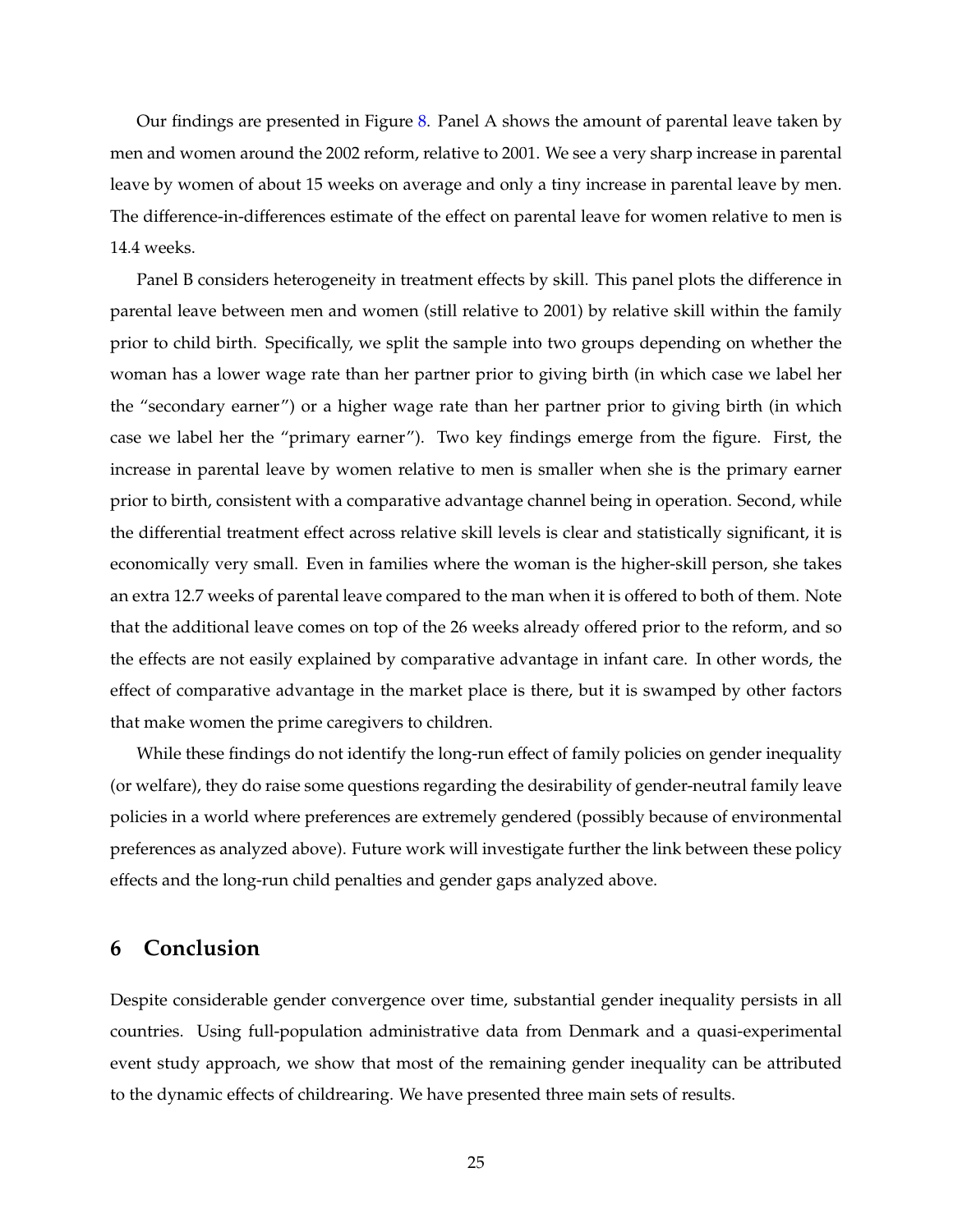First, we have identified large child penalties on the careers of women relative to men in a broad range of dimensions. The female child penalty in earnings is around 20% even 20 years after the birth of the first child. Underlying this effect, we find sharp effects of children on labor force participation, hours of work, wage rates, occupation, sector, and firm choices. Together, these findings provide a quite complete picture of the behavioral margins that adjust in response to parenthood and how strongly gendered these margins are.

Second, by estimating child penalties in earnings in each year after birth and for each birth cohort, we have decomposed gender inequality into what can be attributed to children and and what is driven by other factors (such as human capital or discrimination). We have shown that the fraction of total gender inequality that can be explained by children has increased dramatically over time, from 30% in 1980 to 80% in 2011. In other words, to a first approximation, the remaining gender inequality is all about children. This has important implications for future work on gender inequality, which should focus on understanding what drives gender outcomes in relation to parenthood.

Third, we have provided evidence in favor of environmental influences in the formation of gendered preferences over family vs career. In particular, we have shown that the female child penalty is strongly related to the work history of her parents: for example, women who grow up in traditional families with a male breadwinner and a female homemaker end up paying much larger career penalties when they become mothers themselves. At the same time, the female child penalty is unrelated to the work history of her partner's parents. Overall, these findings are consistent with the notion that child penalties are influenced by female gender identity formed during her childhood, as opposed to child penalties being driven by male gender identity formed during his childhood. We have argued that the differential pattern between maternal and paternal grandparents is consistent with the fact that the career effects of children are entirely driven by sharp changes in the behavior of women, not men, and so it is natural that the underlying reason for such behaviors should be sought in women's childhood environment.

While these patterns of intergenerational transmission of child penalties are suggestive of environmental influences on the strongly gendered preferences over family vs career, conclusive causal testing is obviously challenging due to the fact that family background is not randomly allocated. Future work should continue to study the underlying mechanisms as this will ultimately determine the welfare and policy implications of the patterns we have uncovered here.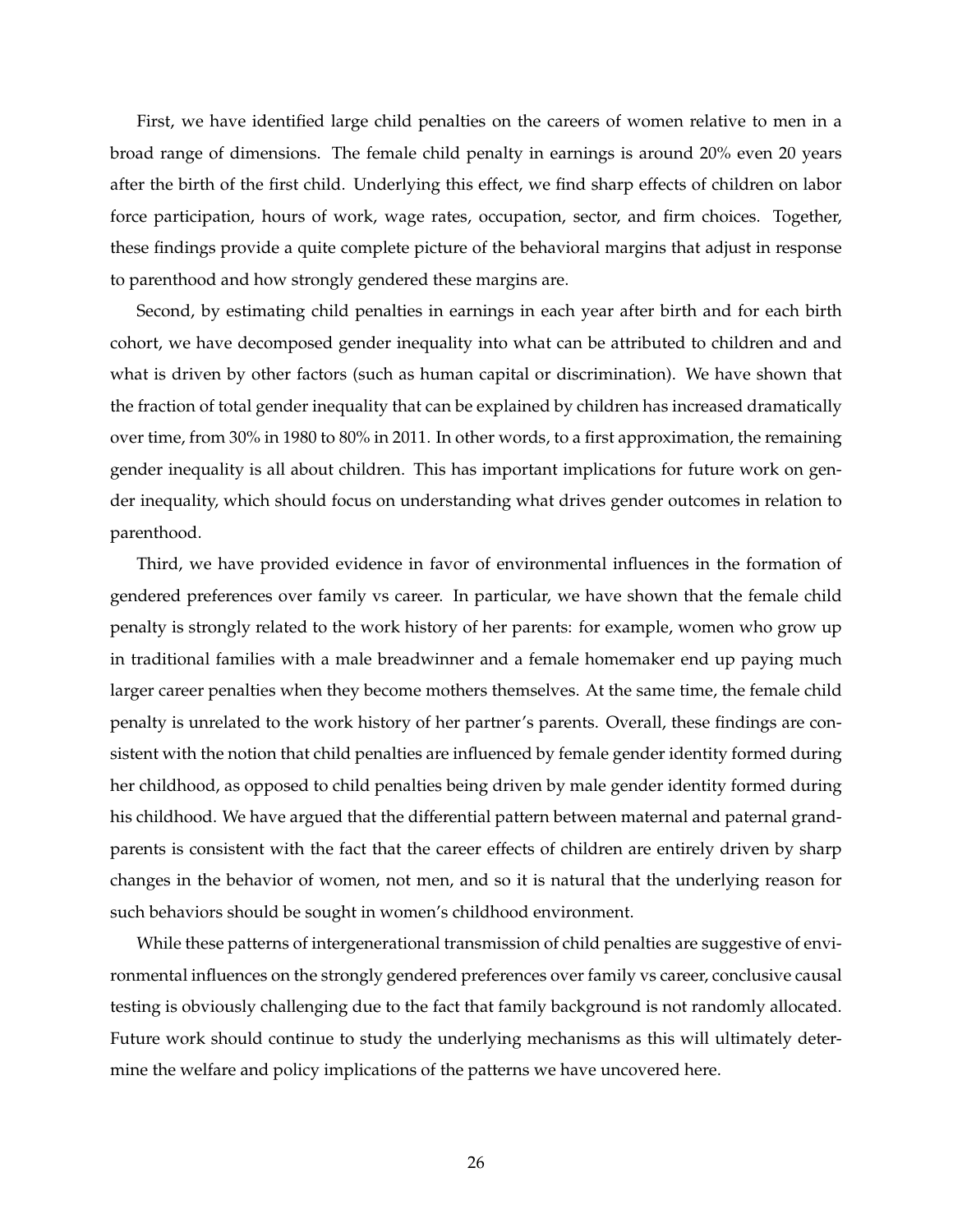#### **References**

- <span id="page-27-5"></span>ADDA, JEROME, DUSTMANN, CHRISTIAN, & STEVENS, KATRIEN. 2011. *The Career Costs of Children*. Working Paper, November 2011.
- <span id="page-27-10"></span>AGUERO, JORGE M., & MARKS, MINDY S. 2008. Motherhood and Female Labor Force Participation: Evidence from Infertility Shocks. *American Economic Review, Papers and Proceedings*, **98**, 500–504.
- <span id="page-27-0"></span>ALTONJI, JOSEPH G., & BLANK, REBECCA M. 1999. Race and Gender in the Labor Market. *Chap. 48, pages 3143–3259 of:* ASHENFELTER, O., & CARD, D. (eds), *Handbook of Labor Economics, vol.3*. North Holland: Elsevier Science Publishers.
- <span id="page-27-6"></span>ANGELOV, NIKOLAY, JOHANSSON, PER, & LINDAHL, ERICA. 2014. *Parenthood and the Gender Gap in Pay*. Working Paper, Institute for Evaluation of Labour Market and Education Policy, Uppsala.
- <span id="page-27-9"></span>ANGRIST, JOSHUA D., & EVANS, WILLIAM N. 1998. Children and Their Parents' Labor Supply: Evidence from Exogenous Variation in Family Size. *American Economic Review*, **88**, 450–477.
- <span id="page-27-2"></span>BERTRAND, MARIANNE. 2011. New Perspectives on Gender. *Chap. 17, pages 1543–1590 of:* ASHEN-FELTER, O., & CARD, D. (eds), *Handbook of Labor Economics, vol.4b*. North Holland: Elsevier Science Publishers.
- <span id="page-27-1"></span>BERTRAND, MARIANNE, GOLDIN, CLAUDIA, & KATZ, LAWRENCE F. 2010. Dynamics of the Gender Gap for Young Professionals in the Financial and Corporate Sectors. *American Economic Journal: Applied Economics*, **2**, 228–255.
- <span id="page-27-3"></span>BERTRAND, MARIANNE, KAMENICA, EMIR, & PAN, JESSICA. 2013. *Gender Identity and Relative Income Within Households*. Working Paper, October 2013.
- <span id="page-27-8"></span>BRONARS, STEPHEN G., & GROGGER, JEFF. 1994. The Economic Consequences of Unwed Motherhood: Using Twin Births as a Natural Experiment. *American Economic Review*, **84**, 1141–1156.
- <span id="page-27-7"></span>BROWNING, MARTIN. 1992. Children and Household Economic Behavior. *Journal of Economic Literature*, **30**, 1434–1475.
- <span id="page-27-4"></span>FERNANDEZ, RAQUEL, FOGLI, ALESSANDRA, & OLIVETTI, CLAUDIA. 2004. Mothers and Sons: Preference Formation and Female Labor Force Dynamics. *Quarterly Journal of Economics*, **119**, 1249–1299.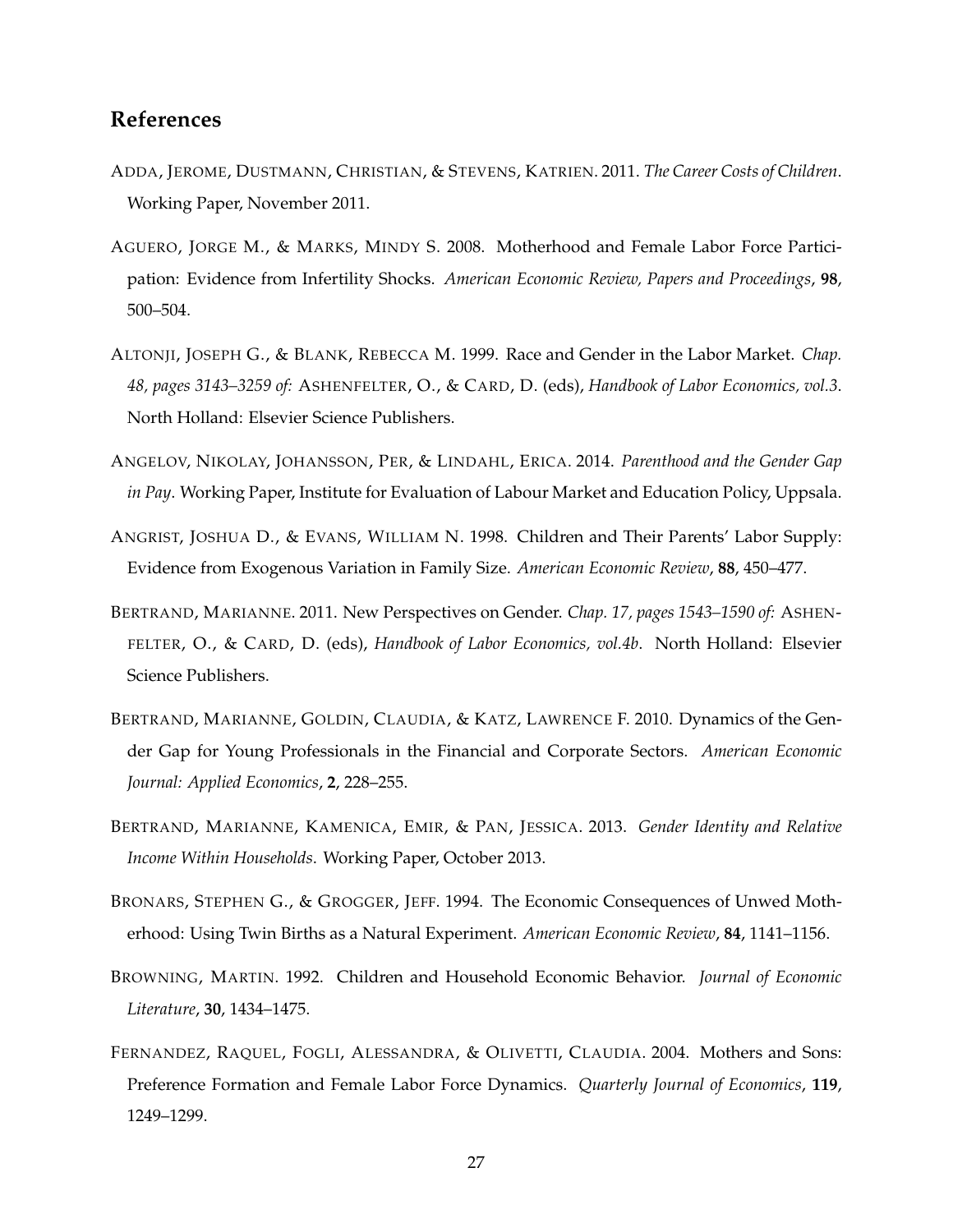- <span id="page-28-1"></span>GOLDIN, CLAUDIA. 2014. A Grand Gender Convergence: Its Last Chapter. *American Economic Review*, **104**, 1091–1119.
- <span id="page-28-3"></span>GOLDIN, CLAUDIA, & KATZ, LAWRENCE F. 2008. *The Race Between Education and Technology*. Harvard University Press.
- <span id="page-28-2"></span>GOLDIN, CLAUDIA, KATZ, LAWRENCE F., & KUZIEMKO, ILYANA. 2006. The Homecoming of American College Women: The Reversal of the College Gender Gap. *Journal of Economic Perspectives*, **20**, 133–156.
- <span id="page-28-8"></span>HOTZ, V. JOSEPH, MCELROY, SUSAN WILLIAMS, & SANDERS, SETH G. 2005. Teenage Childbearing and Its Life Cycle Consequences: Exploiting a Natural Experiment. *Journal of Human Resources*, **40**, 683–715.
- <span id="page-28-9"></span>KLEVEN, HENRIK. 2014. How Can Scandinavians Tax So Much? *Journal of Economic Perspectives*, **28**, 77–98.
- <span id="page-28-6"></span>LUNDBERG, SHELLY, & ROSE, ELAINA. 2000. Parenthood and the Earnings of Married Men and Women. *Labour Economics*, **7**, 689–710.
- <span id="page-28-0"></span>NIELSEN, HELENA SKYT, SIMONSEN, MARIANNE, & VERNER, METTE. 2004. Does the Gap in Family-Friendly Policies Drive the Family Gap? *Scandinavian Journal of Economics*, **106**, 721–744.

<span id="page-28-7"></span>PAULL, GILLIAN. 2008. Children and Women's Hours of Work. *Economic Journal*, **118**, F8–F27.

- <span id="page-28-10"></span>SIMS, CHRISTOPHER A. 1972. Money, Income, and Causality. *American Economic Review*, **62**, 540– 552.
- <span id="page-28-5"></span>WALDFOGEL, JANE. 1998. Understanding the Family Gap in Pay for Women with Children. *Journal of Economic Perspectives*, **12**, 137–156.
- <span id="page-28-4"></span>WILDE, ELIZABETH TY, BATCHELDER, LILY, & ELLWOOD, DAVID T. 2010. *The Mommy Track Divides: The Impact of Childbearing on Wages of Women of Differing Skill Levels*. NBER Working Paper No. 16582, December 2010.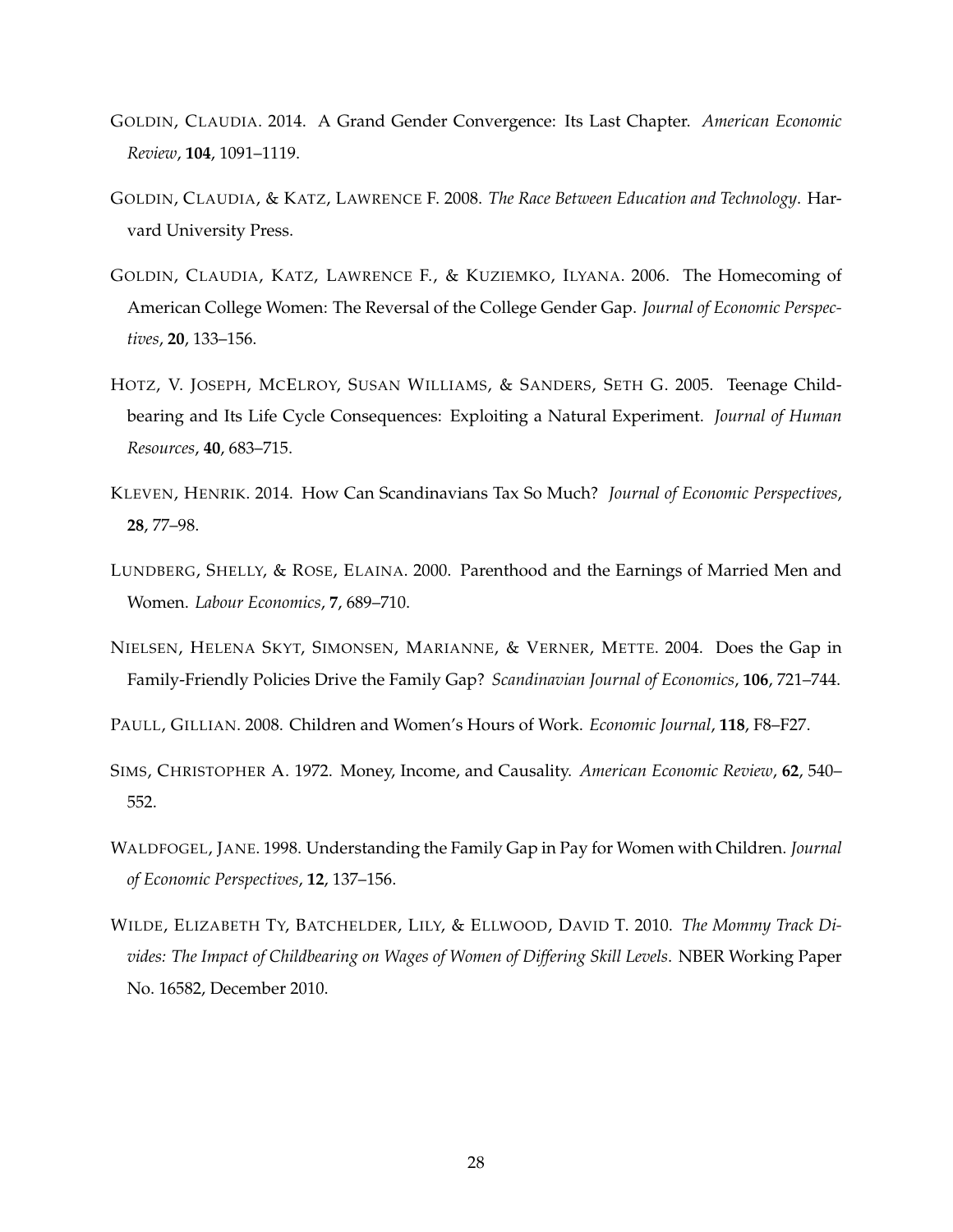<span id="page-29-0"></span>Figure 1: Gender Gaps Across Countries 1980-2011

 $\circ$ 5 $\begin{picture}(180,10) \put(0,0){\line(1,0){15}} \put(10,0){\line(1,0){15}} \put(10,0){\line(1,0){15}} \put(10,0){\line(1,0){15}} \put(10,0){\line(1,0){15}} \put(10,0){\line(1,0){15}} \put(10,0){\line(1,0){15}} \put(10,0){\line(1,0){15}} \put(10,0){\line(1,0){15}} \put(10,0){\line(1,0){15}} \put(10,0){\line(1,0){15}} \put(10,0){\line($ 1980 1984 1988 1992 1996 2000 2004 2008 2012 **Year** *Property* US —<del>● UK —● Denmark —● Sweden</del> |

**A: Convergence of the Gender Pay Gap Across Countries** Median Earnings for Full-Time Workers

**B: Evolution of Gender Gaps in Denmark** Means for All Workers

 $\circ$  <sup>10</sup> <sup>20</sup> <sup>30</sup> <sup>40</sup> <sup>50</sup> Gender Gap (%) 1980 1984 1988 1992 1996 2000 2004 2008 2012 **Year** and the contract of the contract of the contract of the contract of the contract of the contract of the contract of the contract of the contract of the contract of the contract of the contract of the contract of the Earnings-**•** Wage Rate • Participation • Hours Worked

Notes: The time series in Panel A are drawn from OECD.org, except for Denmark where we use our own calculation of median earnings for full-time workers aged 16-64 (as defined by the ATP hours measure described in section [2.2\)](#page-6-0). Our calculation for Denmark uses the same underlying data as the official OECD series, but is more consistent with the sample definitions used for the other countries. In Panel B the gaps in earnings and participation are calculated among the entire population aged 16-64 regardless of employment status, while the gaps in hours worked and the wage rate is calculated conditional on participation (ATP hours  $> 0$ ).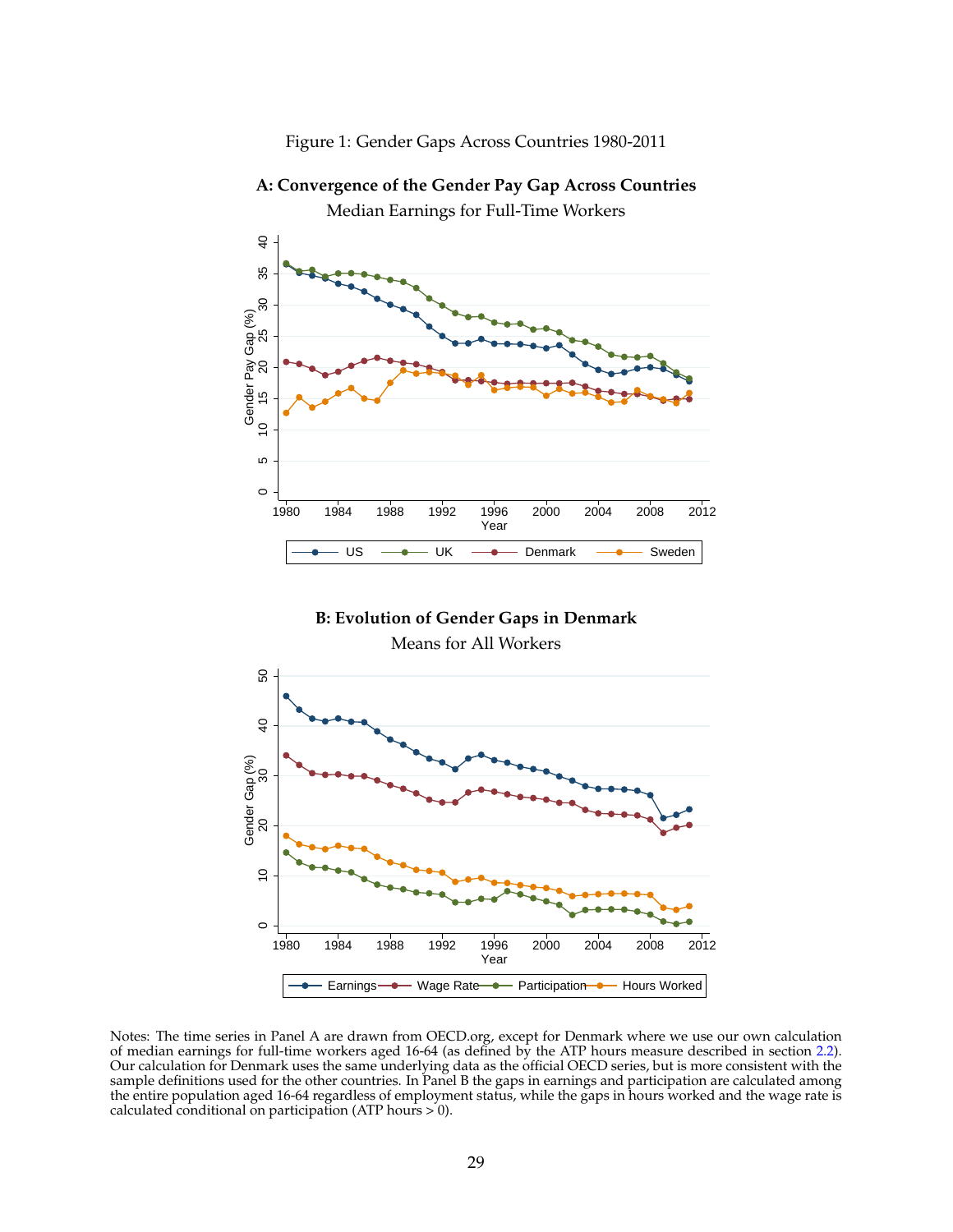#### <span id="page-30-0"></span>Figure 2: Gender Norms Across Countries

*part-time or not at all when they are married but with no children? part-time or not at all when there is a child under school age?*



#### A: Women Without Children **B: Women With Children Under School Age**

*Do you think that women should work outside the home full-time, Do you think that women should work outside the home full-time,*



*part-time or not at all when the youngest child is still in school? part-time or not at all when the child has left the home?*

# $\circ$ E

#### **C: Women With Children In School D: Women With Children Who Have Left Home**

*Do you think that women should work outside the home full-time, Do you think that women should work outside the home full-time,*



Notes: The figure is based on data from the International Social Survey Program (ISSP) in 2002. Each panel shows shares (in percent) choosing each of the 3 listed categories.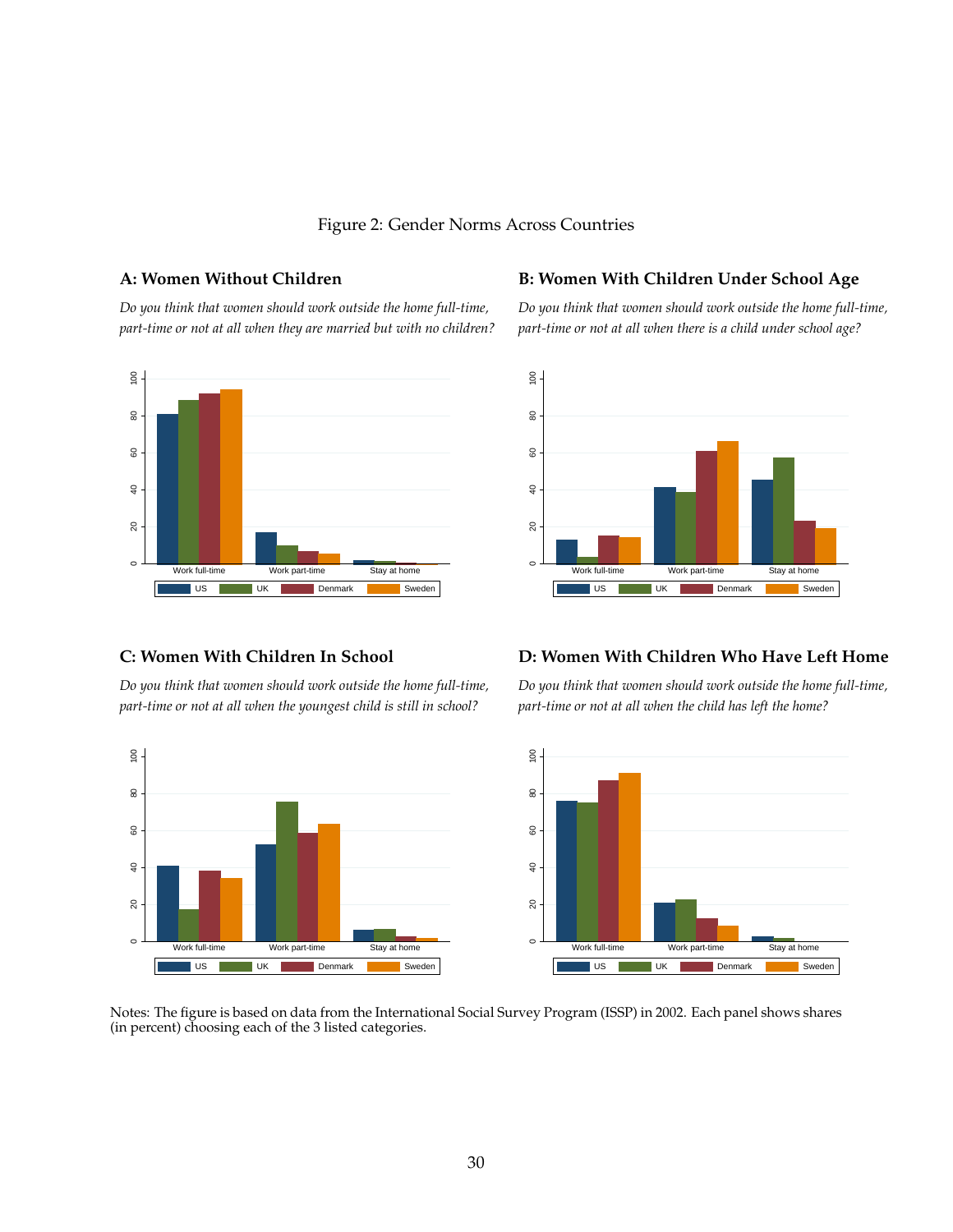

#### <span id="page-31-0"></span>Figure 3: Child Penalties on Women

Notes: The panels show estimated coefficients on the event time dummies in equation [\(1\)](#page-8-0) as a fraction of the predicted outcome when omitting the contribution from the event dummies (i.e.,  $P_t^k = \hat{\alpha}_t^k / E[Y_{ist}^k|t]$  defined in section [3\)](#page-7-0). The coefficients are estimated on a balanced sample of parents, who have their first child between 1985-2001 and who we observe in the data during the entire period between 5 before and 10 years after child birth. The effects on earnings and participation are estimated unconditional on employment status, while the effects on hours worked and the wage rate are estimated conditional on participation (ATP hours > 0). The shaded 95 % confidence intervals are based on robust standard errors.

-5 -4 -3 -2 -1 0 1 2 3 4 5 6 7 8 9 10

Event Time (Years) Event Time (Years)

-5 -4 -3 -2 -1 0 1 2 3 4 5 6 7 8 9 10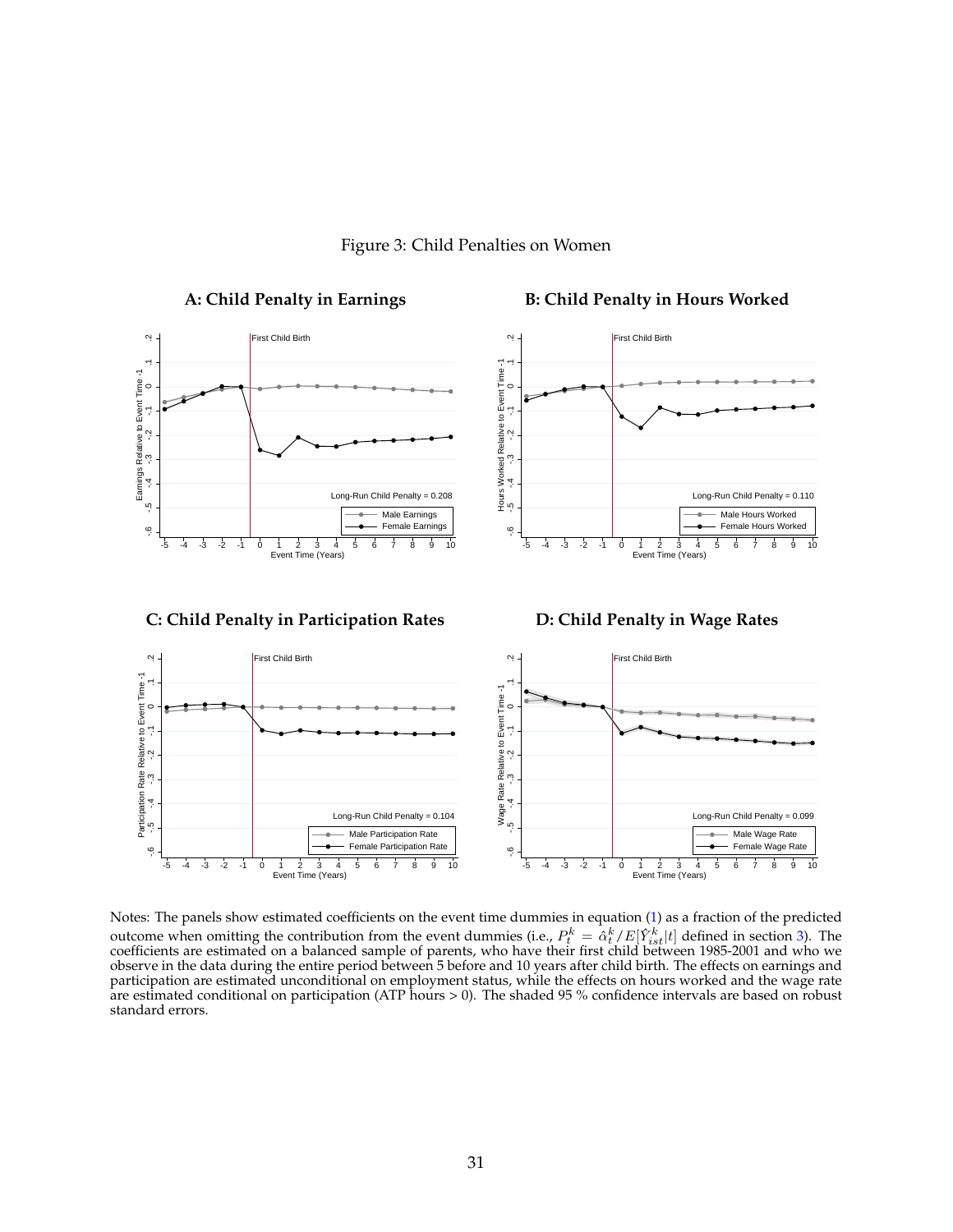<span id="page-32-0"></span>Figure 4: Anatomy of Child Penalties



Notes: The panels show the estimated coefficients on the event time dummies in equation [\(1\)](#page-8-0) as a fraction of the predicted outcome when omitting the contribution from the event dummies (similar to Figure 3). The effect on occupational rank is estimated conditional on not being self-employed or an assisting spouse. The effect on the probability of being employed in the public sector is estimated conditional on having a recorded sector variable. The effect of the family friendliness of the firm (i.e., share of women with young children—defined as children below age 15—in the firm) is estimated conditional on being in a firm with more than 10 employees. Moreover, the share of women with young children in a given woman's firm is calculated excluding the woman's own child (jack-knifed). The long-run child penalty/effect is calculated as the average effect for women relative to men over the period from event time 5 to 10. The long-run effect on the family friendliness of the firm takes into account the differential pre-trend between men and women.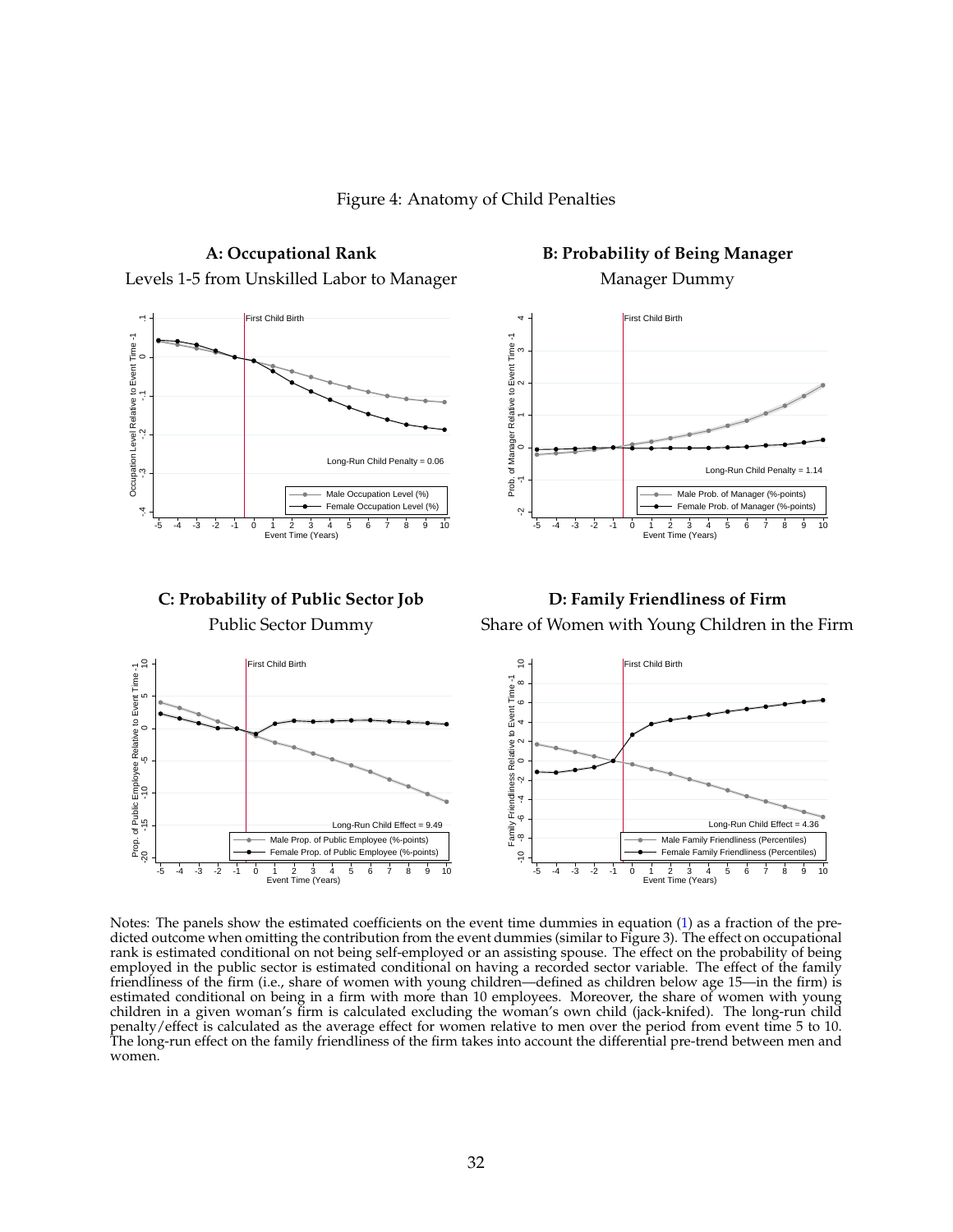<span id="page-33-0"></span>



Notes: The gender gap in earnings is calculated using the entire population aged 16-64 regardless of employment status, and so the total gap (residual + child-related) corresponds to the earnings gap shown in Figure [1B](#page-29-0). The decomposition of the total gap is based on the methodology developed in section [4.3.](#page-16-1) The residual gap is based on female earnings adjusted for effect of children using the estimated child penalties for each calendar and event year, namely earnings  $\hat{Y}_{ist} = Y_{ist}/(1-\Delta P_{st})$  where  $Y_{ist}$  is actual earnings and  $\Delta P_{st} = P_{st}^m - P_{st}^w$  is the child penalty in calendar year s and event time t. The cohort-specific penalties  $\Delta P_{st}$  are estimated based on equation [\(5\)](#page-16-0) on a semi-balanced panel, with linear extrapolation to cover cohorts outside our data period as described in section [4.3.](#page-16-1)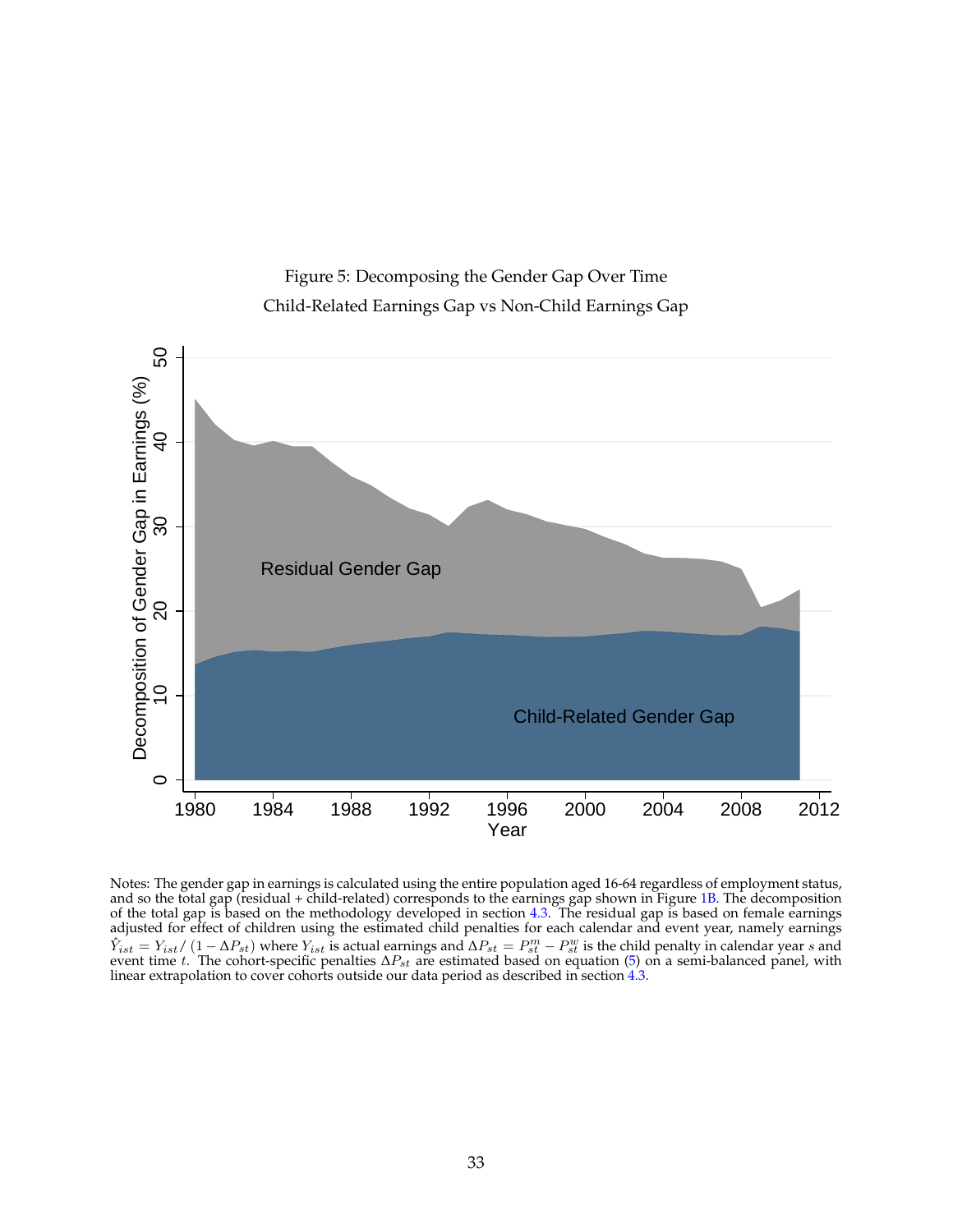

<span id="page-34-0"></span>Figure 6: Heterogeneity in Child Penalties

A: Number of Children B: Relative Skill of Parents Total Fertility of 2, 3, or 4+ Decile of Relative Wage Rate Distribution



**C: Work Environment of the Mother D: Birth Cohort** Public Sector and Family Friendliness of Firm Year of the First Child Birth



Notes: These panels show coefficient estimates (with robust standard errors) based on specification [\(4\)](#page-9-1) and correspond to the estimates reported in column (2) of the appendix tables [A.I](#page-42-0)[-A.III](#page-44-0). The dependent variable in this regression is the family-level penalty defined in equation [\(3\)](#page-9-0). The total number of children is measured as of 2013, which leaves at least a 12-year window to have extra children as we consider first child births between 1985-2001. The relative wage rate of the parents in a family is based on an average over event time -5 to -1. The work environment of the woman (sector and firm) is measured at event time -1.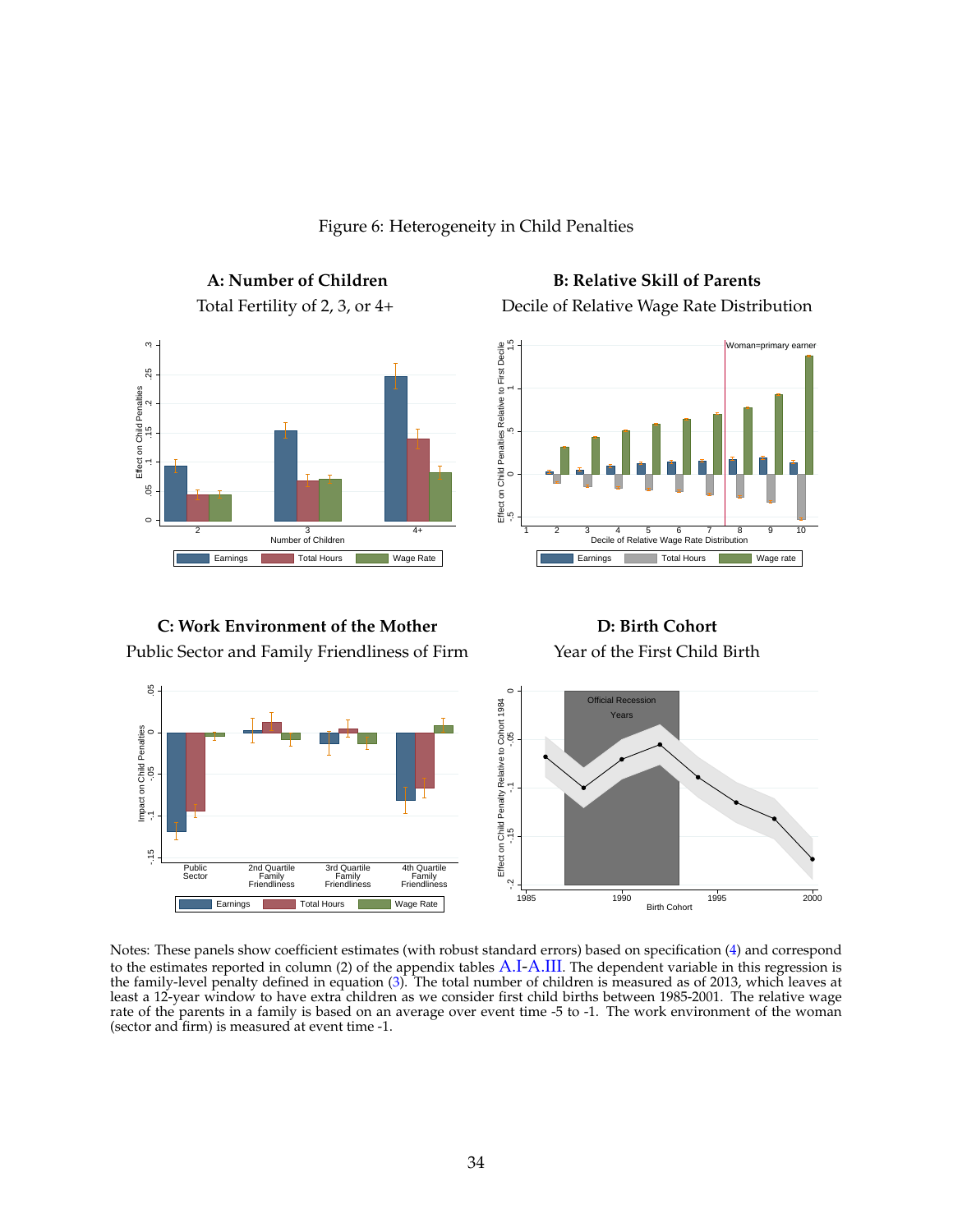<span id="page-35-0"></span>

Effect of Maternal Grandparents' Work History Effect of Maternal Grandparents' Work History

**A: Earnings Penalties (Unconditional) B: Hours Penalties (Unconditional)**



 $\begin{array}{c|cccccc}\n & & & & & & & & & & & \\
\hline\n2 & 3 & 4 & 5 & 6 & 7 & 8 & 9 & 10 & & & & & \\
\hline\n\end{array}$ <br>  $\begin{array}{c|cccccc}\n & & & & & & & & & & \\
\end{array}$ <br>  $\begin{array}{c|cccccc}\n & & & & & & & & & & \\
\end{array}$ <br>  $\begin{array}{c|cccccc}\n & & & & & & & & & & \\
\end{array}$ <br>  $\begin{array}{c|cccccc}\n & & & & & & & & & & \\
\end{array}$ <br>  $\begin{array}{c|cccccc}\n & & & & & & & & & & \\
\end$ Hours Penalty on the Mother<br>0 .02 .04 .06 .08 .02 .04 .06 .08 .1 .12 Hours Penalty on the Mother 1 2 3 4 5 6 7 8 9 10 Labor Supply of Grandfather relative to Grandmother (Decile)

Effect of Maternal Grandparents' Work History Effect of Maternal Grandparents' Work History

**C: Earnings Penalties (Conditional) D: Hours Penalties (Conditional)**



Notes: The panels show the correlation between family-level child penalties (as defined in equation [\(3\)](#page-9-0)) and the work history of the maternal grandparents, specifically total hours worked by the maternal grandfather relative to the maternal grandmother. Relative hours worked by the grandparents is based on the cumulative ATP contributions over the period 1964-79. Panels A-B show correlations without any controls, while panels C-D show correlations conditional on a rich set of socio-economic characteristics of the (maternal) grandparents, including their birth cohort, education level/fields, and within-generation wealth rank.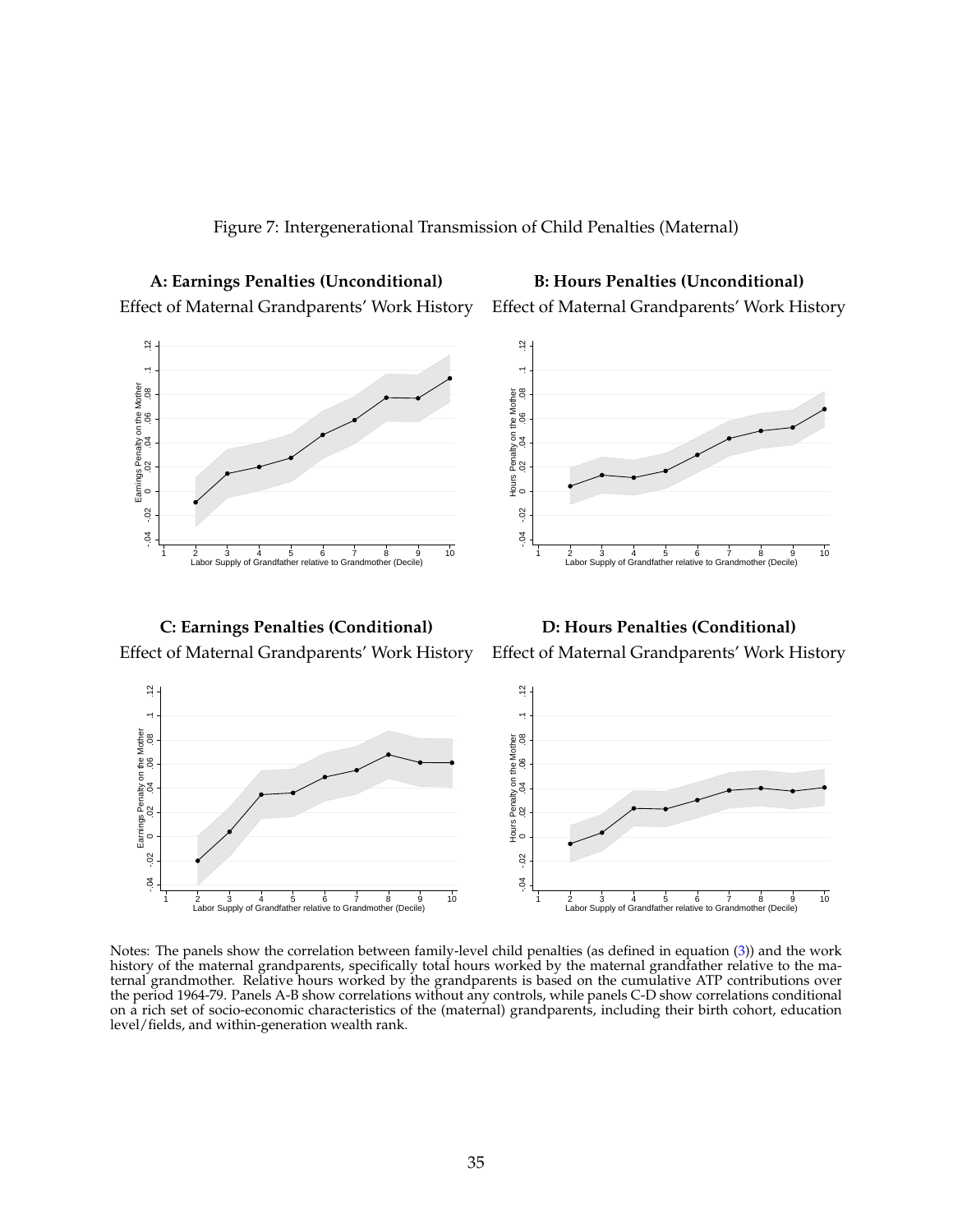<span id="page-36-0"></span>Figure 8: Effects of Job-Protected Parental Leave



**A: Effect of Parental Leave Extension**

**B: Effect of Parental Leave Extension by Skill**

Parental Leave of Females − Males by Relative Wage Rates



Notes: Panel A shows weeks on parental leave (relative to the level in 2001) for males and females, respectively, around the 2002 reform, which extended the total length of job-protected and paid parental leave from 24 to 50 weeks. Panel B considers the difference in parental leave between males and females (still relative to 2001) and splits the sample into two groups depending on whether the female has a lower or higher wage rate than the male in the year prior to child birth (labelled as the female being the secondary and primary earner, respectively, in the panel).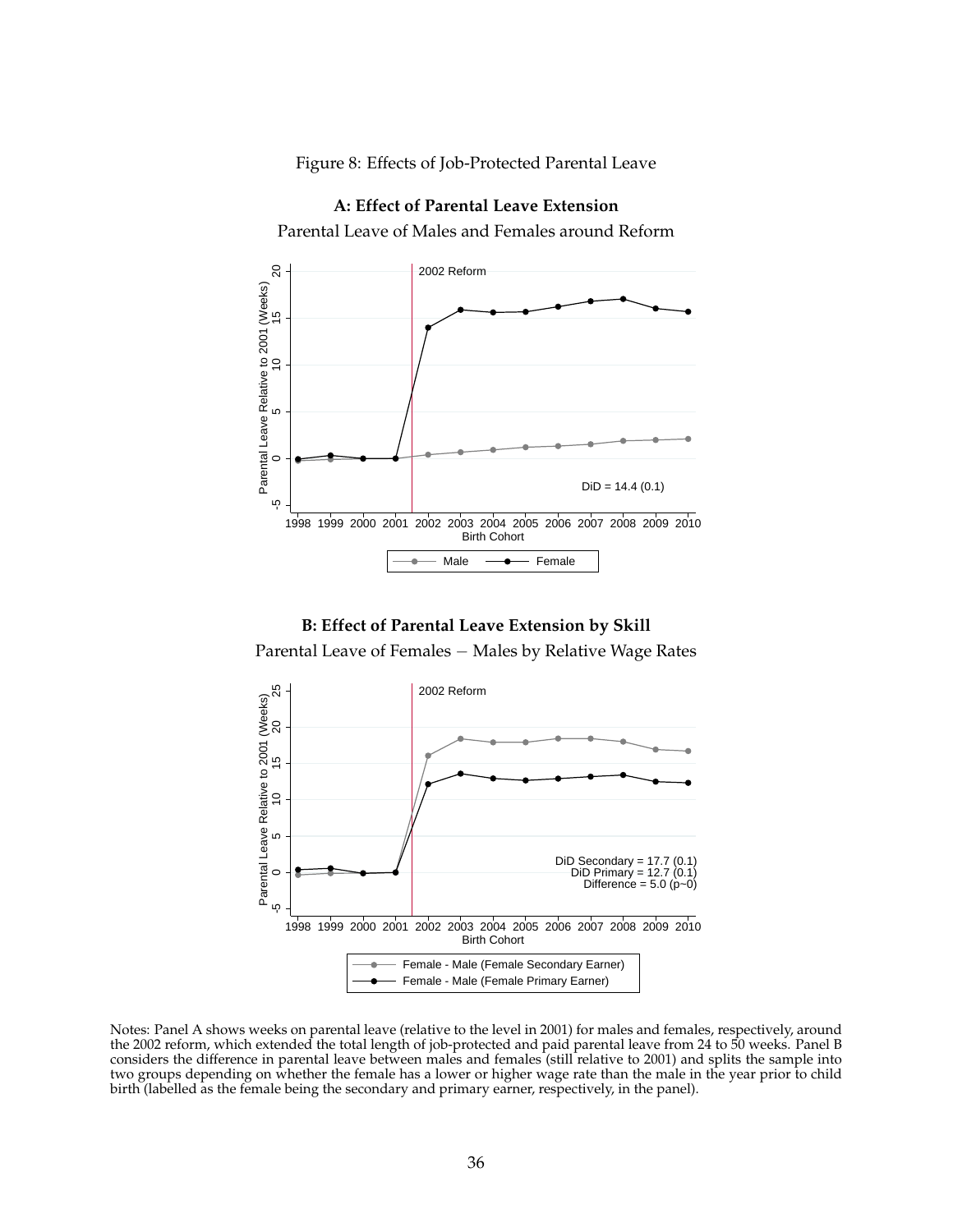

Figure A.I: The Child Penalty in Earnings by Number of Children

Notes: The panels show estimated coefficients on the event time dummies in equation [\(1\)](#page-8-0) as a fraction of the predicted outcome when omitting the contribution from the event dummies (i.e.,  $P_t^k = \hat{\alpha}_t^k / E[Y_{ist}^k|t]$  defined in section [3\)](#page-7-0). The focus is on the earnings penalty as in Figure [3A](#page-31-0), splitting the sample by the woman's total number of children as of 2013 (1, 2, 3, or 4 children). The long-run child penalty is calculated as the average effect for women relative to men over the period from event time 5 to 10.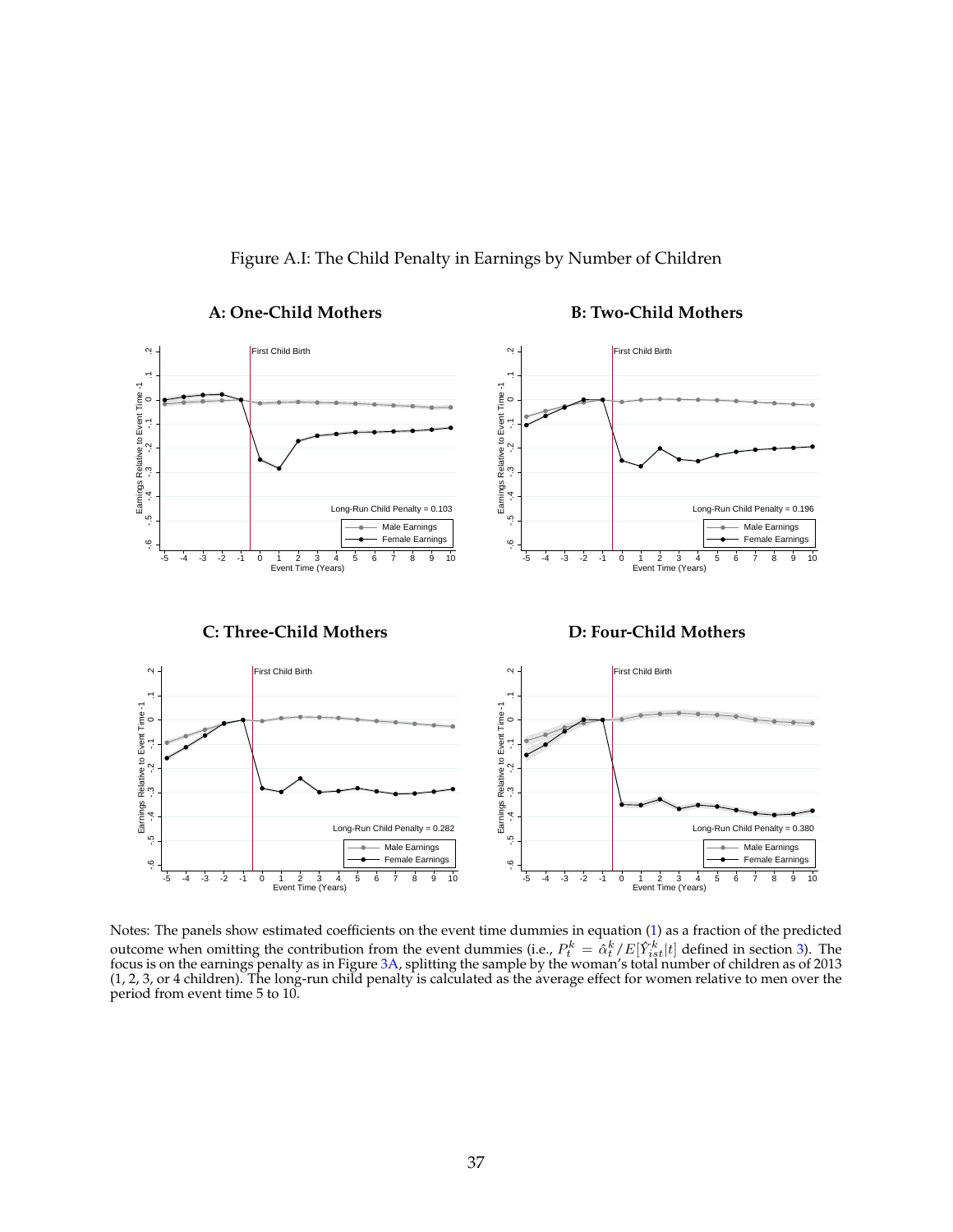![](_page_38_Figure_0.jpeg)

Figure A.II: Female Child Penalties for January Births

Notes: This figure is constructed exactly as Figure [3](#page-31-0) except that the estimation is run only for those who have their first child in January.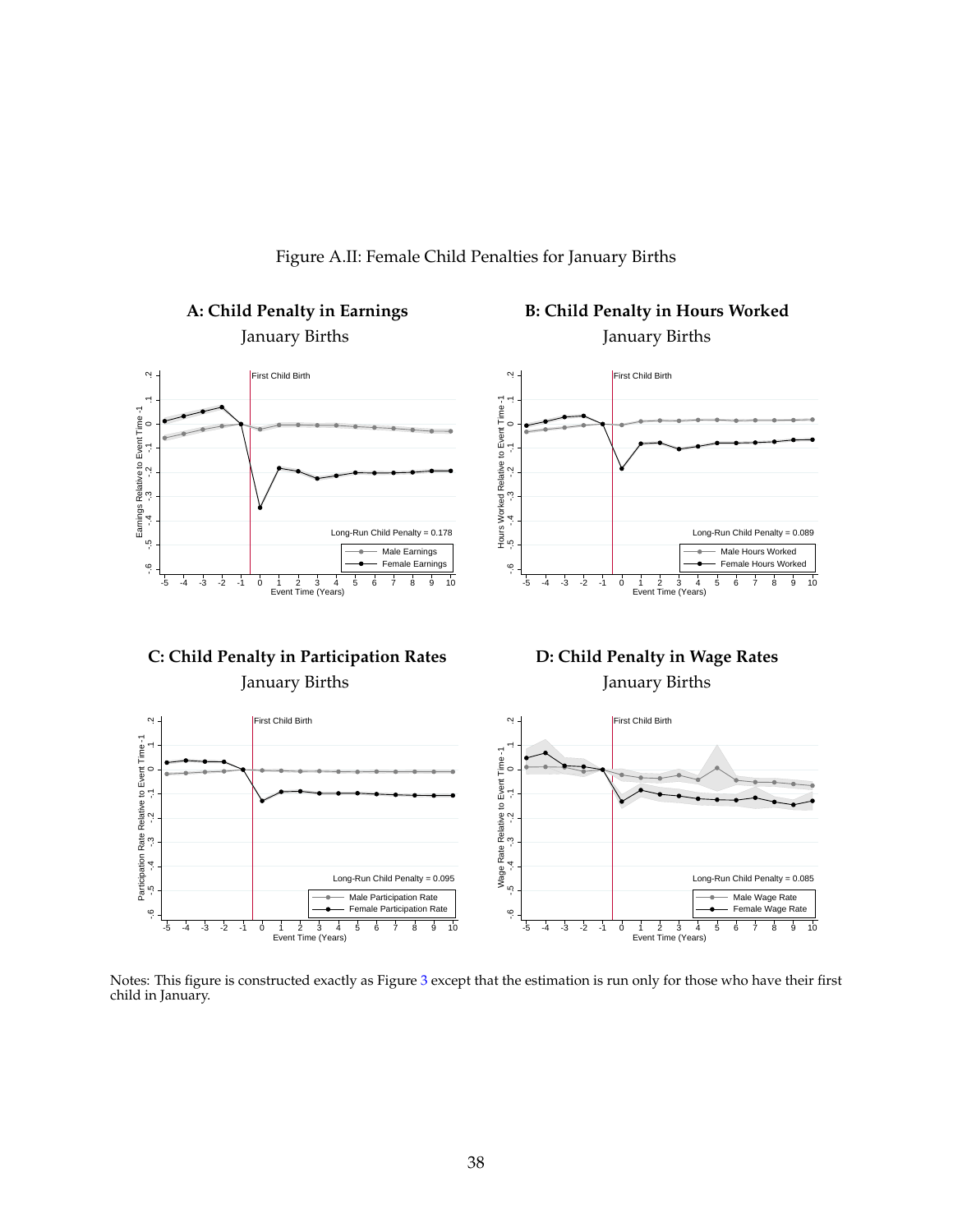![](_page_39_Figure_0.jpeg)

Figure A.III: Female Child Penalties Over a 20-Year Horizon

Notes: The panels are based on the regression specification in [\(5\)](#page-16-0) and a semi-balanced panel running from event time -5 to 20. Only parents who have their first child between 1985-1991 are observed in all 26 event years; parents who have their first child after 1991 are kept in the sample for the maximum possible number of event years. Given the long event time window and the interaction with year dummies, the specification includes more than 800 dummies and in order to reduce the computational requirements we aggregate the micro data into year-age-event time cells and run the regressions on this data weighted by the number of observations in each cell. The panels show average estimated coefficients across birth cohorts 1985-1991 (the cohorts observed over the entire 26-year event time window) as a fraction of the average predicted outcome when omitting the contribution from the event dummies, similar to the estimates reported in Figure [3.](#page-31-0)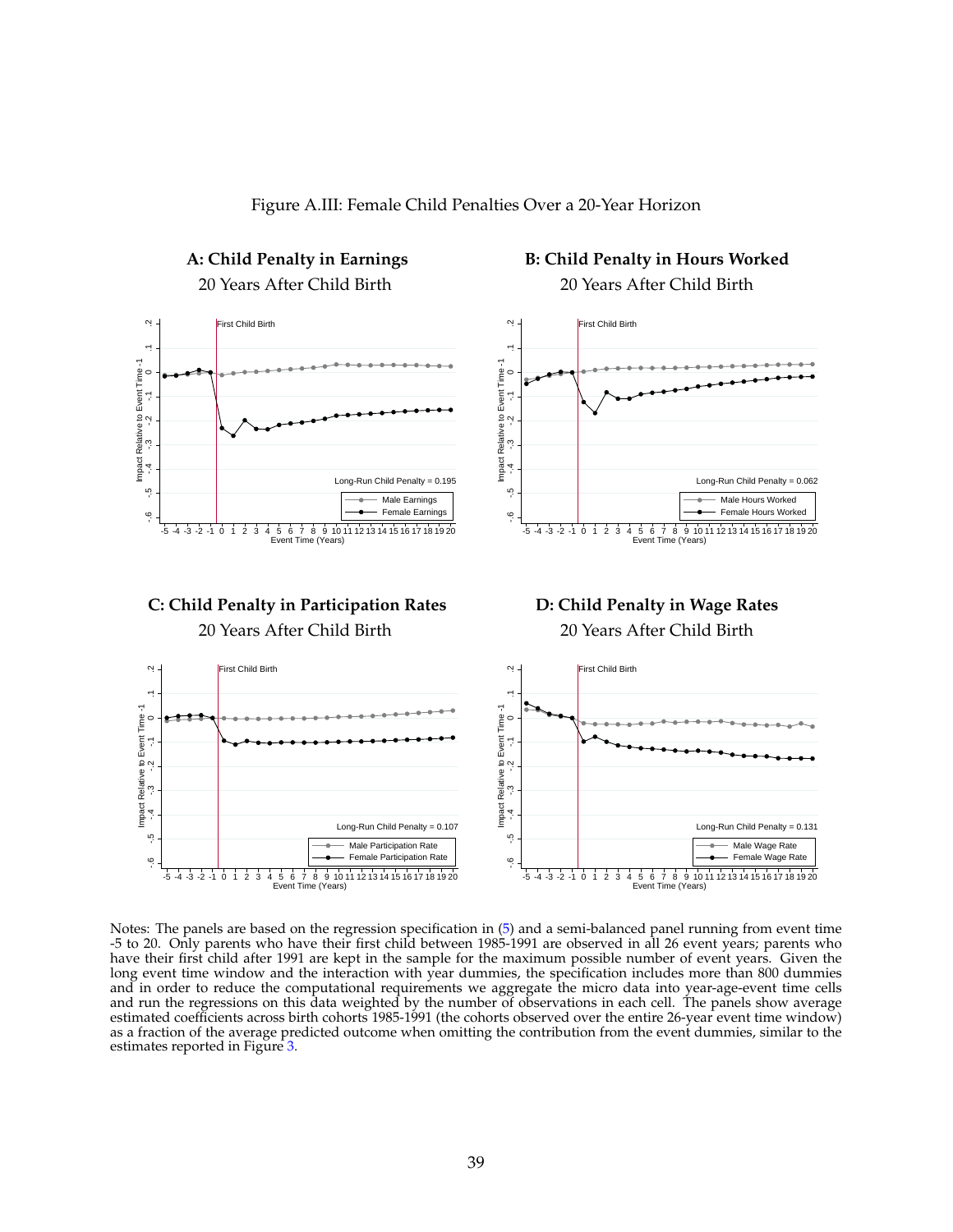![](_page_40_Figure_0.jpeg)

Figure A.IV: Earnings Penalties by Birth Cohort and Extrapolation

Notes: The panels show cohort-specific child penalties estimated based on [\(5\)](#page-16-0). Panel A shows the average penalties over event time 0-4, while Panel B shows the average penalties over event time 5-10. Each panel also shows a linear OLS fit and the estimated slope coefficient (with standard errors in parentheses). There is no statistically significant trend in the short-run penalty, but there is a statistically significant downward trend in the long-run penalty.

**A: Average Earnings Penalty From Event Time 0-4**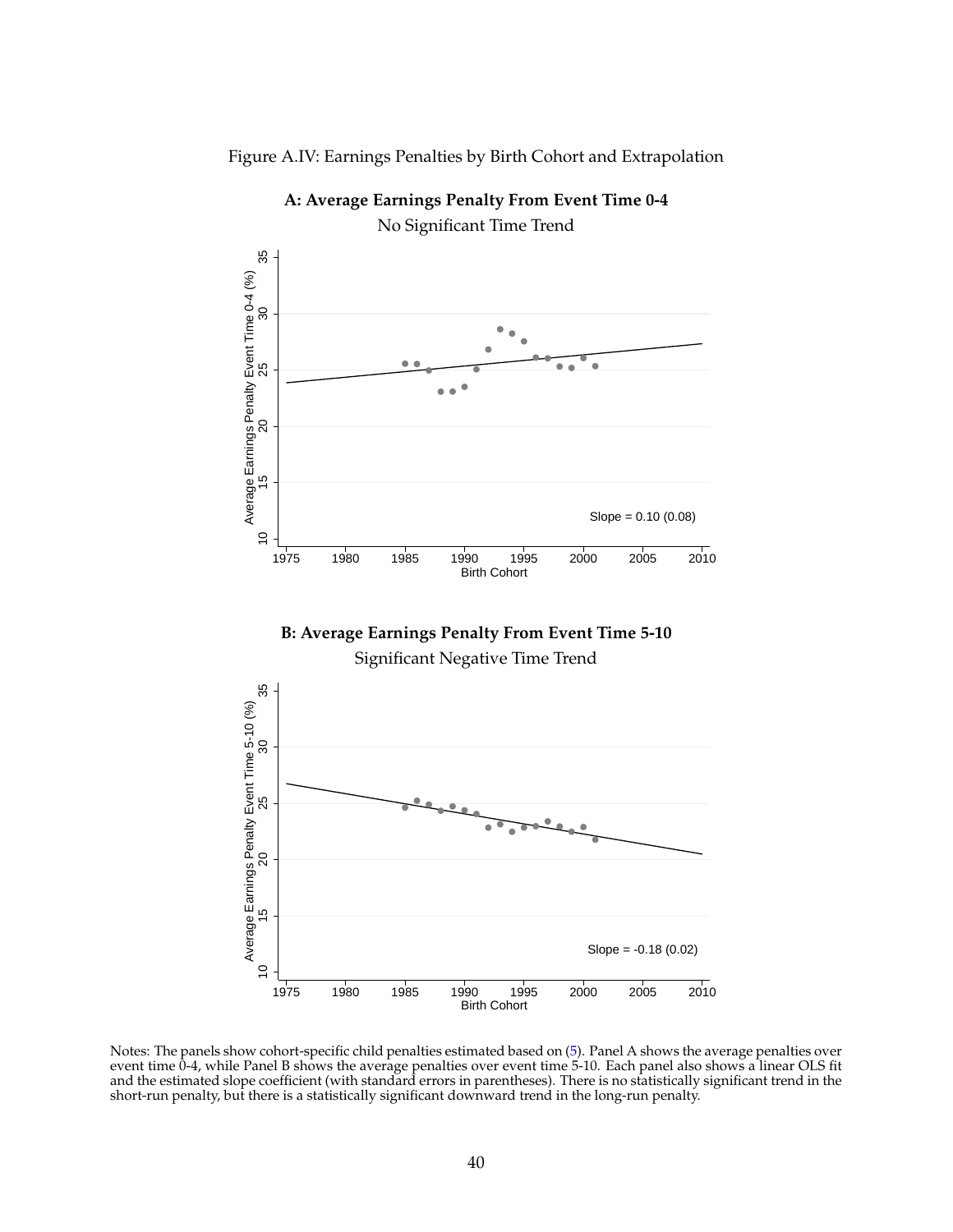![](_page_41_Figure_0.jpeg)

**A: Earnings Penalties (Unconditional) B: Hours Penalties (Unconditional)** Effect of Paternal Grandparents' Work History Effect of Paternal Grandparents' Work History

![](_page_41_Figure_3.jpeg)

**C: Earnings Penalties (Conditional) D: Hours Penalties (Conditional)**

Effect of Paternal Grandparents' Work History Effect of Paternal Grandparents' Work History

![](_page_41_Figure_7.jpeg)

Notes: The panels show the correlation between family-level child penalties (as defined in equation [\(3\)](#page-9-0)) and the work history of the paternal grandparents, specifically total hours worked by the paternal grandfather relative to the paternal grandmother. Relative hours worked by the grandparents is based on the cumulative ATP contributions over the period 1964-79. Panels A-B show correlations without any controls, while panels C-D show correlations conditional on a rich set of socio-economic characteristics of the (paternal) grandparents, including their birth cohort, education level/fields, and within-generation wealth rank.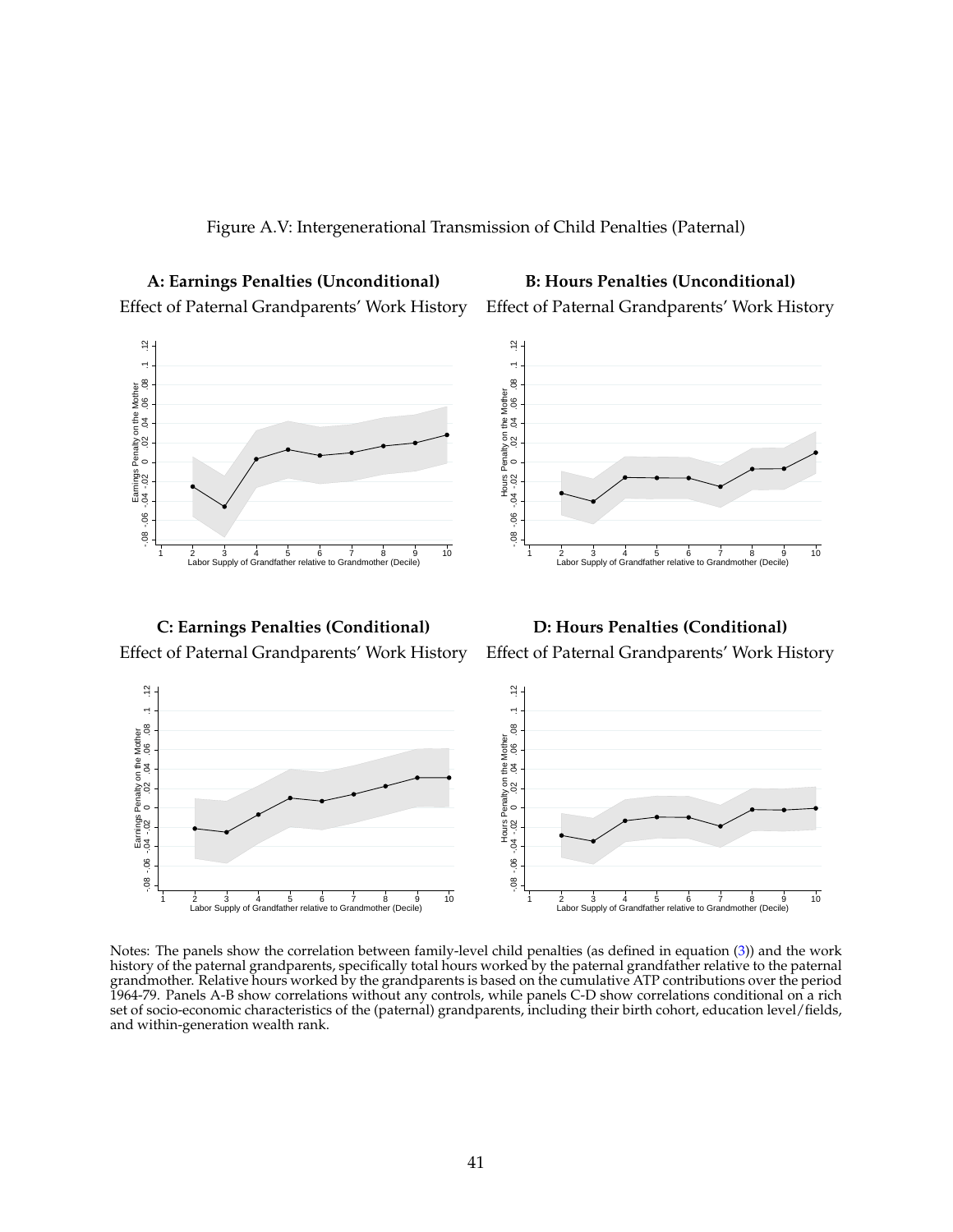|                                                           | (1)                  | (2)                              | (3)                                          | (4)                                                 | (5)                              |  |
|-----------------------------------------------------------|----------------------|----------------------------------|----------------------------------------------|-----------------------------------------------------|----------------------------------|--|
|                                                           | <b>OLS</b>           | <b>OLS</b>                       | <b>OLS</b>                                   | <b>OLS</b>                                          | Robust                           |  |
|                                                           |                      |                                  | Conditional on<br>graduation<br>before birth | Conditional on<br>working full time<br>before birth | regression                       |  |
|                                                           |                      |                                  | Number of children                           |                                                     |                                  |  |
| Two children                                              | $0.0898***$          | $0.0946***$                      | $0.103***$                                   | $0.104***$                                          | $0.0970***$                      |  |
|                                                           | (0.00572)            | (0.00557)                        | (0.00567)                                    | (0.00560)                                           | (0.00530)                        |  |
| Three children                                            | $0.155***$           | $0.170***$                       | $0.196***$                                   | $0.209***$                                          | $0.181***$                       |  |
|                                                           | (0.00681)            | (0.00664)                        | (0.00699)                                    | (0.00695)                                           | (0.00632)                        |  |
| Four children and +                                       | $0.259***$           | $0.269***$                       | $0.315***$                                   | $0.343***$                                          | $0.293***$                       |  |
|                                                           | (0.0108)             | (0.0105)                         | (0.0120)                                     | (0.0125)                                            | (0.0100)                         |  |
|                                                           |                      |                                  |                                              | Work environment: Family friendliness and sector    |                                  |  |
| Quartile 2                                                | $-0.0000305$         | $-0.000772$                      | $-0.0184*$                                   | $-0.0302***$                                        | $-0.0105$                        |  |
|                                                           | (0.00738)            | (0.00719)                        | (0.00750)                                    | (0.00749)                                           | (0.00684)                        |  |
| Quartile 3                                                | $-0.0134$            | $-0.0143*$                       | $-0.0413***$                                 | $-0.0527***$                                        | $-0.0293***$                     |  |
|                                                           | (0.00702)            | (0.00684)                        | (0.00716)                                    | (0.00717)                                           | (0.00651)                        |  |
| Quartile 4                                                | $-0.0787***$         | $-0.0624***$                     | $-0.0600***$                                 | $-0.0660***$                                        | $-0.0705***$                     |  |
|                                                           | (0.00768)            | (0.00748)                        | (0.00792)                                    | (0.00797)                                           | (0.00712)                        |  |
| Public sector                                             | $-0.112***$          | $-0.0649***$                     | $-0.0345***$                                 | $-0.0354***$                                        | $-0.0701***$                     |  |
|                                                           | (0.00508)            | (0.00500)                        | (0.00530)                                    | (0.00528)                                           | (0.00476)                        |  |
|                                                           |                      | Relative years of education      |                                              |                                                     |                                  |  |
| Quartile 2                                                | $-0.00963$           | 0.00961                          | $-0.00164$                                   | $-0.00813$                                          | 0.0106                           |  |
|                                                           | (0.00871)            | (0.00850)                        | (0.00904)                                    | (0.00888)                                           | (0.00809)                        |  |
| Quartile 3                                                | $-0.0314***$         | $-0.00560$                       | $-0.00762$                                   | $-0.00930$                                          | 0.00461                          |  |
|                                                           | (0.00910)            | (0.00889)                        | (0.00935)                                    | (0.00920)                                           | (0.00846)                        |  |
| Quartile 4                                                | $-0.0815***$         | $-0.0375**$                      | $-0.0396**$                                  | $-0.0425**$                                         | $-0.0242$                        |  |
|                                                           | (0.0146)             | (0.0142)                         | (0.0149)                                     | (0.0146)                                            | (0.0135)                         |  |
|                                                           |                      |                                  | Deciles of relative wage rate distribution   |                                                     |                                  |  |
| Decile 2                                                  | $0.0299***$          | 0.00849                          | $0.0409***$                                  | $0.0439***$                                         | $0.0225**$                       |  |
|                                                           | (0.00868)            | (0.00845)                        | (0.00904)                                    | (0.00905)                                           | (0.00804)                        |  |
| Decile 3                                                  | $0.0770***$          | $0.0306***$                      | $0.0842***$                                  | $0.0848***$                                         | $0.0453***$                      |  |
|                                                           | (0.00867)            | (0.00846)                        | (0.00909)                                    | (0.00909)                                           | (0.00805)                        |  |
| Decile 4                                                  | $0.124***$           | $0.0528***$                      | $0.115***$                                   | $0.116***$                                          | $0.0668***$                      |  |
|                                                           | (0.00870)            | (0.00850)                        | (0.00913)                                    | (0.00913)                                           | (0.00809)                        |  |
| Decile 5                                                  | $0.145***$           | $0.0525***$                      | $0.128***$                                   | $0.125***$                                          | $0.0702***$                      |  |
|                                                           | (0.00875)            | (0.00857)                        | (0.00917)                                    | (0.00919)                                           | (0.00816)                        |  |
| Decile 6                                                  | $0.176***$           | $0.0681***$                      | $0.153***$                                   | $0.153***$                                          | $0.0836***$                      |  |
|                                                           | (0.00880)            | (0.00864)                        | (0.00920)                                    | (0.00923)                                           | (0.00822)                        |  |
| Decile 7                                                  | $0.197***$           | $0.0781***$                      | $0.165***$                                   | $0.165***$                                          | $0.0965***$                      |  |
|                                                           | (0.00886)            | (0.00871)                        | (0.00926)                                    | (0.00931)                                           | (0.00829)                        |  |
| Decile 8                                                  | $0.194***$           | $0.0686***$                      | $0.178***$                                   | $0.176***$                                          | $0.0845***$                      |  |
|                                                           | (0.00989)            | (0.00971)                        | (0.00931)                                    | (0.00939)                                           | (0.00924)                        |  |
| Decile 9                                                  | $0.234***$           | $0.0912***$                      | $0.214***$                                   | $0.224***$                                          | $0.113***$                       |  |
|                                                           | (0.00914)            | (0.00900)                        | (0.00941)                                    | (0.00958)                                           | (0.00857)                        |  |
| Decile 10                                                 | $0.175***$           | $0.0326***$                      | $0.230***$                                   | $0.291***$                                          | $0.0569***$                      |  |
|                                                           | (0.00976)            | (0.00959)                        | (0.00986)                                    | (0.0105)                                            | (0.00913)                        |  |
|                                                           |                      |                                  | Additional controls (full set of dummies)    |                                                     |                                  |  |
| Age                                                       | $\times$             | $\times$                         | ×                                            | ×                                                   | $\times$                         |  |
| Cohort                                                    | ×                    | $\times$                         | $\times$                                     | $\times$                                            | ×                                |  |
| Occupation<br>Deciles of household earnings<br>Experience | $\times$<br>$\times$ | $\times$<br>$\times$<br>$\times$ | $\times$<br>$\times$<br>$\times$             | $\times$<br>$\times$<br>$\times$                    | $\times$<br>$\times$<br>$\times$ |  |
|                                                           | 257469               | 257469                           | 185872                                       | 159595                                              | 257469                           |  |
| N                                                         |                      |                                  |                                              |                                                     |                                  |  |

<span id="page-42-0"></span>

| Table A.I: Heterogeneity in Family-Level Earnings Penalties |  |  |
|-------------------------------------------------------------|--|--|
|-------------------------------------------------------------|--|--|

Standard errors in parentheses<br>\*  $p < 0.05$ , \*\*  $p < 0.01$ , \*\*\*  $p < 0.001$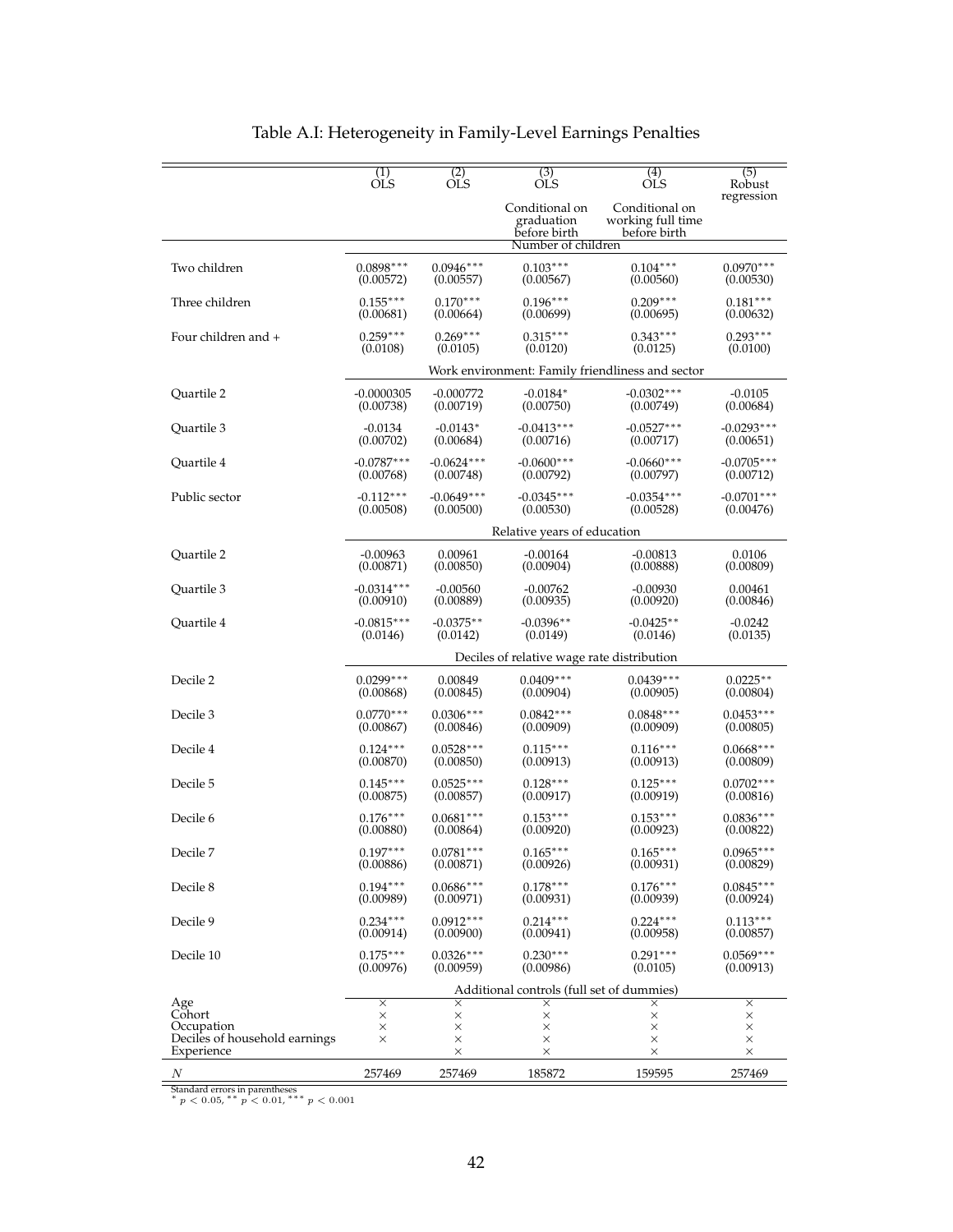|                               | $\overline{(1)}$                          | (2)                                        | $\overline{(3)}$                             | $\overline{(4)}$                                    | (5)                     |  |
|-------------------------------|-------------------------------------------|--------------------------------------------|----------------------------------------------|-----------------------------------------------------|-------------------------|--|
|                               | <b>OLS</b>                                | OLS                                        | <b>OLS</b>                                   | OLS                                                 | Robust                  |  |
|                               |                                           |                                            | Conditional on<br>graduation<br>before birth | Conditional on<br>working full time<br>before birth | regression              |  |
|                               |                                           |                                            | Number of children                           |                                                     |                         |  |
| Two children                  | $0.0379***$                               | $0.0389***$                                | $0.0419***$                                  | $0.0435***$                                         | $0.0383***$             |  |
|                               | (0.00422)                                 | (0.00413)                                  | (0.00408)                                    | (0.00378)                                           | (0.00309)               |  |
| Three children                | $0.0627***$                               | $0.0706***$                                | $0.0851***$                                  | $0.0963***$                                         | $0.0780***$             |  |
|                               | (0.00500)                                 | (0.00490)                                  | (0.00503)                                    | (0.00468)                                           | (0.00366)               |  |
| Four children and +           | $0.137***$                                | $0.141***$                                 | $0.161***$                                   | $0.184***$                                          | $0.154***$              |  |
|                               | (0.00788)                                 | (0.00770)                                  | (0.00859)                                    | (0.00837)                                           | (0.00576)               |  |
|                               |                                           |                                            |                                              | Work environment: Family friendliness and sector    |                         |  |
|                               | $0.0117*$                                 | $0.0106*$                                  | $-0.00579$                                   | $-0.0217***$                                        |                         |  |
| Quartile 2                    | (0.00541)                                 | (0.00529)                                  | (0.00539)                                    | (0.00504)                                           | $-0.00628$<br>(0.00396) |  |
| Quartile 3                    | 0.00319                                   | 0.00191                                    | $-0.0240***$                                 | $-0.0366***$                                        | $-0.0204***$            |  |
|                               | (0.00515)                                 | (0.00504)                                  | (0.00515)                                    | (0.00483)                                           | (0.00377)               |  |
| Quartile 4                    | $-0.0668***$                              | $-0.0569***$                               | $-0.0503***$                                 | $-0.0544***$                                        | $-0.0583***$            |  |
|                               | (0.00564)                                 | (0.00551)                                  | (0.00569)                                    | (0.00537)                                           | (0.00412)               |  |
| Public Sector                 | $-0.0907***$                              | $-0.0573***$                               | $-0.0324***$                                 | $-0.0303***$                                        | $-0.0510***$            |  |
|                               | (0.00372)                                 | (0.00368)                                  | (0.00381)                                    | (0.00355)                                           | (0.00275)               |  |
|                               | Relative years of education               |                                            |                                              |                                                     |                         |  |
| Quartile 2                    | $-0.0000864$                              | 0.0108                                     | 0.0109                                       | 0.00391                                             | $0.0121**$              |  |
|                               | (0.00635)                                 | (0.00622)                                  | (0.00647)                                    | (0.00594)                                           | (0.00465)               |  |
| Ouartile 3                    | $-0.0175**$                               | $-0.00218$                                 | 0.00955                                      | 0.00402                                             | $0.00979*$              |  |
|                               | (0.00665)                                 | (0.00652)                                  | (0.00669)                                    | (0.00617)                                           | (0.00488)               |  |
| Quartile 4                    | $-0.0339**$                               | $-0.00689$                                 | 0.00183                                      | $-0.00379$                                          | 0.00302                 |  |
|                               | (0.0106)                                  | (0.0104)                                   | (0.0107)                                     | (0.00975)                                           | (0.00778)               |  |
|                               |                                           | Deciles of relative wage rate distribution |                                              |                                                     |                         |  |
| Decile 2                      | $-0.0986***$                              | $-0.114***$                                | $-0.0586***$                                 | $-0.0535***$                                        | $-0.0771***$            |  |
|                               | (0.00636)                                 | (0.00622)                                  | (0.00651)                                    | (0.00608)                                           | (0.00465)               |  |
| Decile 3                      | $-0.131***$                               | $-0.163***$                                | $-0.0641***$                                 | $-0.0602***$                                        | $-0.120***$             |  |
|                               | (0.00636)                                 | (0.00623)                                  | (0.00654)                                    | (0.00611)                                           | (0.00466)               |  |
| Decile 4                      | $-0.149***$                               | $-0.198***$                                | $-0.0668***$                                 | $-0.0624***$                                        | $-0.144***$             |  |
|                               | (0.00638)                                 | (0.00626)                                  | (0.00657)                                    | (0.00614)                                           | (0.00468)               |  |
| Decile 5                      | $-0.178***$                               | $-0.242***$                                | $-0.0746***$                                 | $-0.0698***$                                        | $-0.176***$             |  |
|                               | (0.00642)                                 | (0.00631)                                  | (0.00659)                                    | (0.00617)                                           | (0.00472)               |  |
| Decile 6                      | $-0.195***$                               | $-0.268***$                                | $-0.0794***$                                 | $-0.0716***$                                        | $-0.197***$             |  |
|                               | (0.00645)                                 | (0.00635)                                  | (0.00663)                                    | (0.00621)                                           | (0.00476)               |  |
| Decile 7                      | $-0.223***$                               | $-0.304***$                                | $-0.0873***$                                 | $-0.0773***$                                        | $-0.221***$             |  |
|                               | (0.00649)                                 | (0.00640)                                  | (0.00667)                                    | (0.00626)                                           | (0.00479)               |  |
| Decile 8                      | $-0.255***$                               | $-0.340***$                                | $-0.0939***$                                 | $-0.0832***$                                        | $-0.248***$             |  |
|                               | (0.00733)                                 | (0.00722)                                  | (0.00670)                                    | (0.00631)                                           | (0.00540)               |  |
| Decile 9                      | $-0.308***$                               | $-0.405***$                                | $-0.103***$                                  | $-0.0851***$                                        | $-0.298***$             |  |
|                               | (0.00667)                                 | (0.00659)                                  | (0.00677)                                    | (0.00643)                                           | (0.00493)               |  |
| Decile 10                     | $-0.505***$                               | $-0.603***$                                | $-0.179***$                                  | $-0.124***$                                         | $-0.457***$             |  |
|                               | (0.00710)                                 | (0.00701)                                  | (0.00706)                                    | (0.00701)                                           | (0.00524)               |  |
|                               | Additional controls (full set of dummies) |                                            |                                              |                                                     |                         |  |
| Age                           | $\overline{\mathsf{x}}$                   | $\times$                                   | $\times$                                     | ×                                                   | $\overline{\times}$     |  |
| Cohort                        | ×                                         | ×                                          | $\times$                                     | ×                                                   | ×                       |  |
| Occupation                    | ×                                         | $\times$                                   | $\times$                                     | ×                                                   | $\times$                |  |
| Deciles of household earnings | $\times$                                  | $\times$                                   | ×                                            | ×                                                   | $\times$                |  |
| Experience                    |                                           | $\times$                                   | ×                                            | ×                                                   | $\times$                |  |
| Ν                             | 267825                                    | 267825                                     | 190129                                       | 162649                                              | 267825                  |  |
|                               |                                           |                                            |                                              |                                                     |                         |  |

## Table A.II: Heterogeneity in Family-Level Hours Penalties

Standard errors in parentheses<br>\*  $p < 0.05$ , \*\*  $p < 0.01$ , \*\*\*  $p < 0.001$